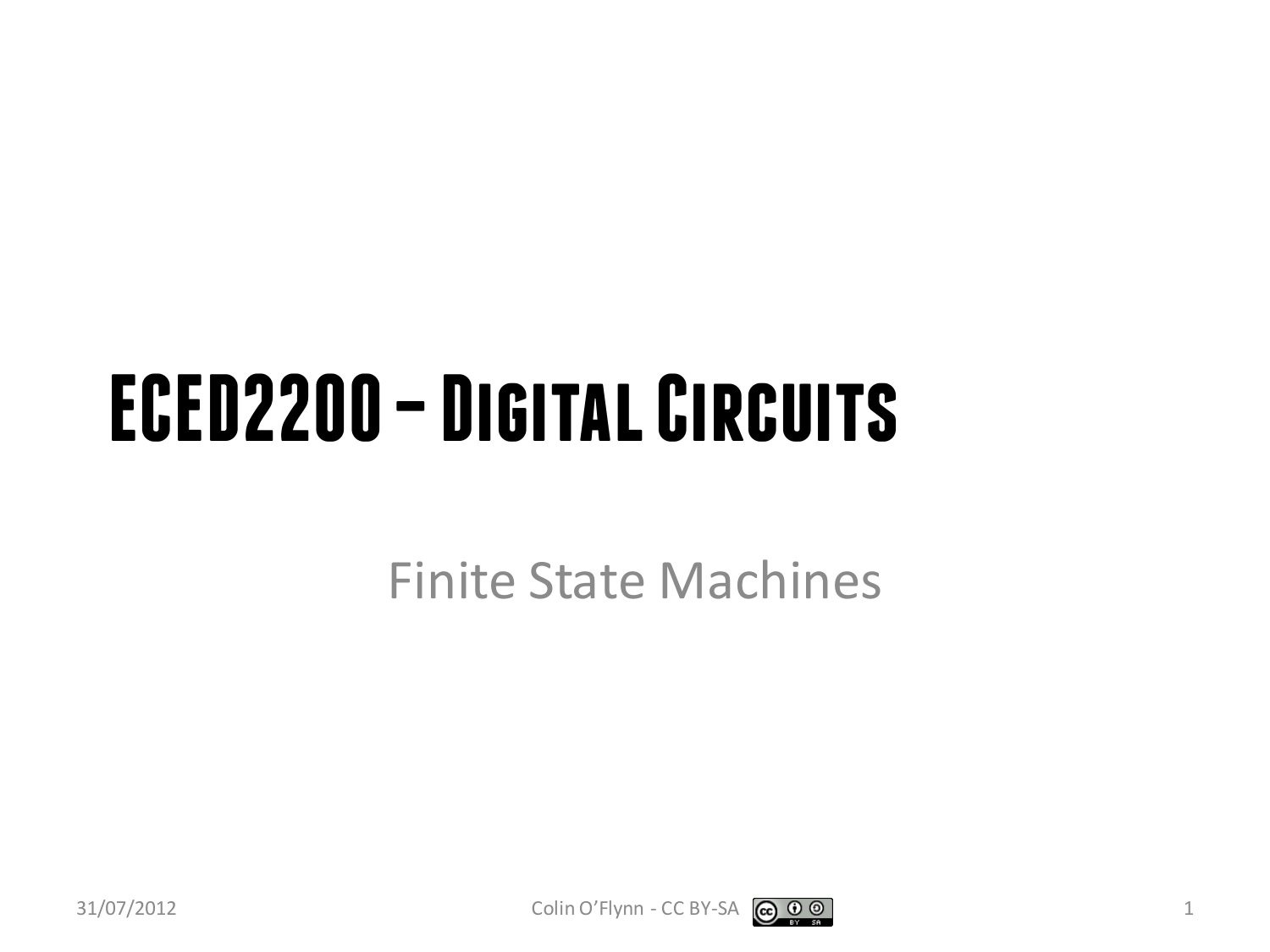## **General Notes**

- See updates to these slides: [www.newae.com/teaching](http://www.newae.com/teaching)
- These slides licensed under '[Creative Commons Attribution-ShareAlike](http://creativecommons.org/licenses/by-sa/3.0/) 3.0 [Unported](http://creativecommons.org/licenses/by-sa/3.0/) License'
- These slides are not the complete course they are extended in-class
- You will find the following references useful, see [www.newae.com/teaching](http://www.newae.com/teaching) for more information/links:
	- The book "Bebop to the Boolean Boogie" which is available to Dalhousie Students
	- Course notes (covers almost everything we will discuss in class)
	- Various websites such as e.g.: [www.play-hookey.com](http://www.play-hookey.com/)
	- The book "Contemporary Logic Design", which was used in previous iterations of the class and you may have already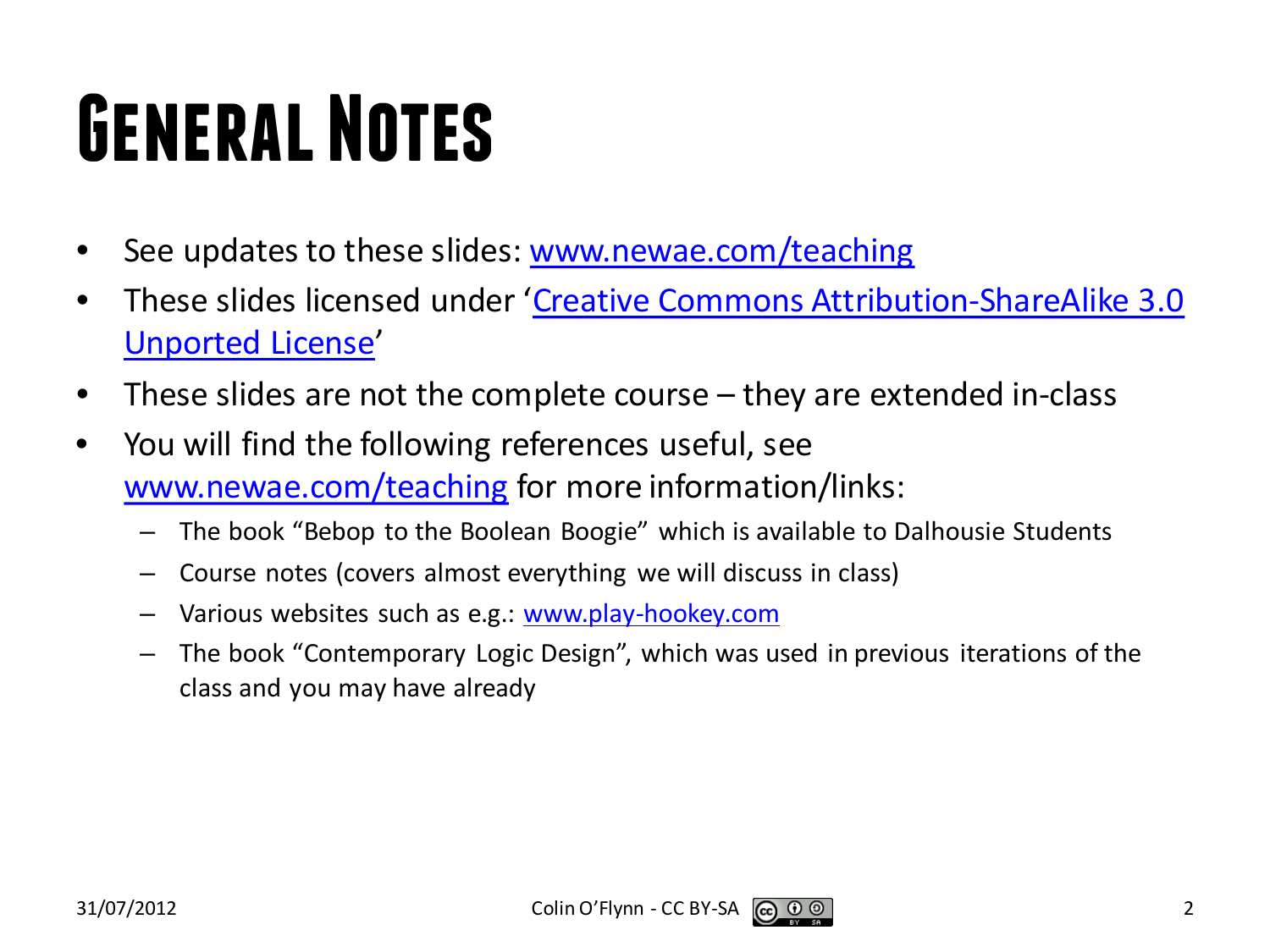# **Finite State Machine (FSM)**

- **Step 1:** Understand the Problem
- **Step 2:** Draw Initial State Diagram
- **Step 3:** Minimize State Diagram (if possible)
- **Step 4:** Perform State Assignment, draw state transition table
- **Step 5:** Choose Flip-Flops / Technology
- **Step 6:** Implement FSM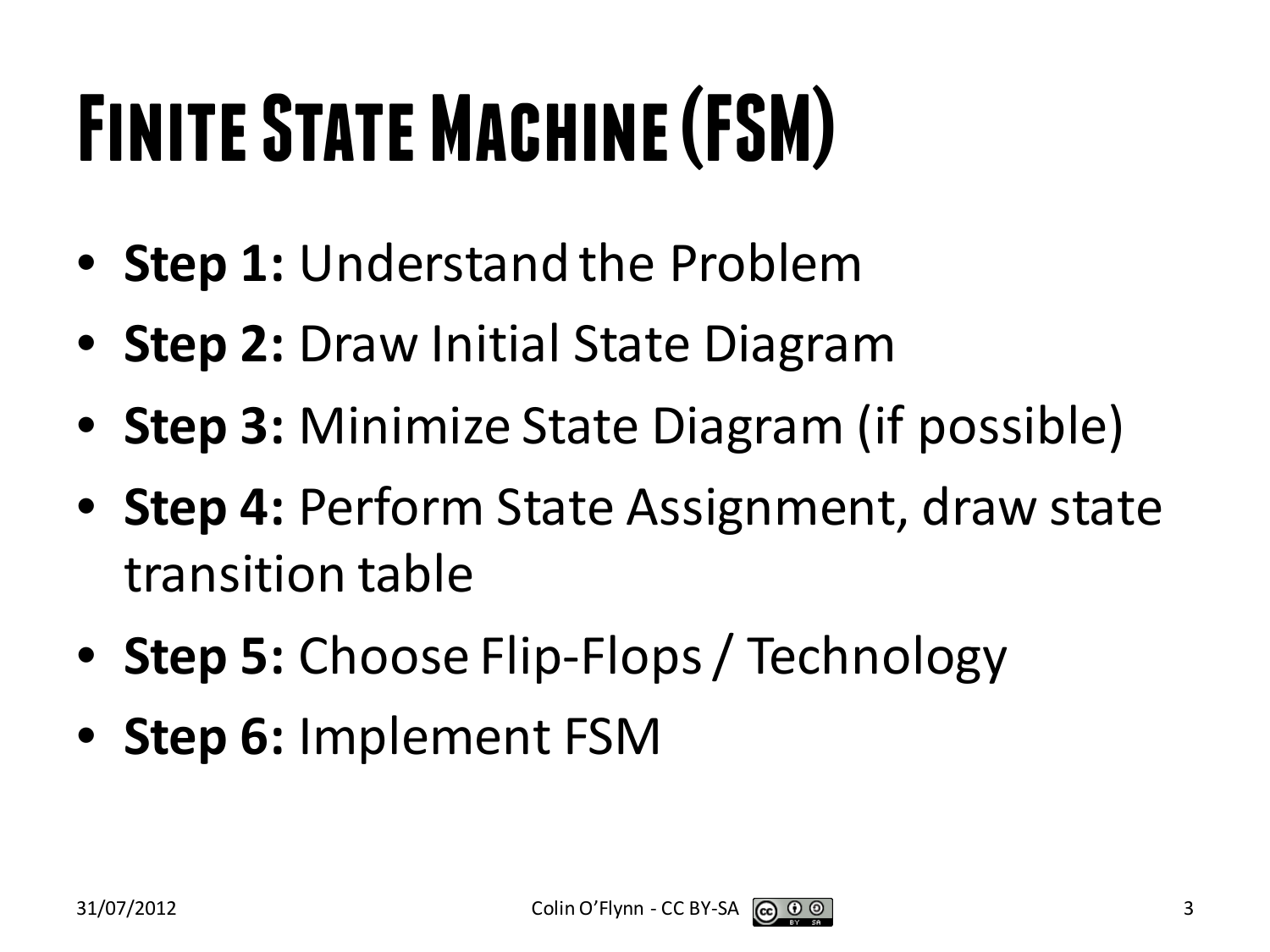## **Step 1: Understand the Problem**

e.g.: Design a vending machine which takes 25₵ or \$1 coins, and releases candy when \$1.25 has been deposited. No changes is given, assuming you have 'Q' and 'L' (Quarter & Loonie) inputs.

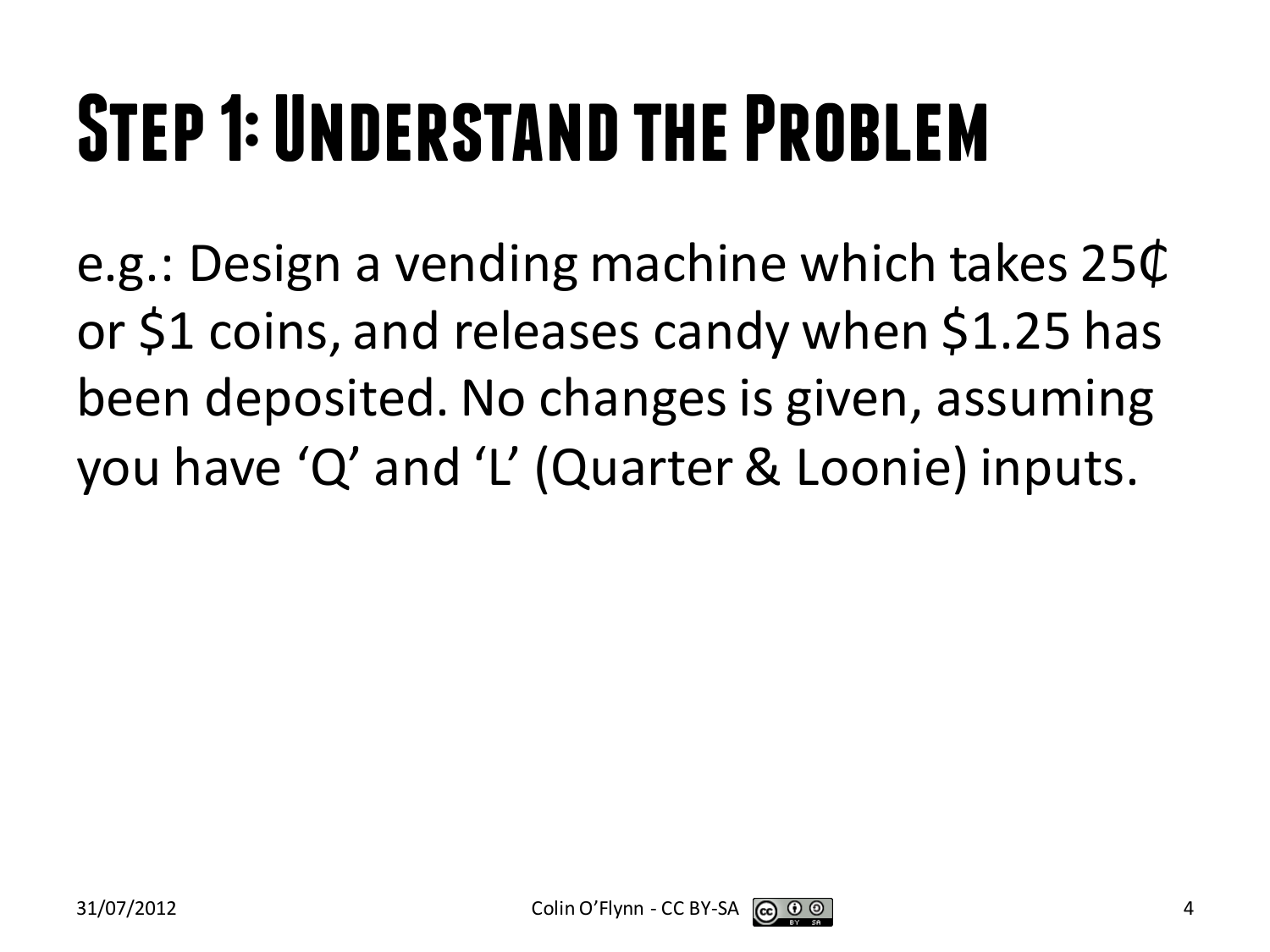#### **Step 1: Understand the Problem**



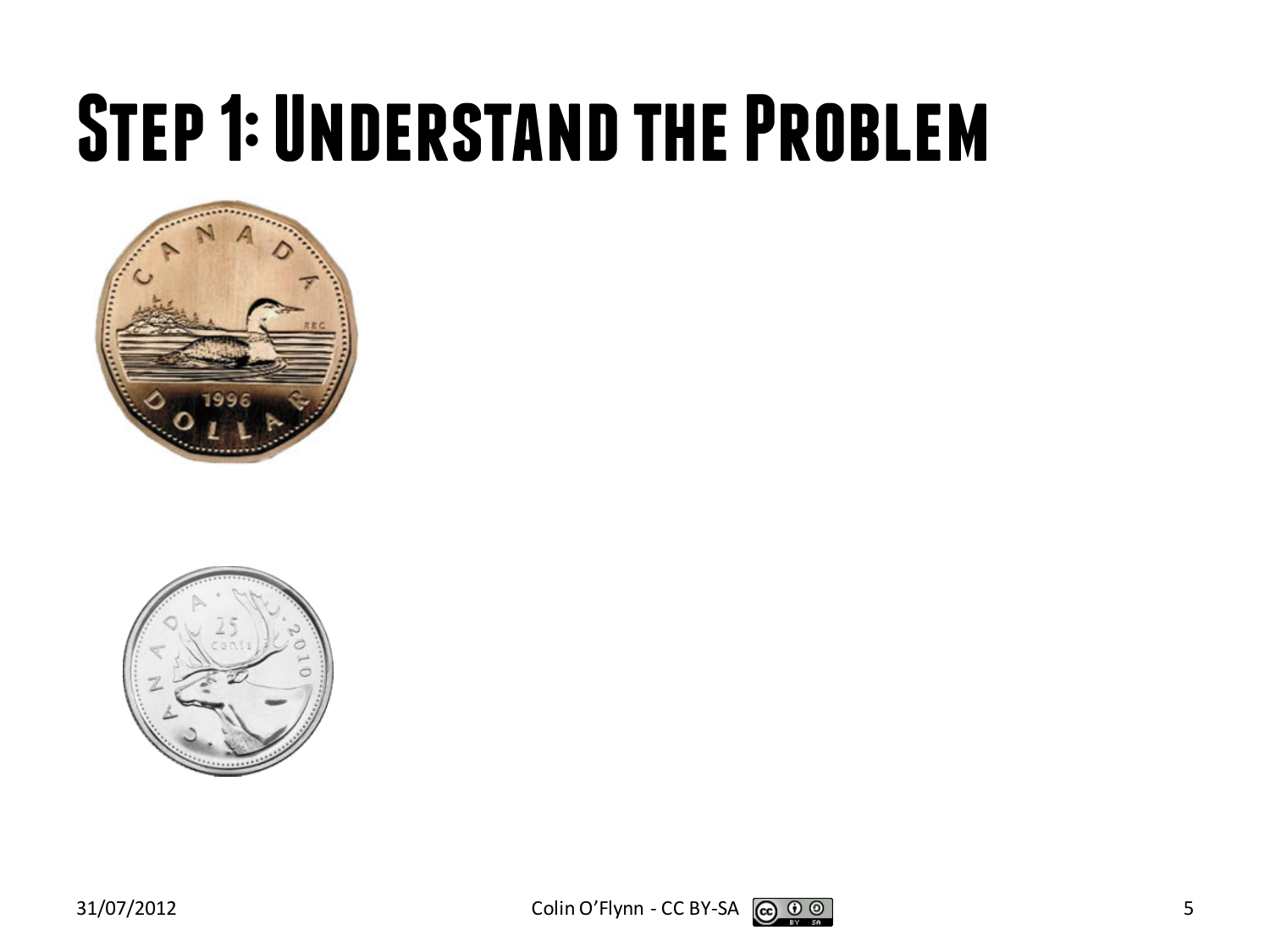#### **Step 1: Understand the Problem**











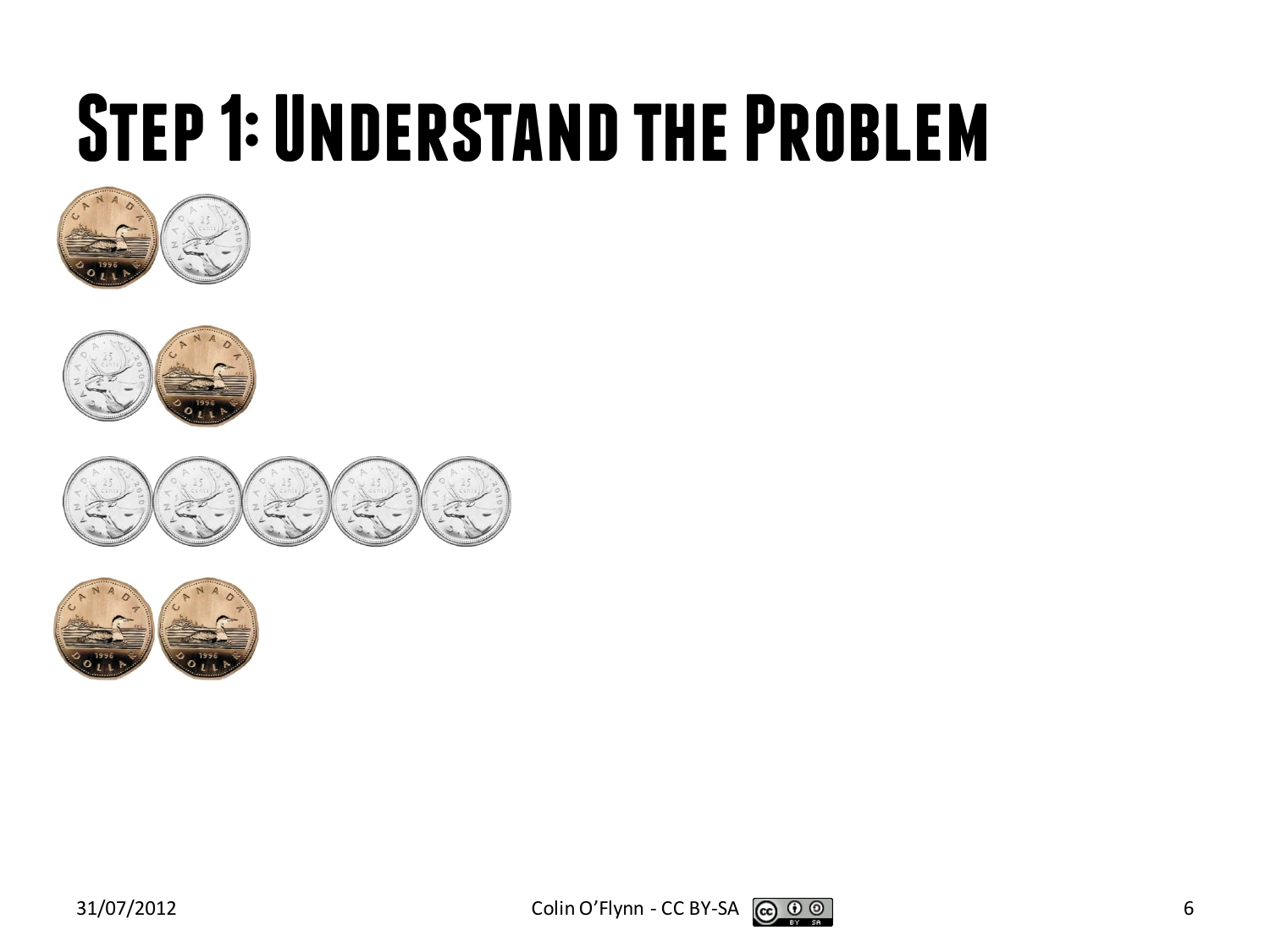## **Step 2: Draw Initial Diagram**



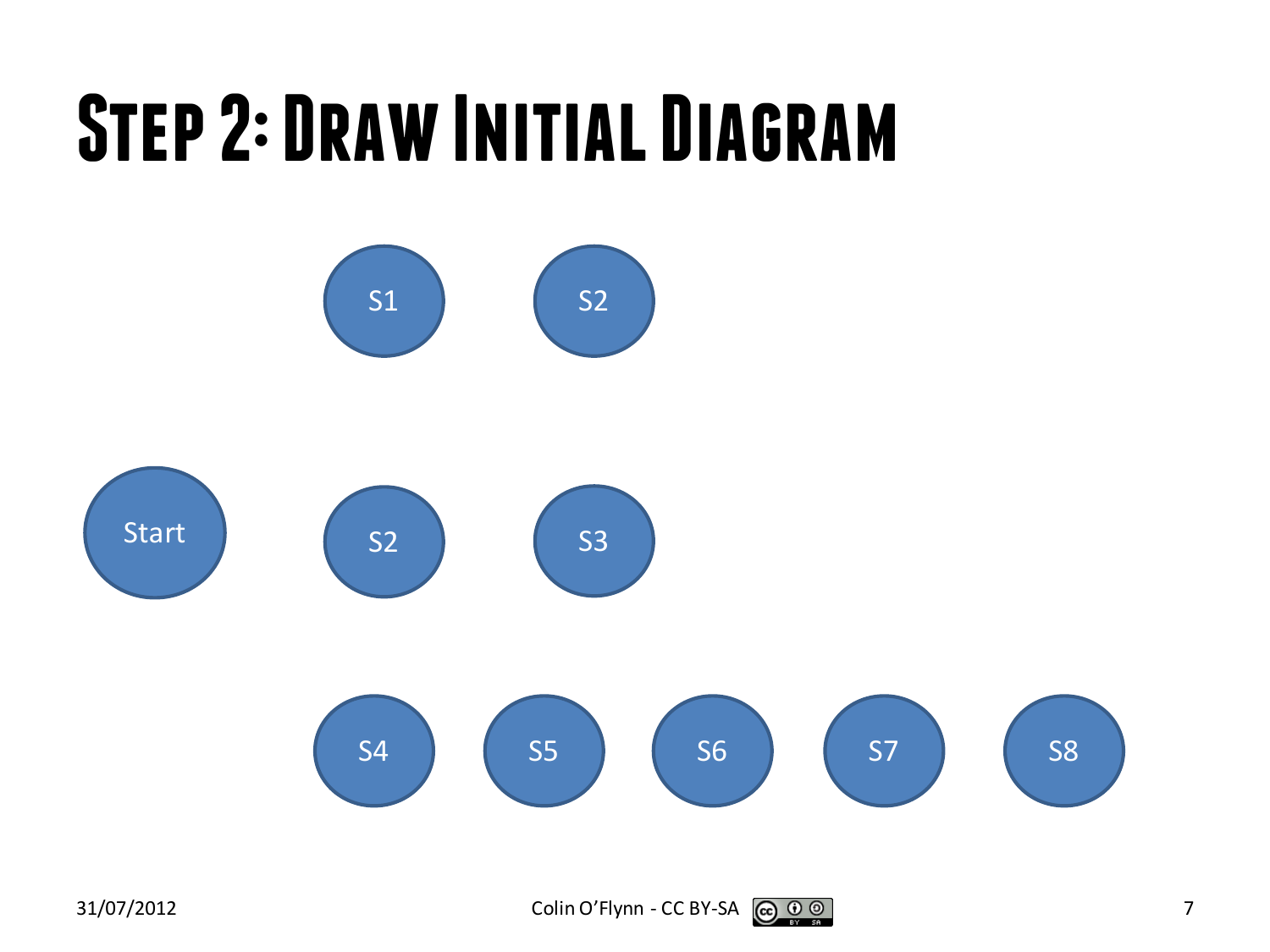## **Step 3: Draw Minimized State Diagram**

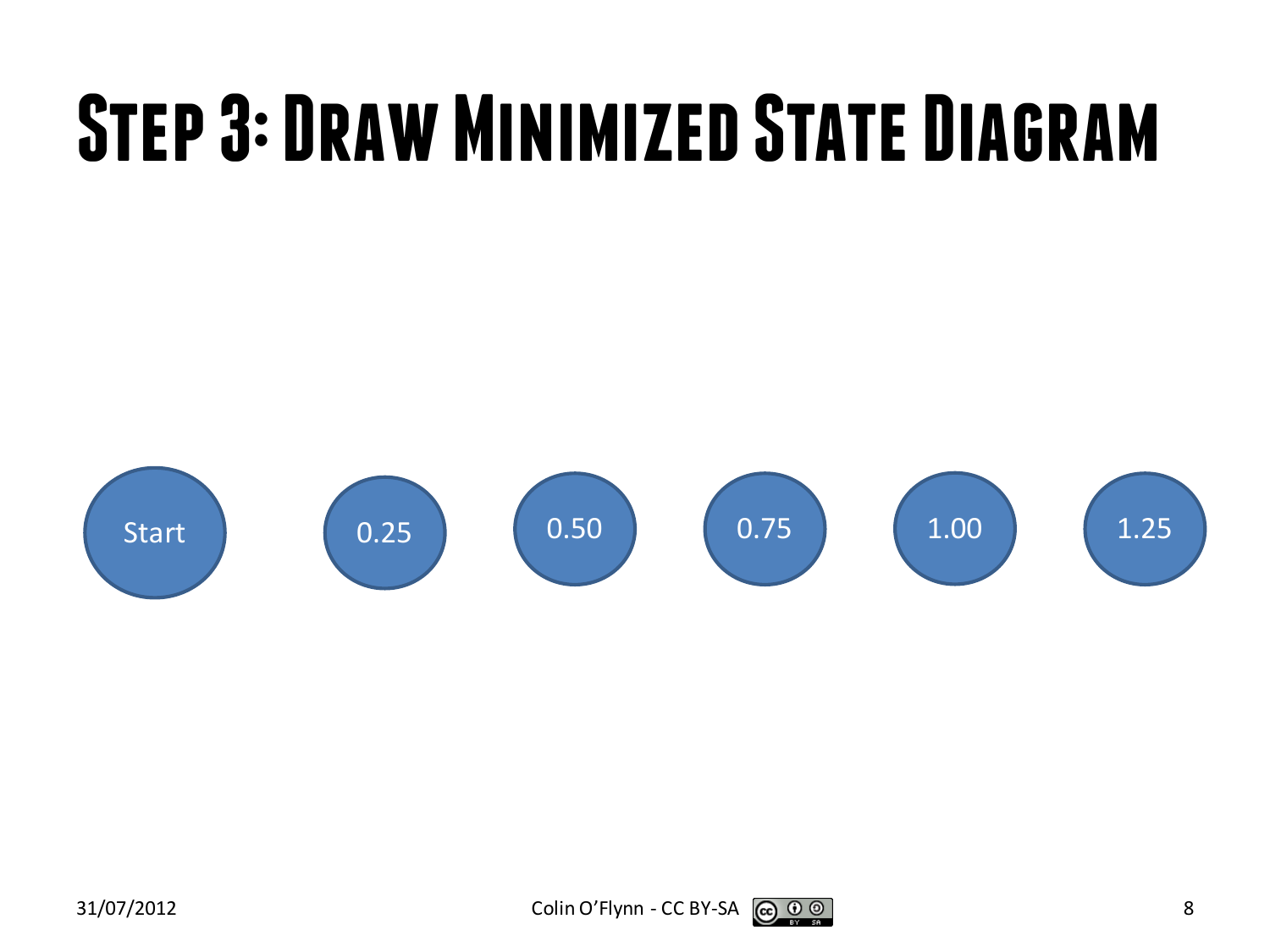#### **Step 3: Symbolic State Table**

| <b>State</b> | <b>Quarter</b> | Loonie         | <b>Next State</b> | Release          |
|--------------|----------------|----------------|-------------------|------------------|
| 0.00         | $\pmb{0}$      |                | 0.00              | $\pmb{0}$        |
| $0.00\,$     | $\pmb{0}$      | $\mathbf 1$    | $1.00\,$          | $\pmb{0}$        |
| $0.00\,$     | $\mathbf 1$    | $\pmb{0}$      | 0.25              | $\pmb{0}$        |
| 0.00         | $\mathbf 1$    | $\mathbf 1$    | $\ddot{?}$        | $\pmb{0}$        |
| 0.25         | $\pmb{0}$      | $\pmb{0}$      | 0.25              | $\pmb{0}$        |
| 0.25         | $\pmb{0}$      | $\mathbf 1$    | 1.25              | $\pmb{0}$        |
| 0.25         | $\mathbf 1$    | $\pmb{0}$      | 0.50              | $\pmb{0}$        |
| 0.25         | $\mathbf 1$    | $\mathbf 1$    | $\tilde{.}$       | $\pmb{0}$        |
| 0.50         | $\pmb{0}$      | $\pmb{0}$      | 0.50              | $\mathbf 0$      |
| 0.50         | $\pmb{0}$      | $\mathbf 1$    | 1.25              | $\pmb{0}$        |
| 0.50         | $\mathbf 1$    | $\pmb{0}$      | 0.75              | $\pmb{0}$        |
| 0.50         | $\mathbf 1$    | $\mathbf 1$    | $\overline{?}$    | $\pmb{0}$        |
| 0.75         | $\pmb{0}$      | $\pmb{0}$      | 0.75              | $\boldsymbol{0}$ |
| 0.75         | $\pmb{0}$      | $\mathbf 1$    | $1.25$            | $\pmb{0}$        |
| 0.75         | $\mathbf 1$    | $\pmb{0}$      | $1.00\,$          | $\pmb{0}$        |
| 0.75         | $\pmb{0}$      | $\pmb{0}$      | ?                 | $\boldsymbol{0}$ |
| $1.00\,$     | $\pmb{0}$      | $\pmb{0}$      | $1.00\,$          | $\pmb{0}$        |
| $1.00\,$     | $\pmb{0}$      | $\mathbf 1$    | $1.25$            | $\pmb{0}$        |
| $1.00\,$     | $\mathbf 1$    | $\pmb{0}$      | $1.25$            | $\pmb{0}$        |
| $1.00\,$     | $\mathbf 1$    | $\mathbf 1$    | ?                 | $\pmb{0}$        |
| $1.25$       | $\overline{?}$ | $\overline{?}$ | 0.00              | $1\,$            |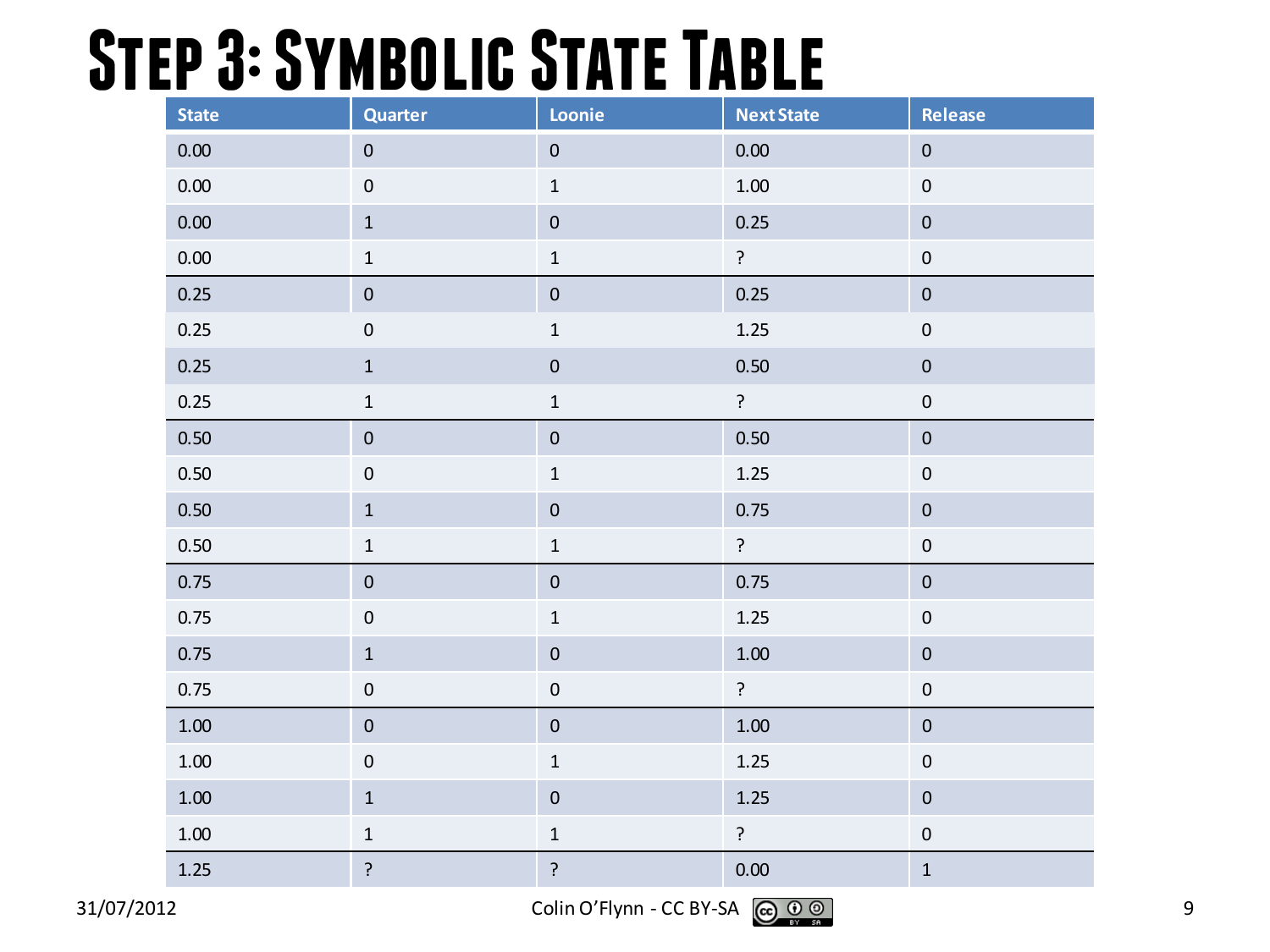## **Step 4: Perform State Assignment**

- $000 = 0.00$
- $001 = 0.25$
- $010 = 0.50$
- $011 = 0.75$
- $100 = 1.00$
- $101 = 1.25$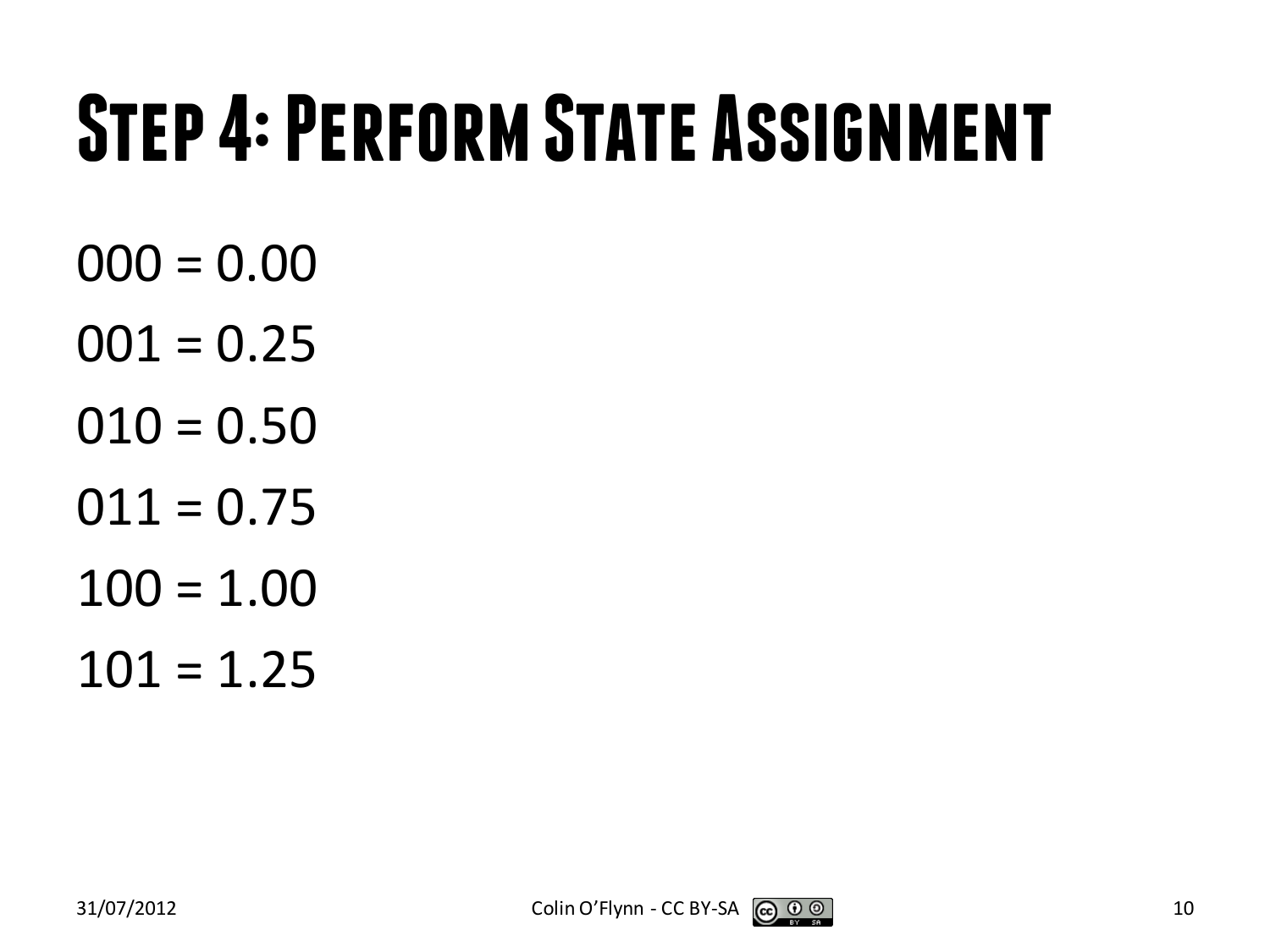#### **Step 4: State Transition Table + Outputs**

| <b>Present State</b> | <b>Quarter</b>   | Loonie      | <b>Next State</b> | Release     |  |
|----------------------|------------------|-------------|-------------------|-------------|--|
| 000                  | $\boldsymbol{0}$ | $\pmb{0}$   | 000               | $\pmb{0}$   |  |
| $000\,$              | $\pmb{0}$        | $\mathbf 1$ | 100               | $\pmb{0}$   |  |
| 000                  | $\mathbf 1$      | $\pmb{0}$   | 001               | $\pmb{0}$   |  |
| 000                  | $\mathbf 1$      | $\mathbf 1$ | $\ddot{?}$        | $\pmb{0}$   |  |
| 001                  | $\pmb{0}$        | $\pmb{0}$   | 001               | $\pmb{0}$   |  |
| 001                  | $\boldsymbol{0}$ | $\mathbf 1$ | $101\,$           | $\pmb{0}$   |  |
| ${\bf 001}$          | $\mathbf 1$      | $\pmb{0}$   | 010               | $\pmb{0}$   |  |
| 001                  | $\mathbf 1$      | $\mathbf 1$ | $\mathbf{S}$      | $\pmb{0}$   |  |
| 010                  | $\pmb{0}$        | $\pmb{0}$   | 010               | $\pmb{0}$   |  |
| 010                  | $\pmb{0}$        | $\mathbf 1$ | $101\,$           | $\pmb{0}$   |  |
| 010                  | $\mathbf 1$      | $\pmb{0}$   | 011               | $\pmb{0}$   |  |
| 010                  | $\mathbf 1$      | $\mathbf 1$ | $\overline{?}$    | $\pmb{0}$   |  |
| 011                  | $\pmb{0}$        | $\pmb{0}$   | 011               | $\pmb{0}$   |  |
| 011                  | $\boldsymbol{0}$ | $\mathbf 1$ | $101\,$           | $\pmb{0}$   |  |
| 011                  | $\mathbf 1$      | $\pmb{0}$   | $100\,$           | $\pmb{0}$   |  |
| 011                  | $\pmb{0}$        | $\pmb{0}$   | $\ddot{?}$        | $\pmb{0}$   |  |
| $100\,$              | $\pmb{0}$        | $\pmb{0}$   | $100\,$           | $\pmb{0}$   |  |
| $100\,$              | $\pmb{0}$        | $\mathbf 1$ | $101\,$           | $\pmb{0}$   |  |
| 100                  | $\mathbf 1$      | $\pmb{0}$   | $101\,$           | $\pmb{0}$   |  |
| 100                  | $\mathbf 1$      | $\mathbf 1$ | $\ddot{?}$        | $\pmb{0}$   |  |
| $101\,$              | $\overline{?}$   | ?           | 000               | $\mathbf 1$ |  |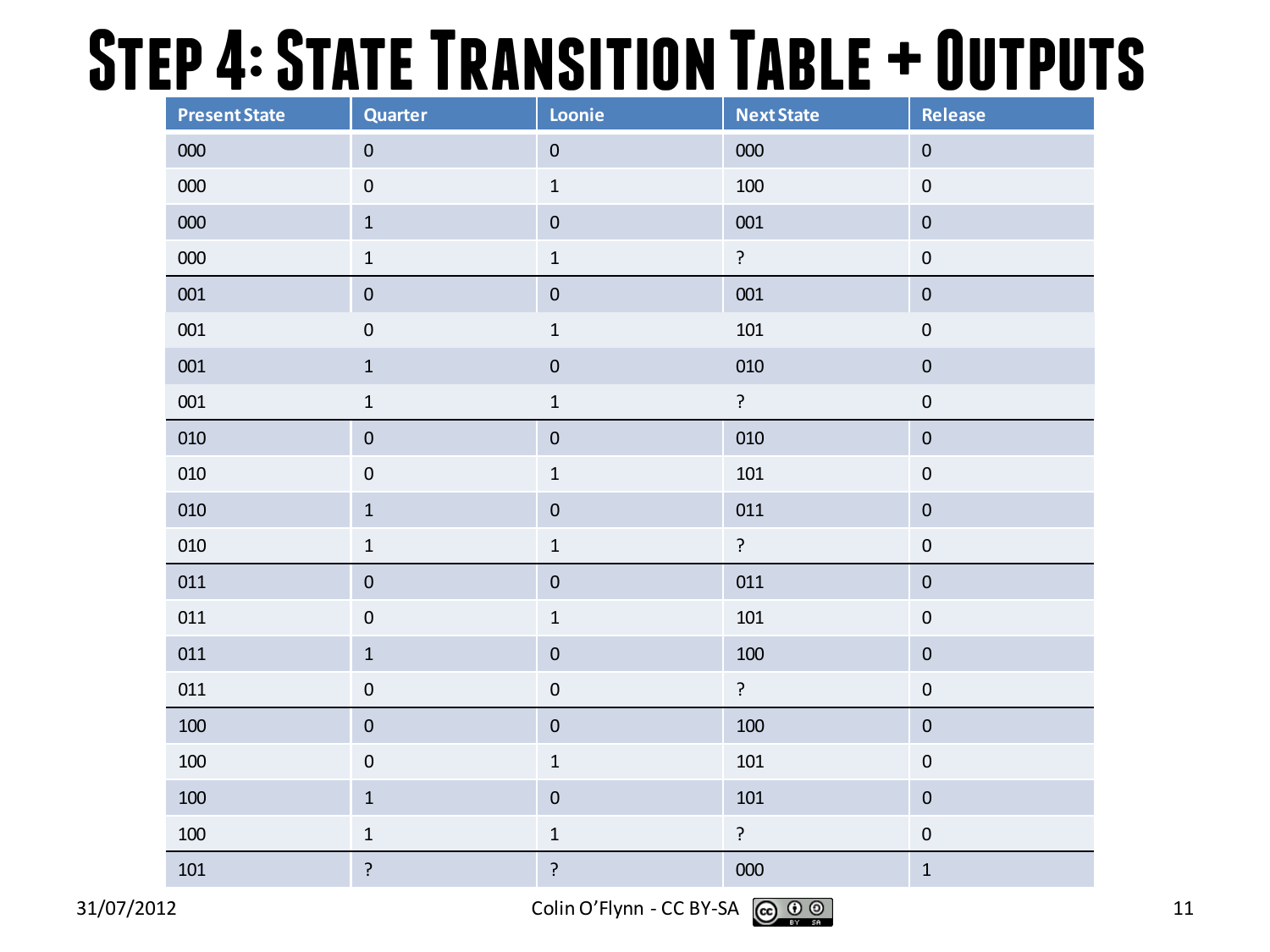## **Step 5: Choose Flip-Flops**

- D flip-flops simplify design
- JK flip-flops simplify logic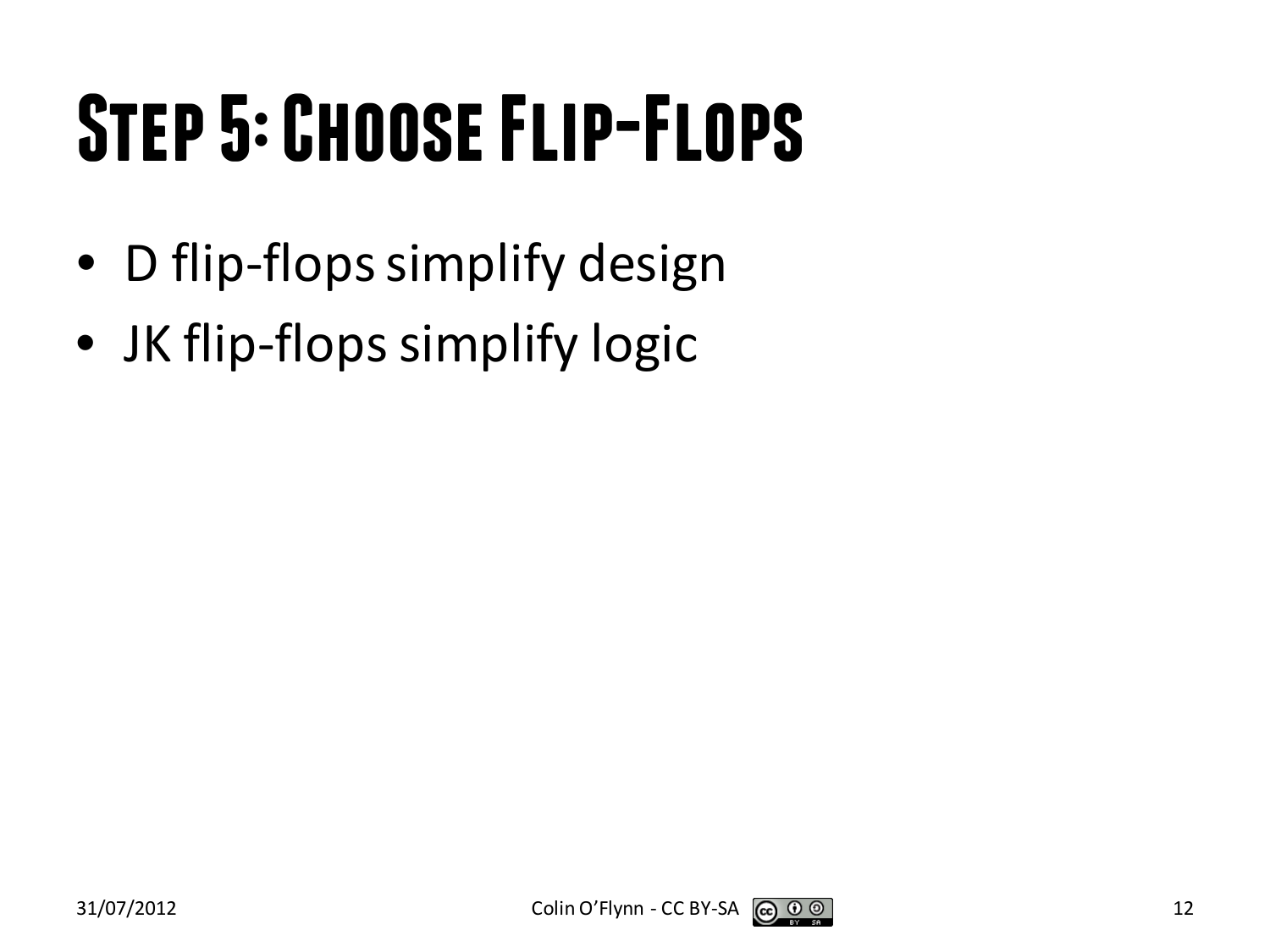#### **D Flip-Flops (Partial Example)**

|               | <b>State</b> | <b>Quarter</b>   | Loonie           | <b>Next State</b> | <b>D Flip-Flop Entries</b> |                  |                |
|---------------|--------------|------------------|------------------|-------------------|----------------------------|------------------|----------------|
|               |              |                  |                  |                   | Da                         | Db               | $Dc$           |
|               | 000          | $\boldsymbol{0}$ | $\boldsymbol{0}$ | 000               | $\boldsymbol{0}$           | $\pmb{0}$        | $\pmb{0}$      |
|               | 000          | $\pmb{0}$        | $\mathbf 1$      | 100               | $\mathbf 1$                | $\pmb{0}$        | $\mathbf 0$    |
|               | 000          | $\mathbf 1$      | $\pmb{0}$        | 001               | $\pmb{0}$                  | $\pmb{0}$        | $\mathbf{1}$   |
|               | 000          | $\,1\,$          | $\mathbf 1$      | $\overline{?}$    | $\overline{?}$             | $\overline{?}$   | $\overline{?}$ |
|               | 001          | $\boldsymbol{0}$ | $\boldsymbol{0}$ | 001               | $\pmb{0}$                  | $\boldsymbol{0}$ | $\mathbf 1$    |
|               | 001          | $\pmb{0}$        | $\mathbf{1}$     | 101               | $\mathbf 1$                | $\pmb{0}$        | $\mathbf{1}$   |
|               | 001          | $\mathbf 1$      | $\boldsymbol{0}$ | 010               | $\pmb{0}$                  | $\mathbf 1$      | $\pmb{0}$      |
|               | 001          | $\mathbf 1$      | $\mathbf 1$      | $\overline{?}$    | $\ddot{?}$                 | $\overline{?}$   | ?              |
|               | 010          | $\mathbf 0$      | $\pmb{0}$        | 010               | $\pmb{0}$                  | $\,1\,$          | $\pmb{0}$      |
|               | 010          | $\pmb{0}$        | $\mathbf 1$      | $101\,$           | $\mathbf 1$                | $\pmb{0}$        | $\mathbf 1$    |
|               | 010          | $\mathbf 1$      | $\boldsymbol{0}$ | 011               | $\pmb{0}$                  | $\,1\,$          | $\mathbf 1$    |
|               | 010          | $\mathbf 1$      | $\mathbf 1$      | $\overline{?}$    | $\ddot{?}$                 | $\overline{?}$   | $\overline{?}$ |
|               | 011          | $\pmb{0}$        | $\pmb{0}$        | 011               | $\pmb{0}$                  | $\mathbf 1$      | $\mathbf 1$    |
|               | 011          | $\pmb{0}$        | $\mathbf 1$      | 101               | $\mathbf{1}$               | $\pmb{0}$        | $\mathbf 1$    |
|               | 011          | $\mathbf 1$      | $\pmb{0}$        | 100               | $\,1\,$                    | $\pmb{0}$        | $\pmb{0}$      |
|               | 011          | $\pmb{0}$        | $\pmb{0}$        | $\overline{?}$    | $\overline{?}$             | $\overline{?}$   | $\overline{?}$ |
|               | 100          | $\boldsymbol{0}$ | $\boldsymbol{0}$ | 100               | $\mathbf 1$                | $\pmb{0}$        | $\pmb{0}$      |
|               | 100          | $\pmb{0}$        | $\mathbf 1$      | 101               | $1\,$                      | $\pmb{0}$        | $\mathbf 1$    |
|               | 100          | $\mathbf 1$      | $\pmb{0}$        | 101               | $\mathbf 1$                | $\boldsymbol{0}$ | $\mathbf 1$    |
|               | 100          | $\mathbf 1$      | $\mathbf 1$      | $\overline{?}$    | $\overline{?}$             | $\overline{?}$   | $\ddot{?}$     |
| 31/07/201 101 |              | ?                | $\overline{?}$   | 000               | $\pmb{0}$                  | $\pmb{0}$        | $\mathbf 0$    |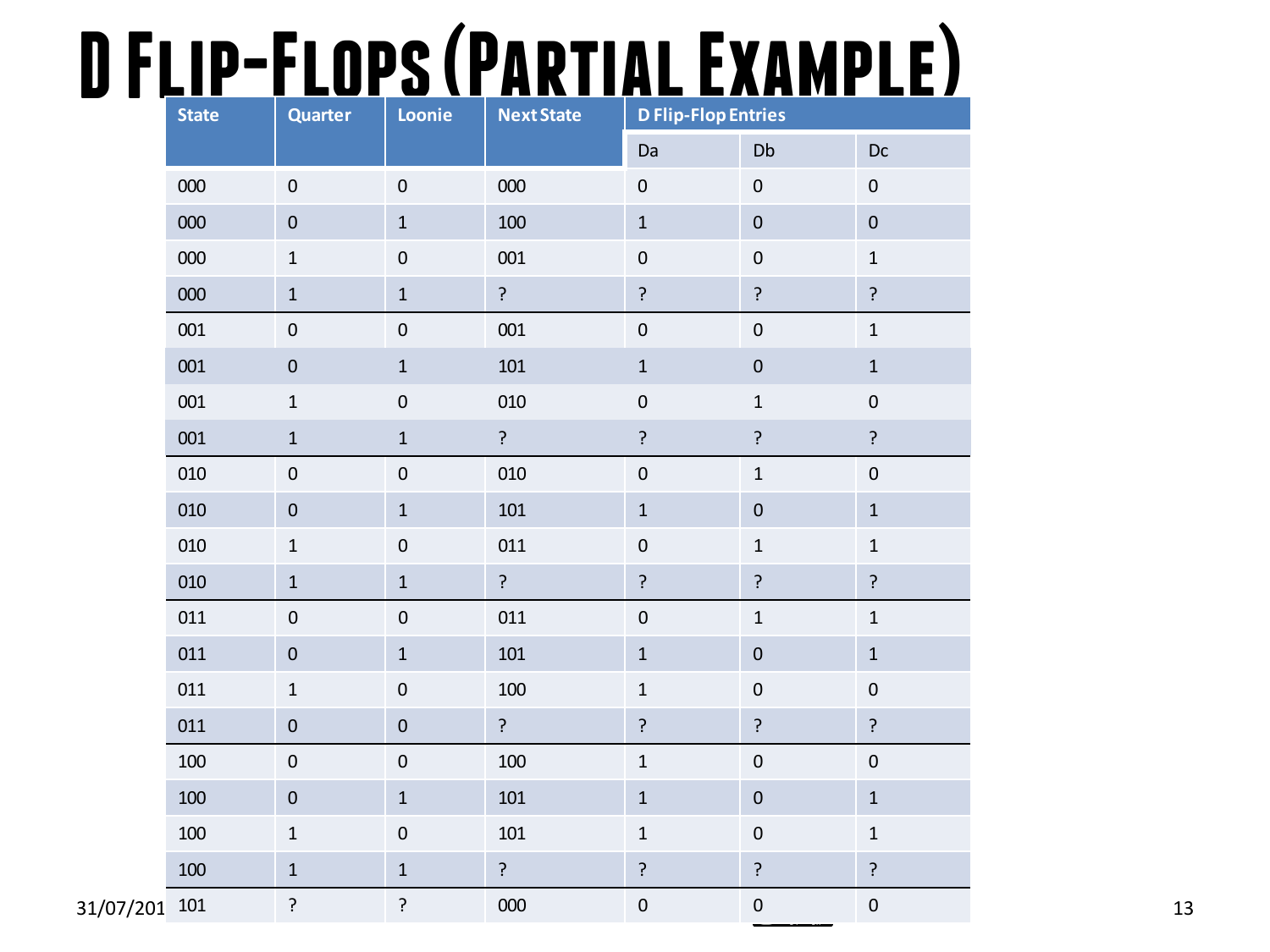# **D Flip-Flops (Partial Example)**

| <b>State</b> | <b>Quarter</b> | Loonie       | <b>Next</b>  |    | <b>D Flip-Flop Entries</b> |    |  |
|--------------|----------------|--------------|--------------|----|----------------------------|----|--|
|              |                |              | <b>State</b> | Da | Db                         | Dc |  |
| 000          | $\overline{0}$ | 0            | 000          |    |                            |    |  |
| 000          | $\overline{0}$ | $\mathbf 1$  | 100          |    |                            |    |  |
| 000          | $\mathbf{1}$   | $\Omega$     | 001          |    |                            |    |  |
| 000          | $\mathbf{1}$   | $\mathbf{1}$ | ?            |    |                            |    |  |
| 001          | 0              | $\Omega$     | 001          |    |                            |    |  |
| 001          |                |              | 101          |    |                            |    |  |

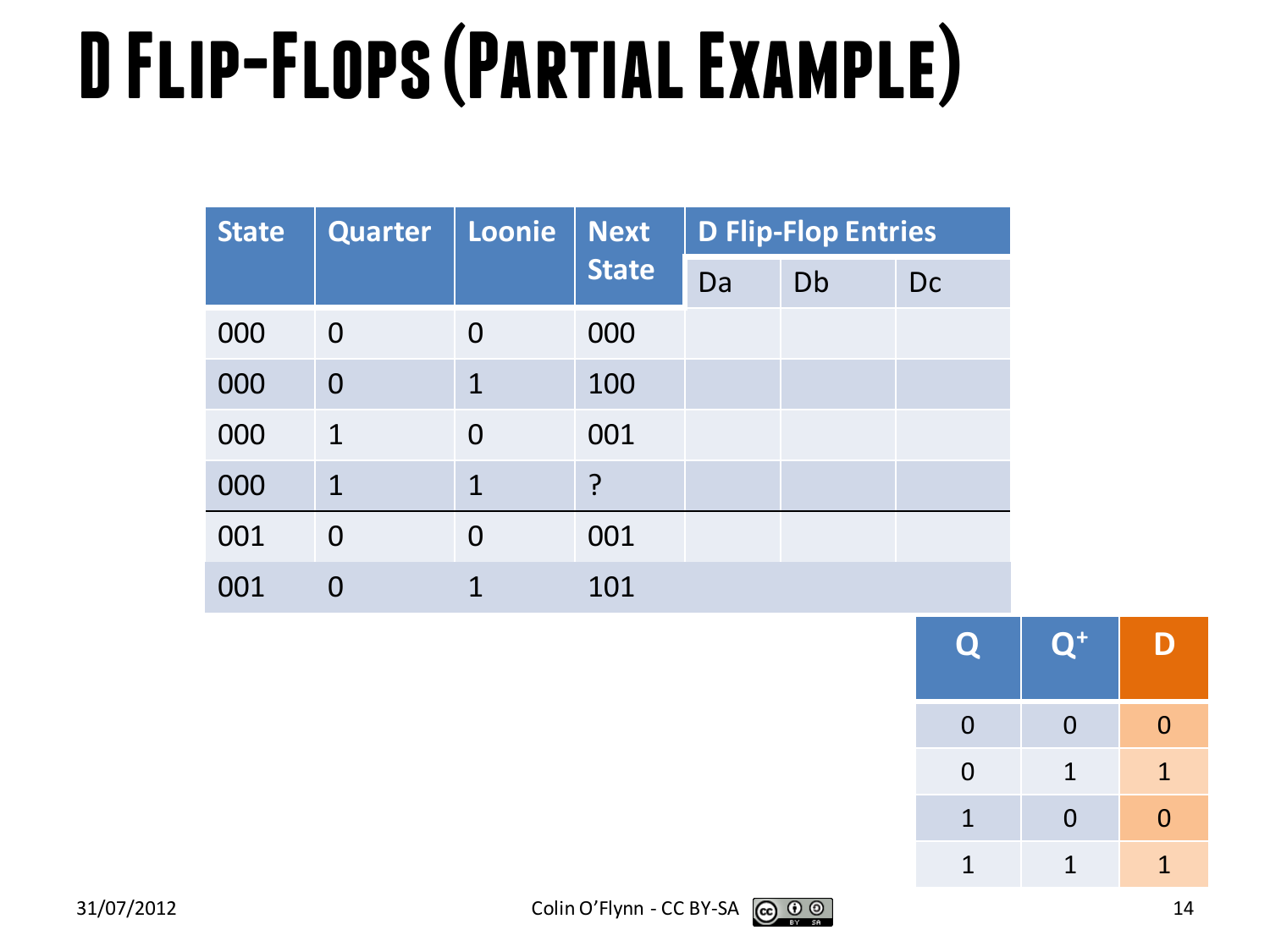## **JK Flip-Flops (Partial Example)**

| <b>State</b> | Quarter        | Loonie         | <b>Next</b>  |    | <b>JK Flip-Flop Entries</b> |    |    |    |    |
|--------------|----------------|----------------|--------------|----|-----------------------------|----|----|----|----|
|              |                |                | <b>State</b> | Ja | Ka                          | Jb | Kb | Jc | Kc |
| 000          | $\overline{0}$ | $\overline{0}$ | 000          |    |                             |    |    |    |    |
| 000          | $\overline{0}$ | $\mathbf{1}$   | 100          |    |                             |    |    |    |    |
| 000          | $\mathbf{1}$   | $\overline{0}$ | 001          |    |                             |    |    |    |    |
| 000          | $\mathbf{1}$   | $\mathbf{1}$   | $\cdot$      |    |                             |    |    |    |    |
| 001          | $\overline{0}$ | $\overline{0}$ | 001          |    |                             |    |    |    |    |
| 001          | $\overline{0}$ | $\mathbf 1$    | 101          |    |                             |    |    |    |    |

**Q Q+ J K** 0 0 0 ? 0 1 1 ? 1 0 ? 1 1 1 ? 0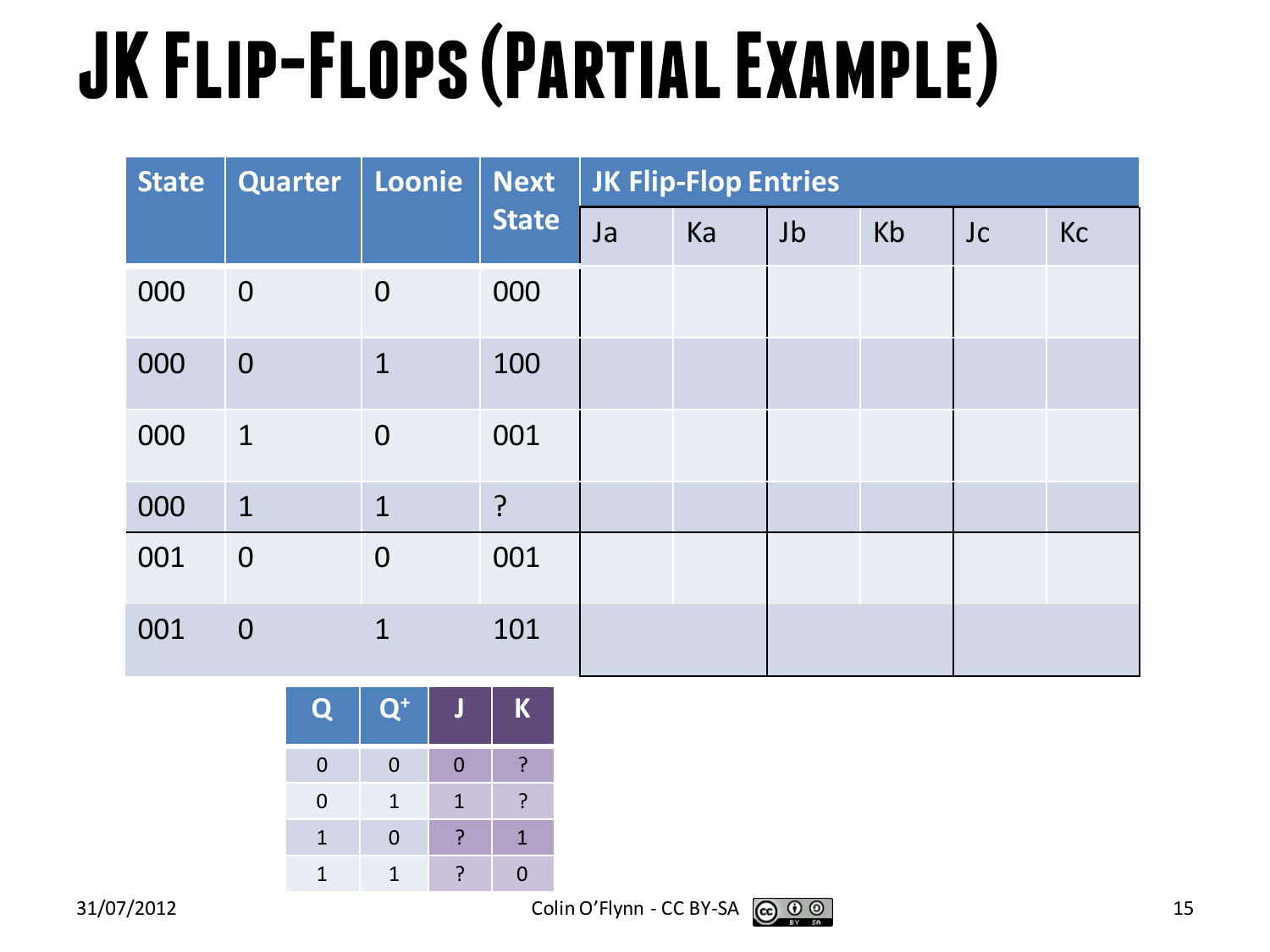## **Step 6: Implement FSM**

• Use K-maps for inputs to FF & for outputs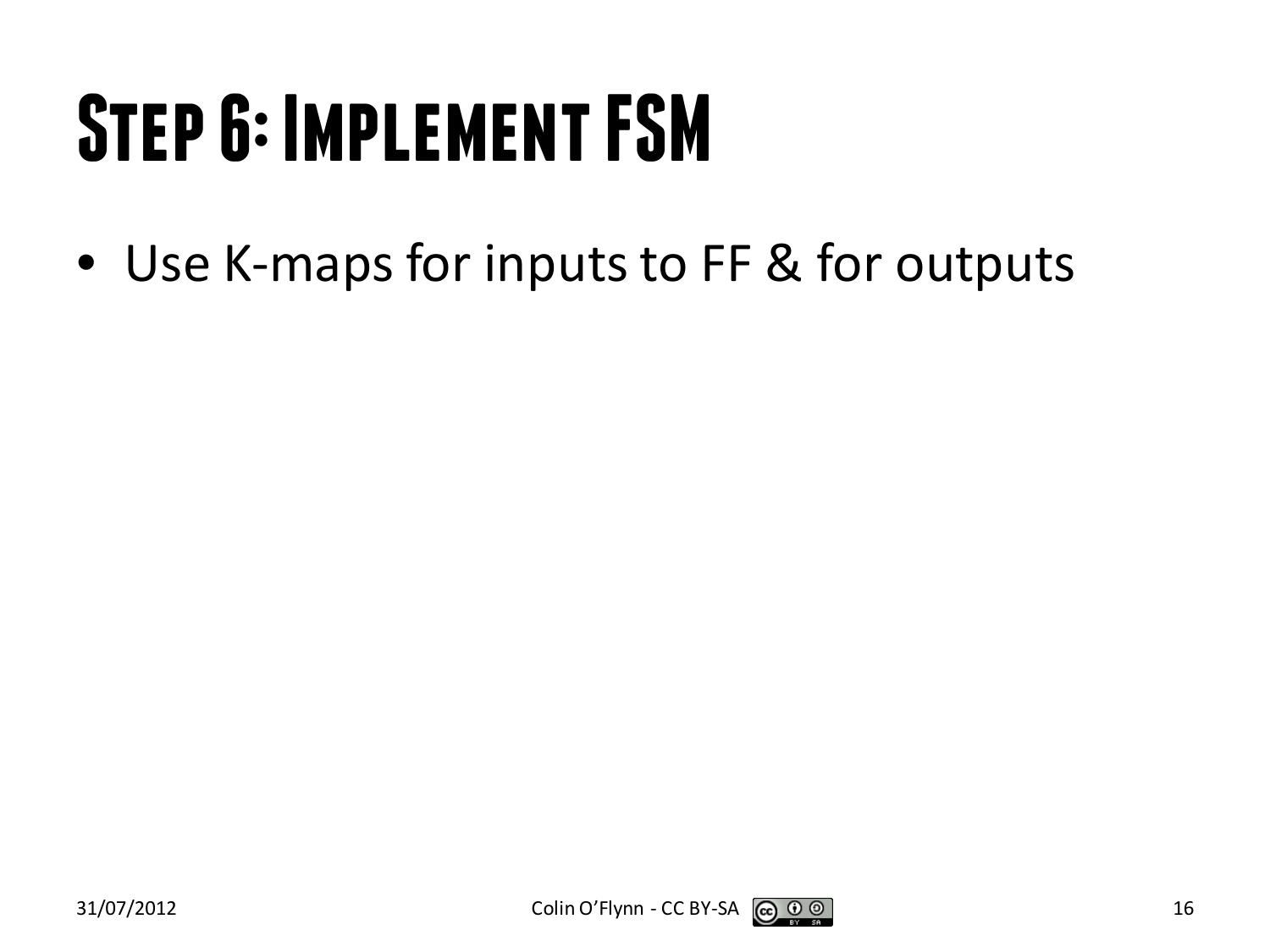## **Choice of States + FF**

Should be apparent there are many ways to encode state, and many choice of FF to use. We are unlikely to 'happen' to choose best implementation, so will use design tools in real life…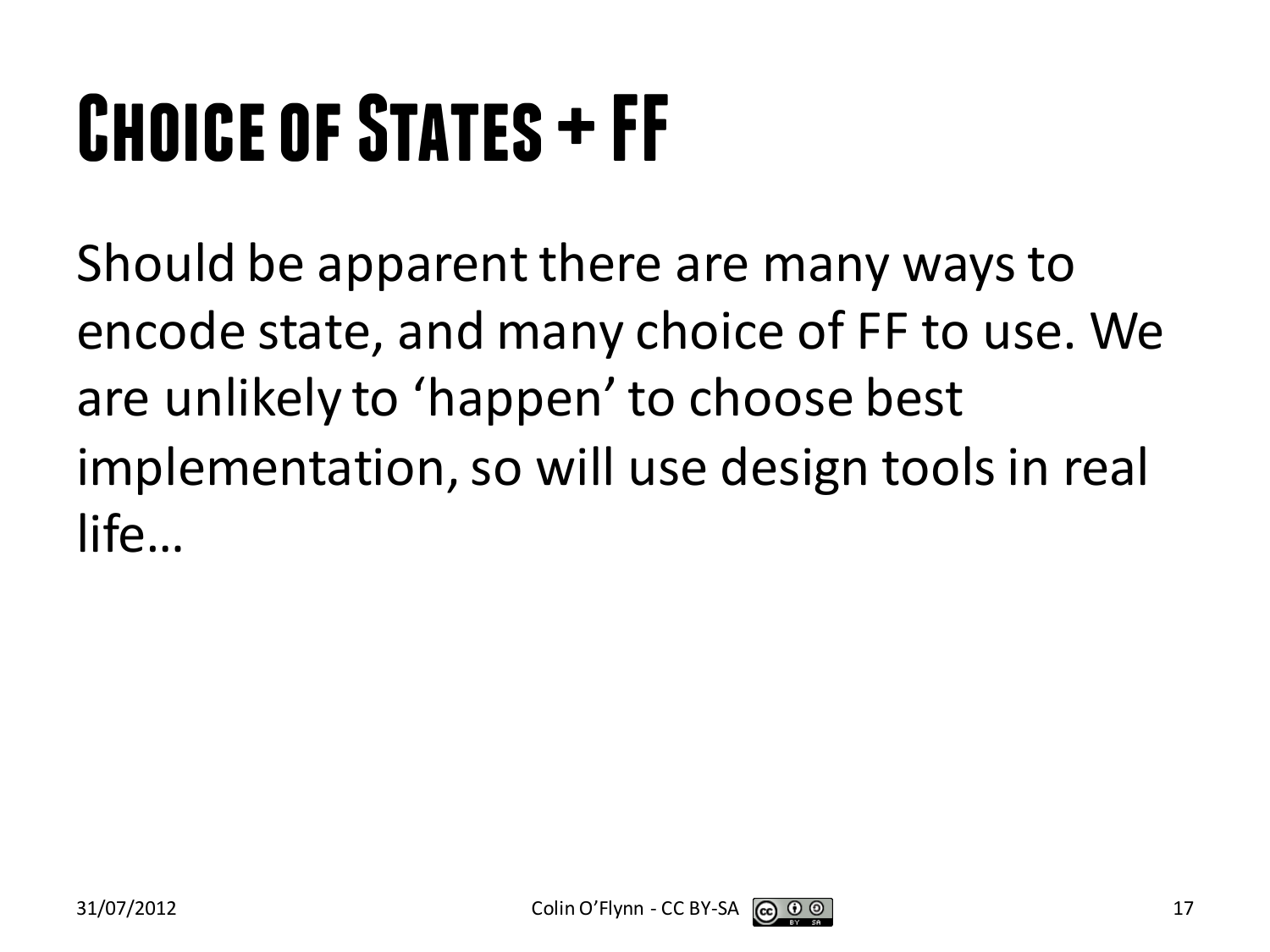#### **FINITE STATE MACHINE –DESIGN EXAMPLE #1**



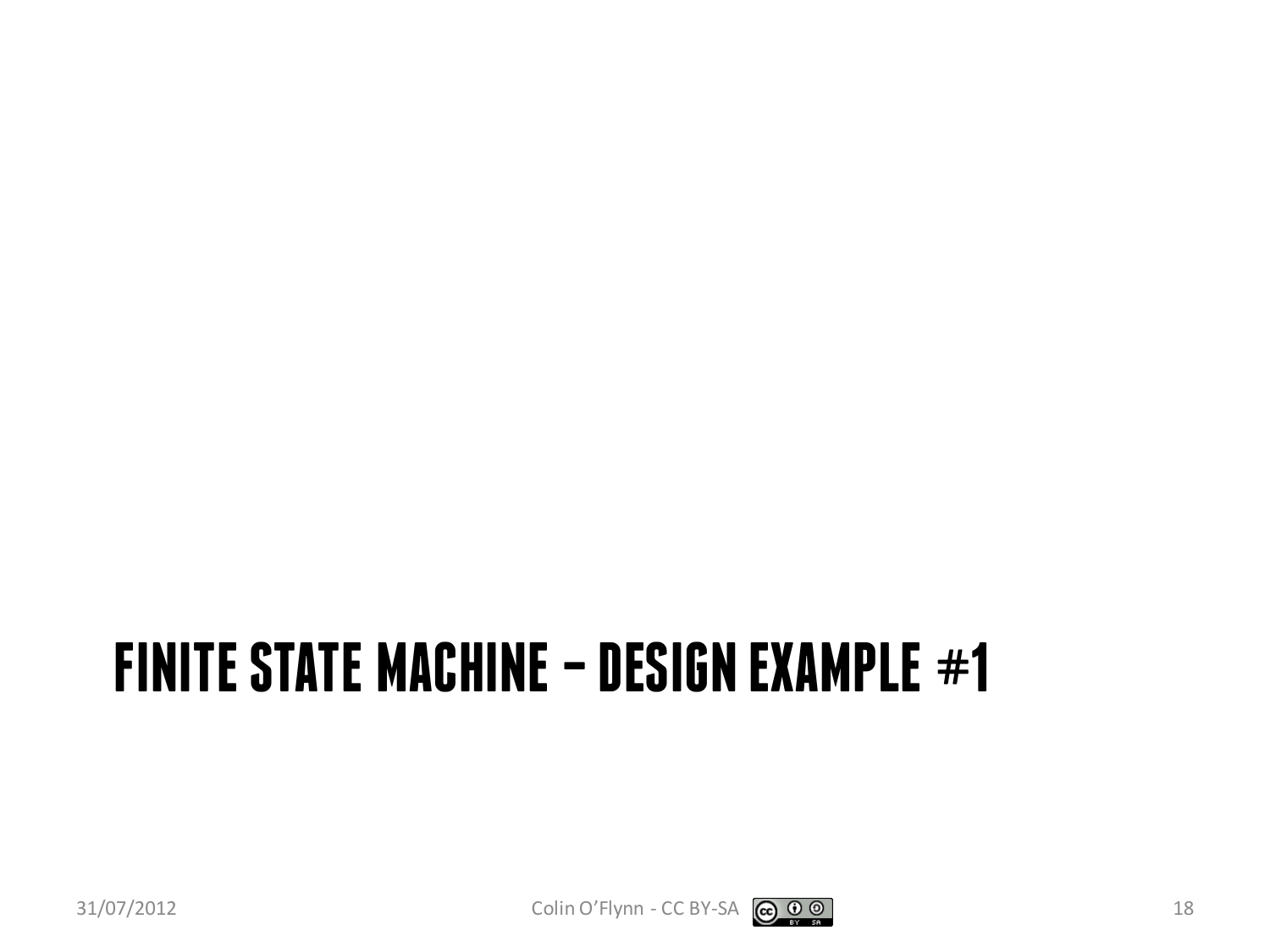## **Specifications**

Design a simple stoplight. Assume one pair of lights is North-South (NS), one is East-West (EW). Pattern is:

- Green 10 seconds
- Yellow 1 second
- Red 1 second

In each direction – that is to say 1s overlap where both sets red. Assume you have 1 Hz clock available.

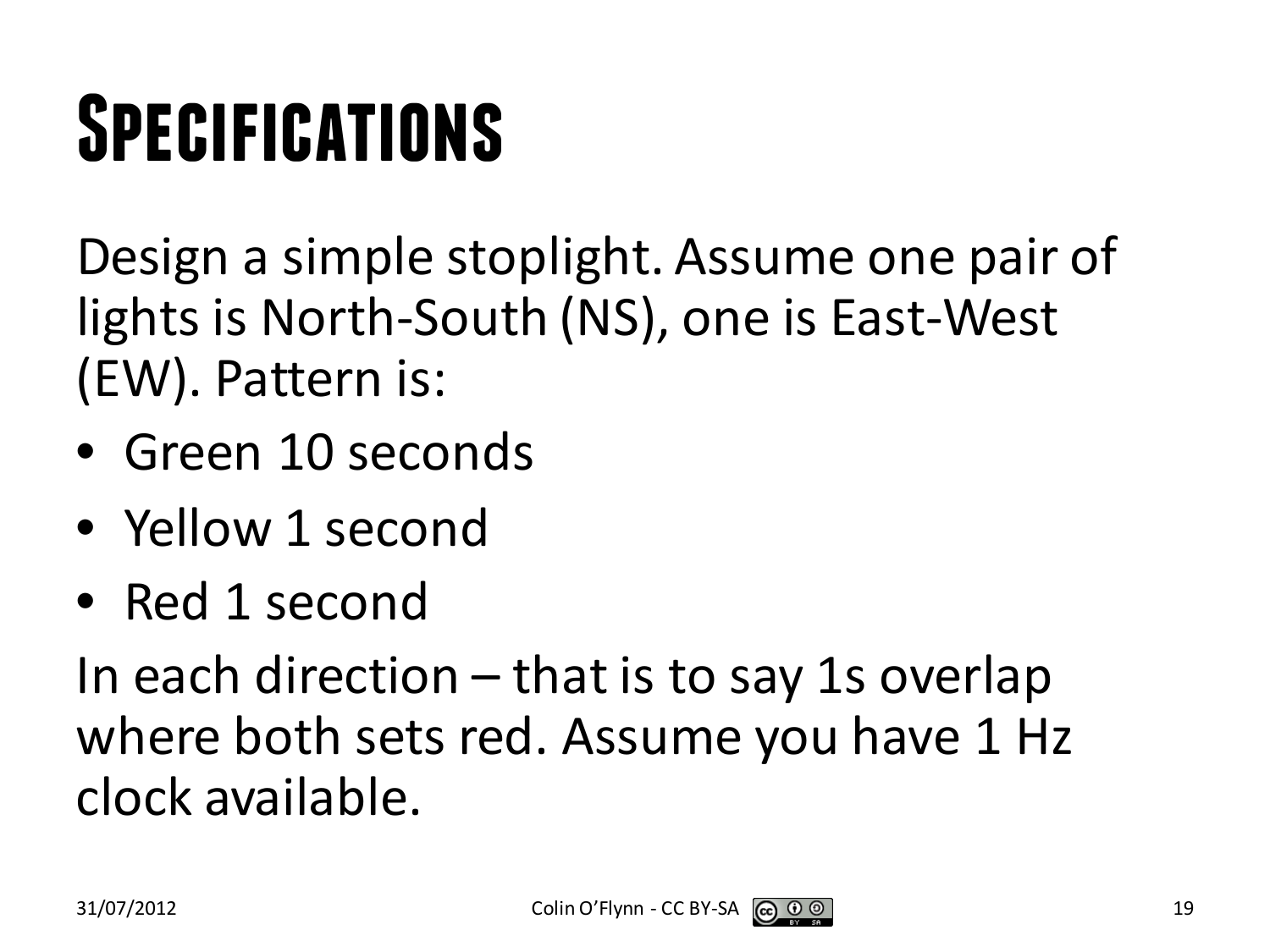#### **Step 1: Understand Problem**

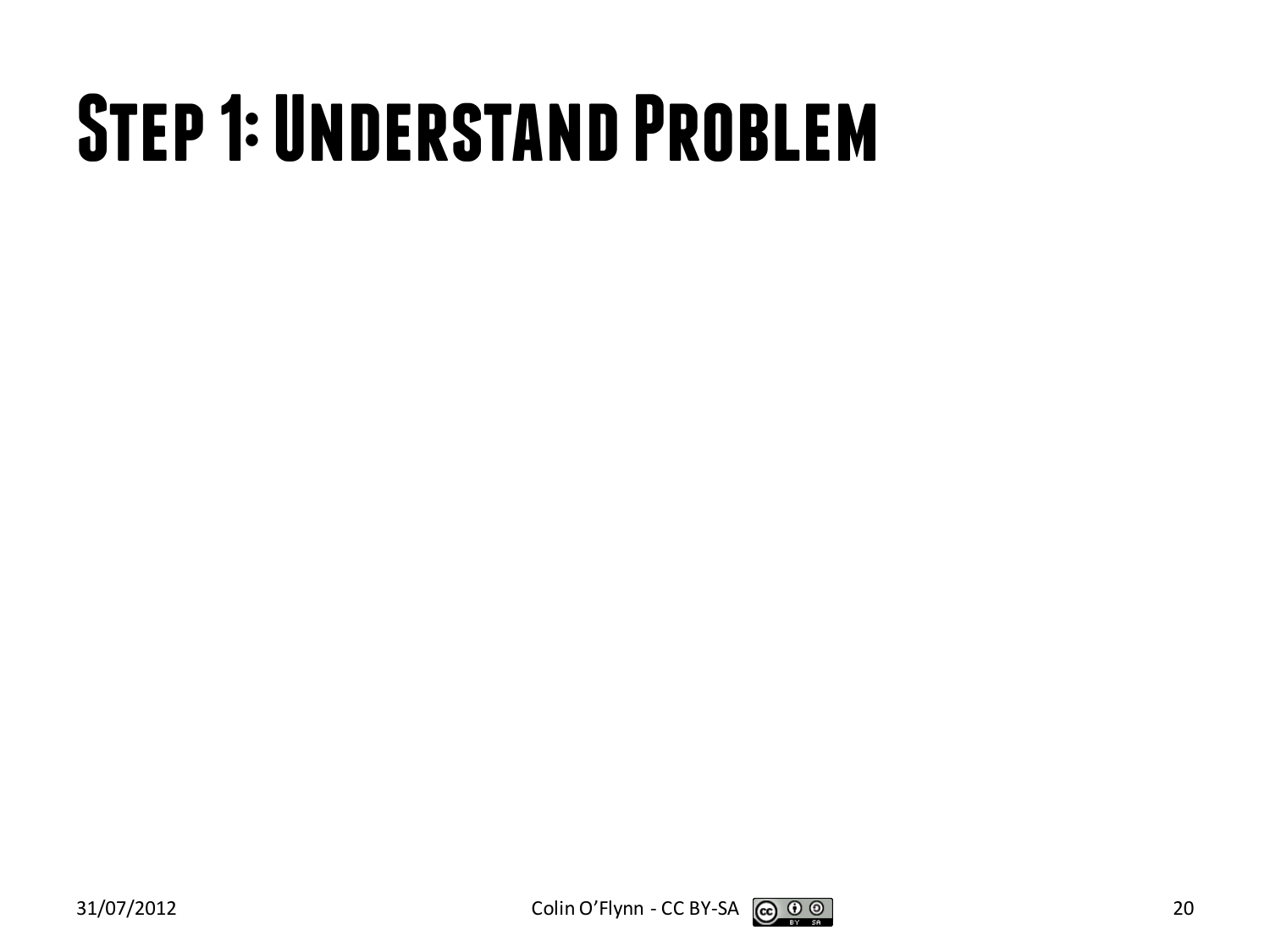## **Step 2: Initial State Diagram**



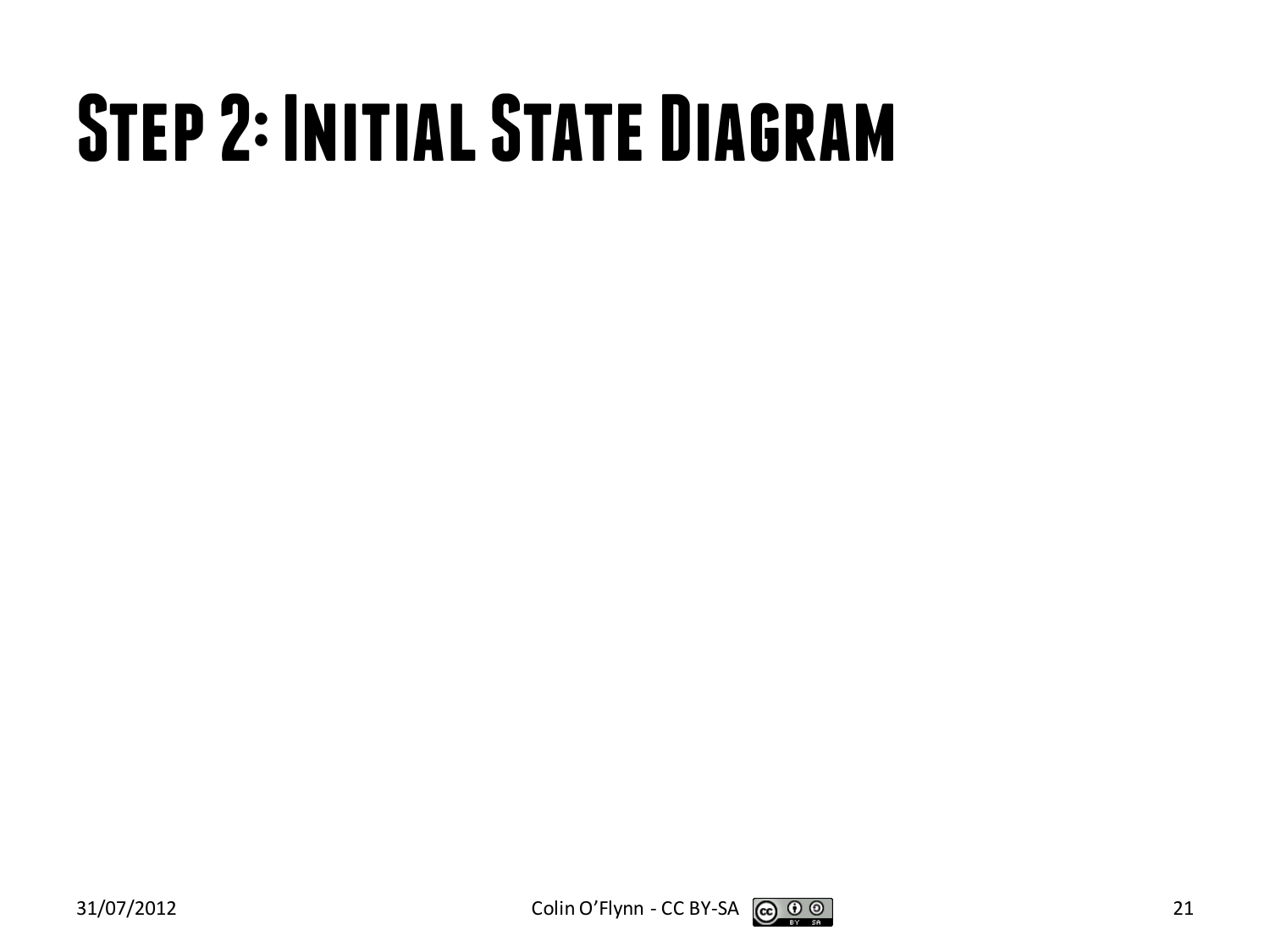## **Step 3: Minimized State Diagram**

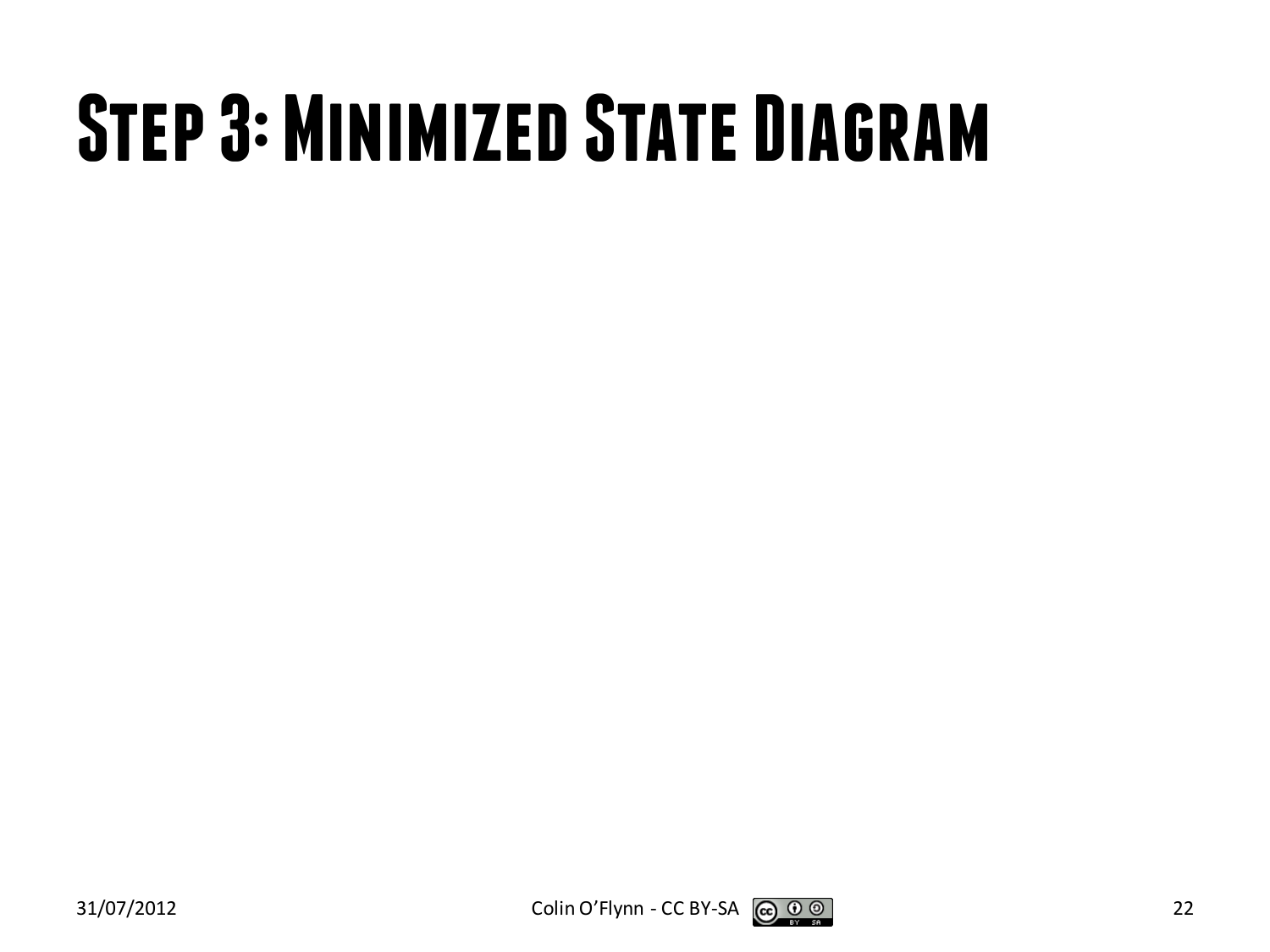## **Step 4: State Transition Table**

| $\overline{\mathsf{A}}$ | B              | $\overline{C}$ | <b>CNT=10 (D)</b> | $A+$           | $B+$           | $C+$           | <b>Note</b>        |
|-------------------------|----------------|----------------|-------------------|----------------|----------------|----------------|--------------------|
| $\overline{0}$          | $\overline{0}$ | $\overline{0}$ | X                 | $\overline{0}$ | $\overline{0}$ | $\mathbf{1}$   | <b>Red - Reset</b> |
| $\overline{0}$          | $\Omega$       | 1              | $\overline{0}$    | $\Omega$       | $\overline{0}$ | $\mathbf 1$    | <b>Green NS</b>    |
| $\overline{0}$          | $\Omega$       | $\mathbf{1}$   | $\mathbf{1}$      | $\Omega$       | $\mathbf{1}$   | $\overline{0}$ | <b>Green NS</b>    |
| $\Omega$                | $\mathbf{1}$   | $\Omega$       | X                 | $\overline{0}$ | $\mathbf{1}$   | $\mathbf{1}$   | <b>Yellow NS</b>   |
| $\overline{0}$          | $\mathbf{1}$   | 1              | $\boldsymbol{X}$  | $\overline{1}$ | $\overline{0}$ | $\mathbf{1}$   | <b>Red - Reset</b> |
| $\mathbf 1$             | $\Omega$       | 1              | $\Omega$          | $\mathbf{1}$   | $\Omega$       | $\mathbf{1}$   | <b>Green EW</b>    |
| $\mathbf 1$             | $\Omega$       | 1              | $\overline{1}$    | $\mathbf{1}$   | $\mathbf{1}$   | $\overline{0}$ | <b>Green EW</b>    |
|                         | 1              | $\Omega$       | X                 | $\Omega$       | $\overline{0}$ | $\overline{0}$ | <b>Yellow EW</b>   |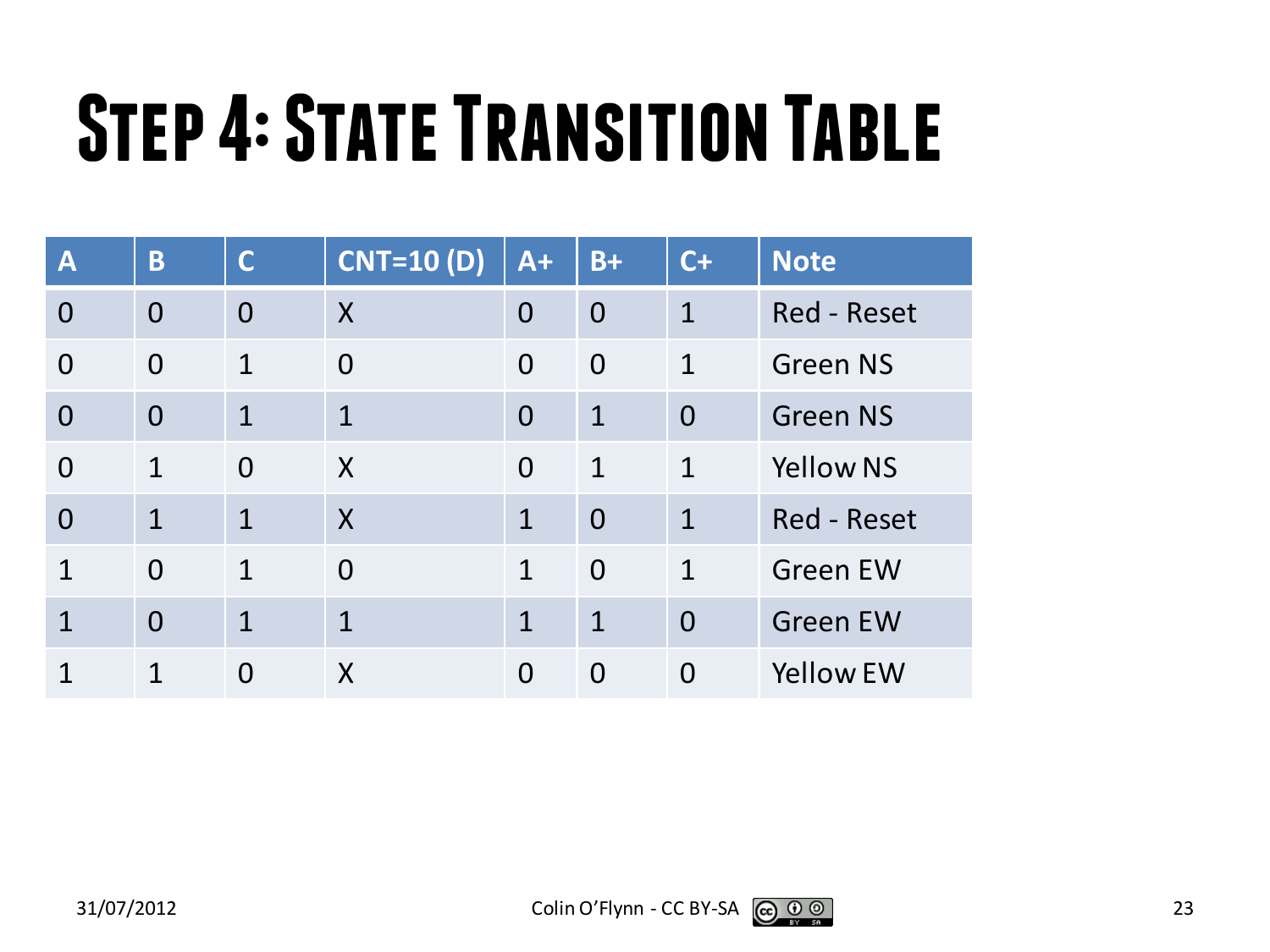## **Step 5: Choose Flip-Flop**

We will use D flip-flops for design convience

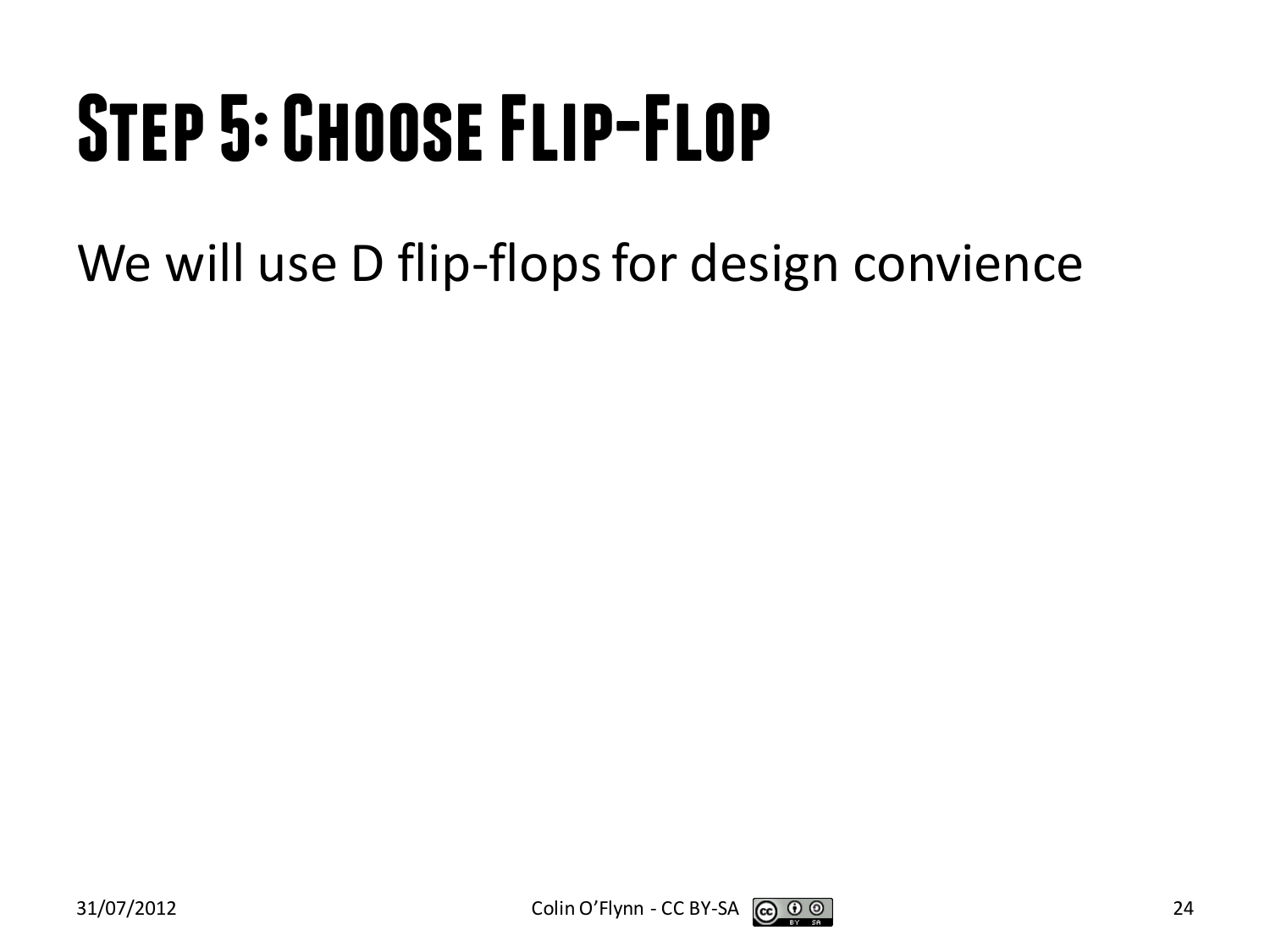## **Step 6: Implement**

Following shows K-maps of state transition + outputs



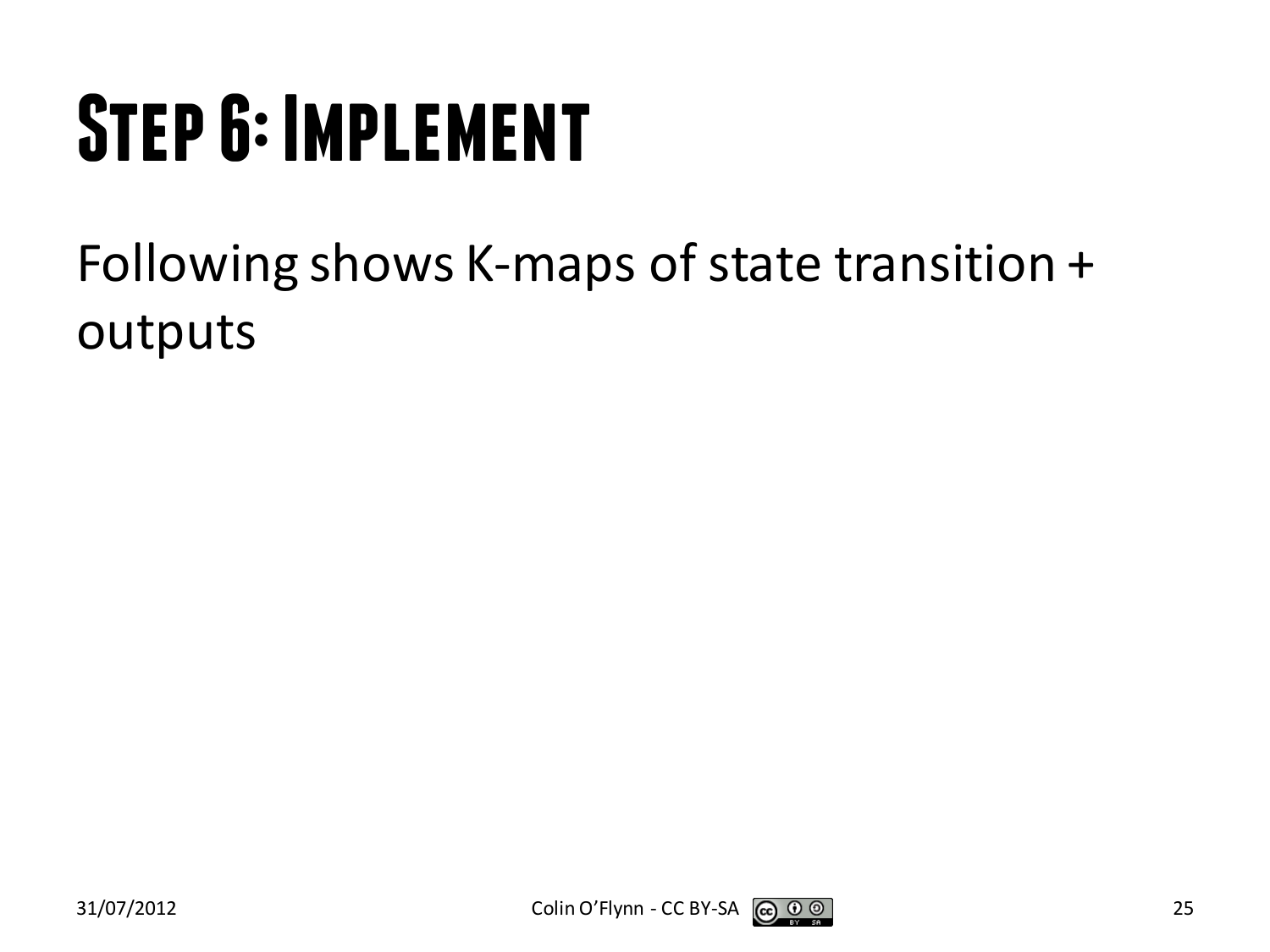#### **K-Mapping: A State**

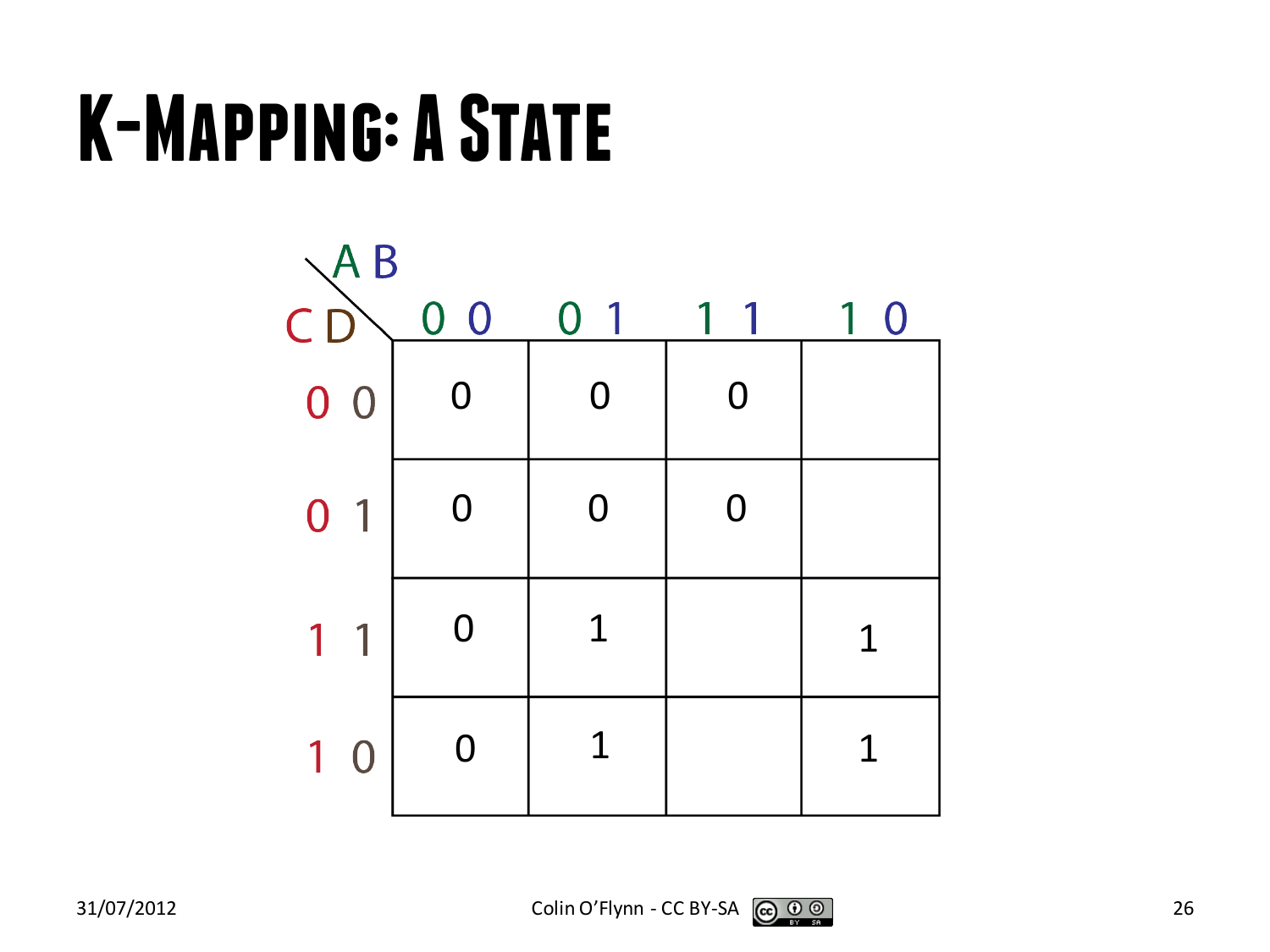Note: Here both 1's and 0's are drawn on K-Map. This is because the given State Transition Table didn't include the don't care states. We can fill in 1's and 0's from given, and any blank are don't cares.

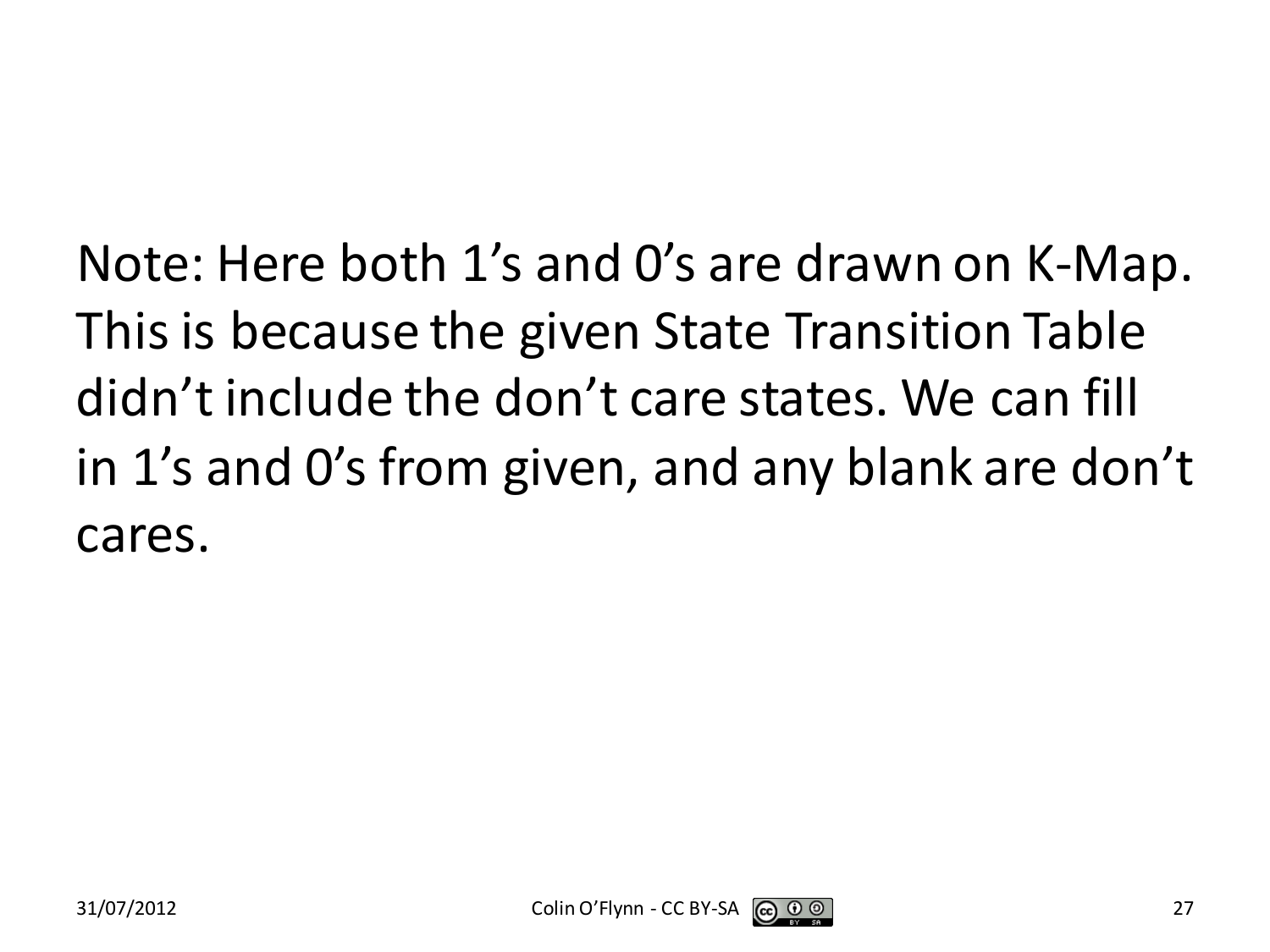#### **K-Mapping: A State**

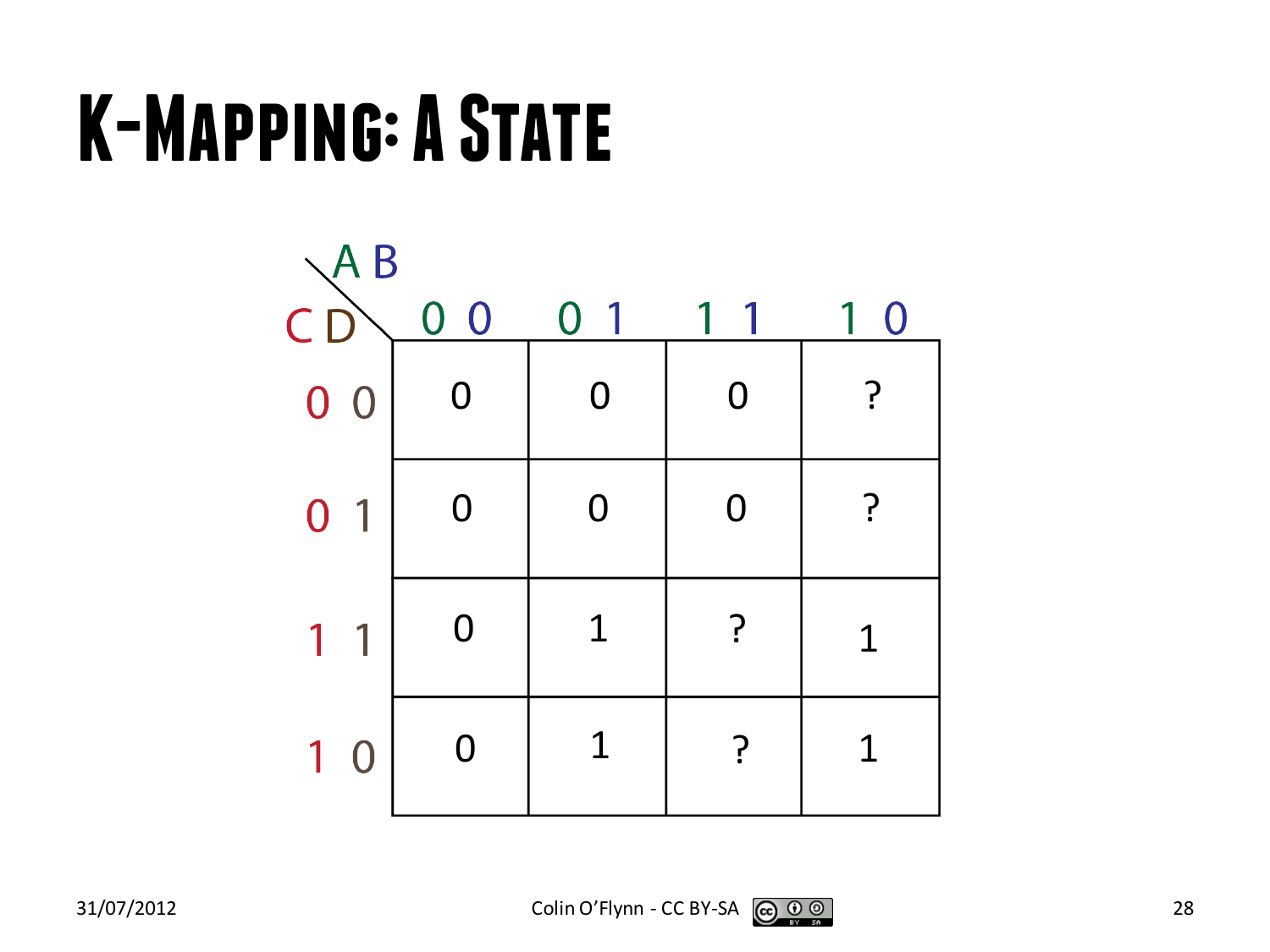#### **K-Mapping: A State**



 $A^+ = B \bullet C + A \bullet C$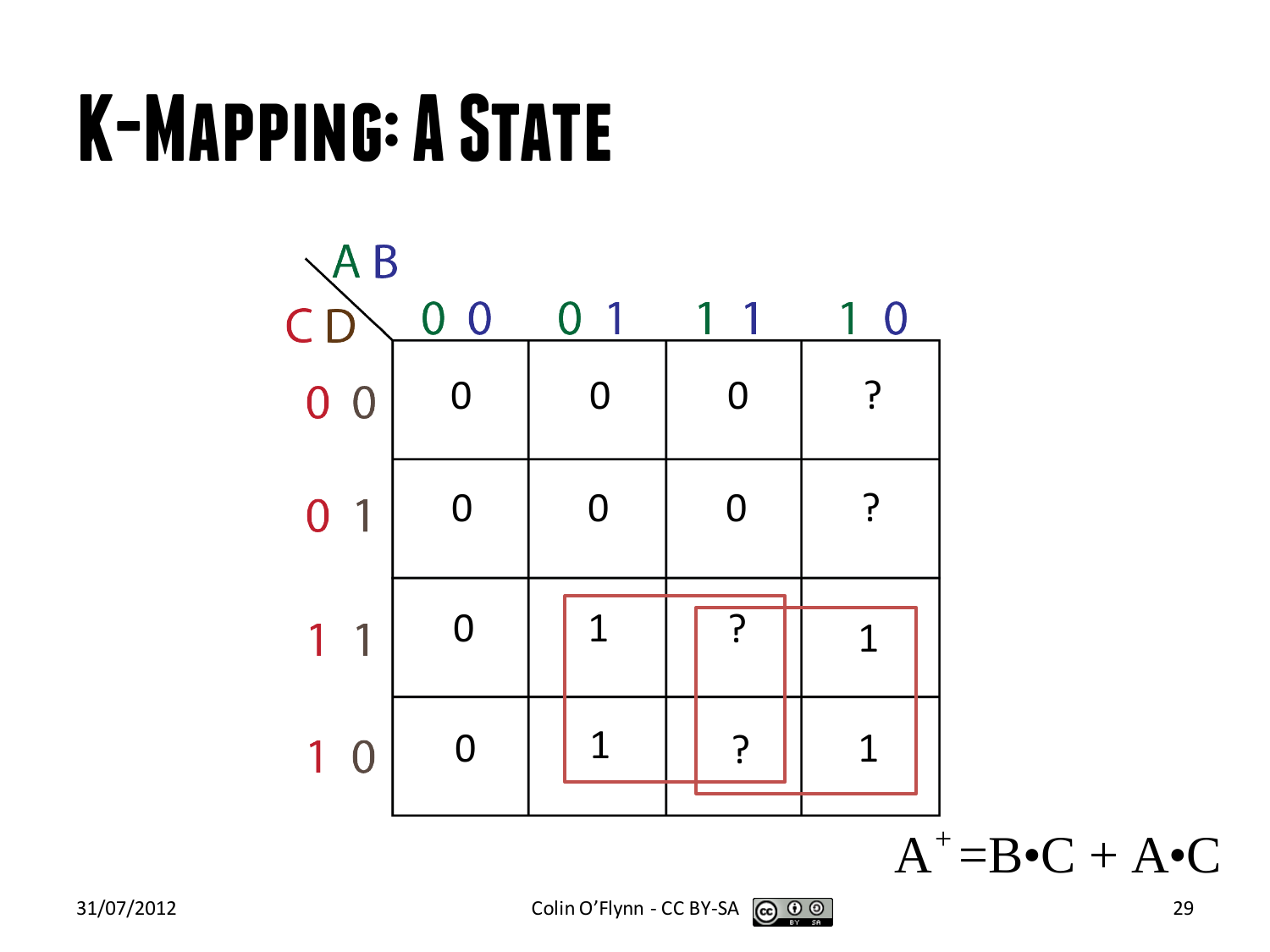#### **K-Mapping: B State**

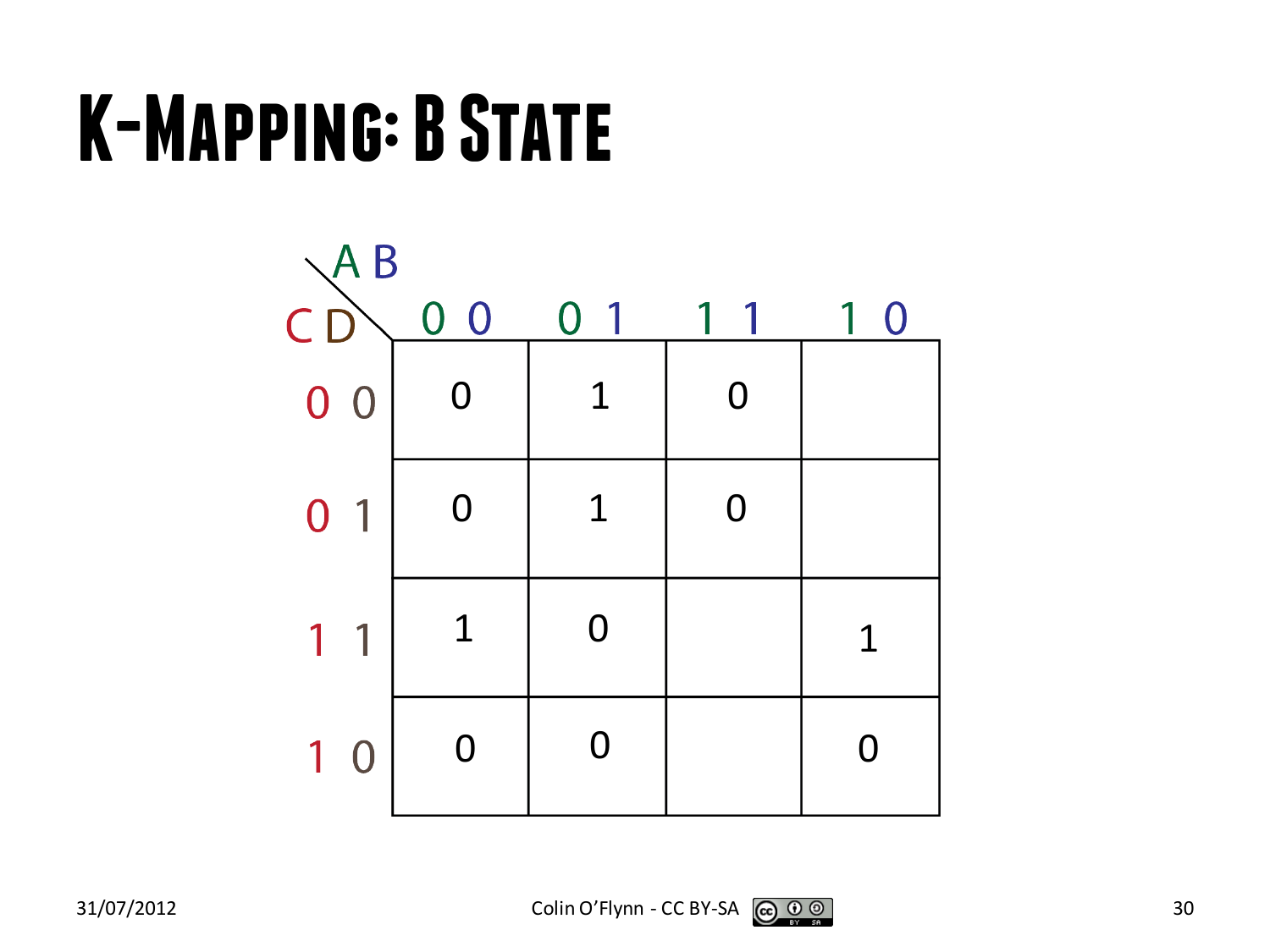#### **K-Mapping: B State**



 $B^+ = \overline{A} \cdot \overline{B} \cdot \overline{C} + \overline{B} \cdot \overline{C} \cdot D$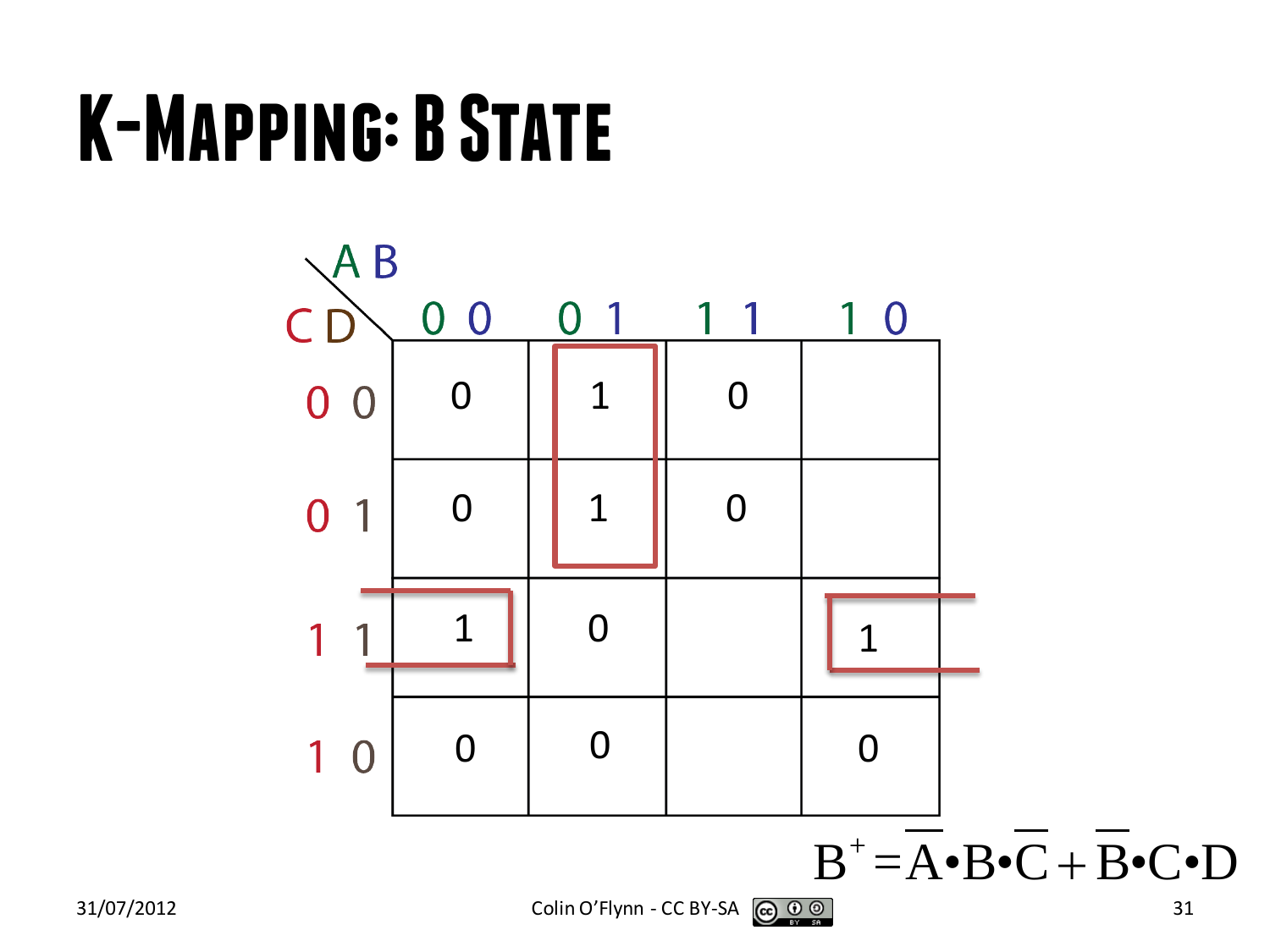#### **K-Mapping: C State**

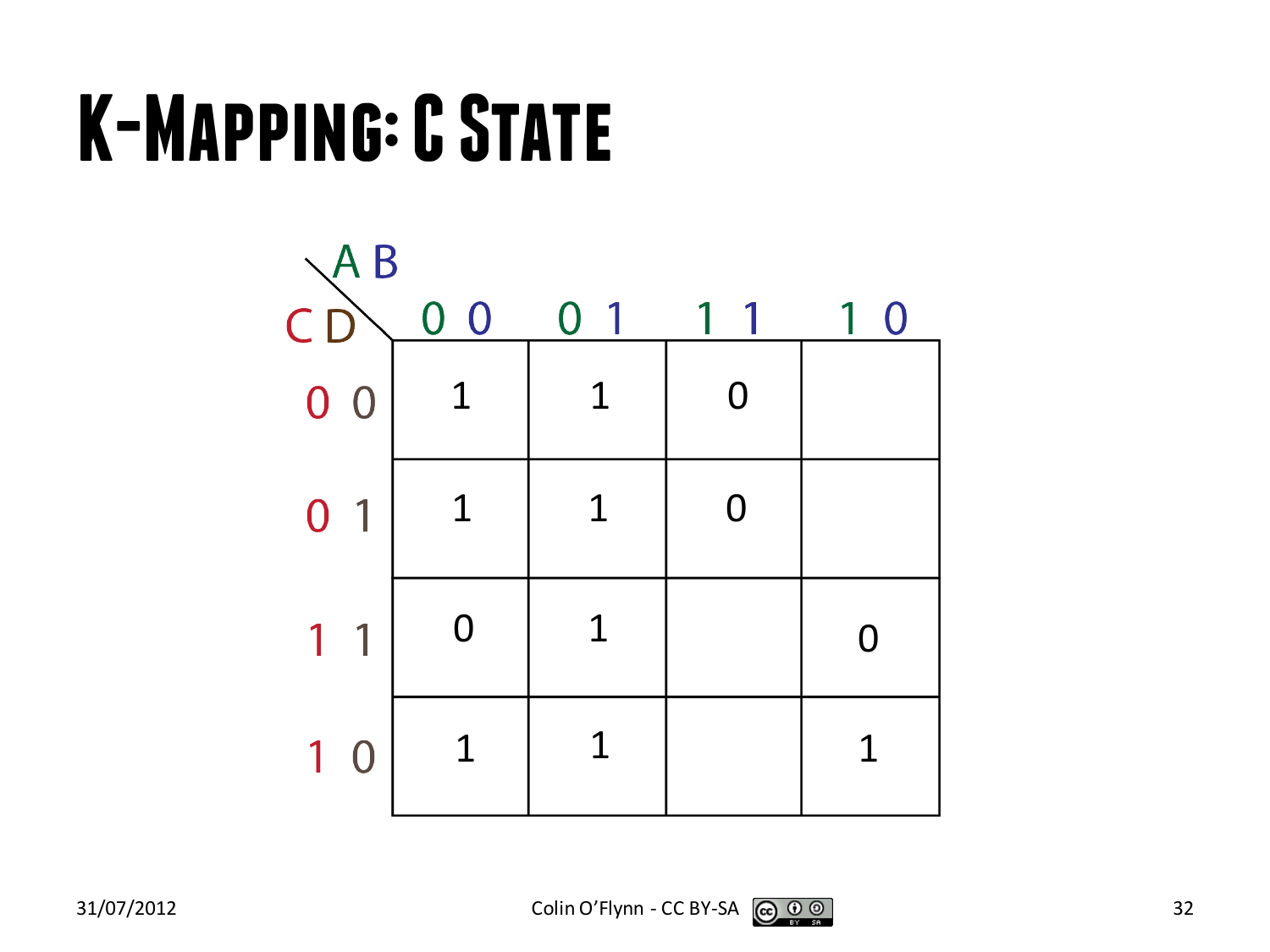#### **K-Mapping: C State**

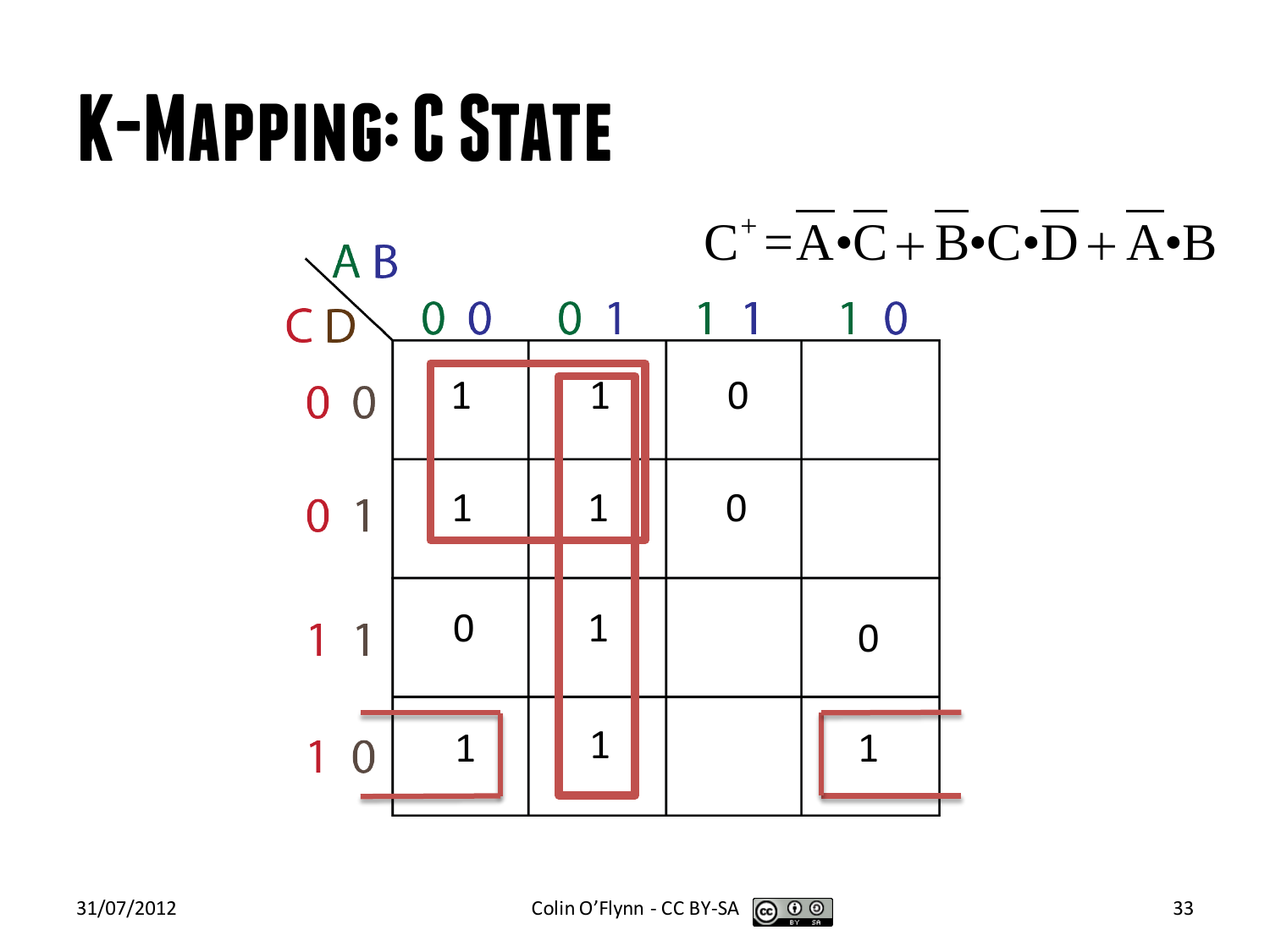#### **D Flip-Flop Implementation**

$$
A^+=B\bullet C + A\bullet C
$$
  
\n
$$
B^+=\overline{A}\bullet B\bullet \overline{C} + \overline{B}\bullet C\bullet D
$$
  
\n
$$
C^+=\overline{A}\bullet \overline{C} + \overline{B}\bullet C\bullet \overline{D} + \overline{A}\bullet B
$$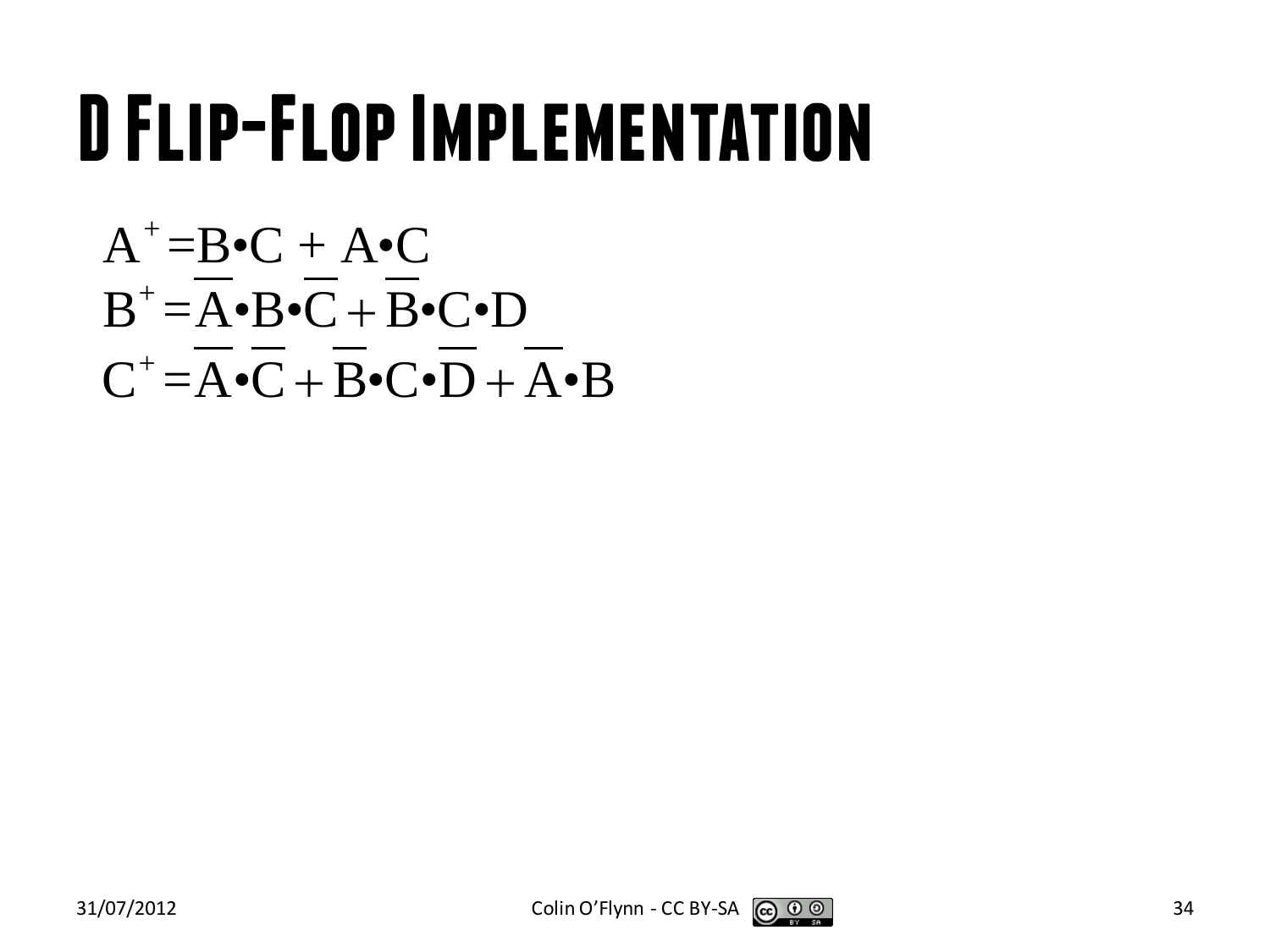#### **Outputs**

| $\mathbf{A}$   | B              | C              | <b>Red</b>     | <b>Yellow</b>  | Green          | <b>Red</b>     | Yellow         | Green          | <b>Reset</b>   | <b>Note</b>        |
|----------------|----------------|----------------|----------------|----------------|----------------|----------------|----------------|----------------|----------------|--------------------|
| $\Omega$       | $\overline{0}$ | $\overline{0}$ | $\mathbf 1$    | $\overline{0}$ | $\overline{0}$ | $\mathbf 1$    | $\overline{0}$ | $\overline{0}$ | $\mathbf 1$    | <b>Red - Reset</b> |
| $\Omega$       | $\overline{0}$ | $\mathbf{1}$   | $\overline{0}$ | $\overline{0}$ | $\mathbf 1$    | $\mathbf 1$    | $\overline{0}$ | $\overline{0}$ | $\overline{0}$ | <b>Green NS</b>    |
| $\overline{0}$ | $\mathbf{1}$   | $\overline{0}$ | $\overline{0}$ | $\mathbf{1}$   | $\overline{0}$ | $\mathbf{1}$   | $\overline{0}$ | $\overline{0}$ | $\overline{0}$ | <b>Yellow NS</b>   |
| $\Omega$       | $\mathbf 1$    | $\mathbf{1}$   | $\overline{1}$ | $\overline{0}$ | $\overline{0}$ | $\mathbf{1}$   | $\overline{0}$ | $\overline{0}$ | 1              | Red - Reset        |
| $\mathbf 1$    | $\overline{0}$ | $\overline{0}$ | $\mathbf{1}$   | $\overline{0}$ | $\overline{0}$ | $\mathbf{1}$   | $\overline{0}$ | $\overline{0}$ | $\overline{0}$ | ????               |
|                | $\Omega$       | $\mathbf 1$    | $\mathbf{1}$   | $\overline{0}$ | $\overline{0}$ | $\Omega$       | $\overline{0}$ | $\mathbf{1}$   | $\overline{0}$ | <b>Green EW</b>    |
| $\mathbf 1$    | $\mathbf{1}$   | $\overline{0}$ | $\mathbf{1}$   | $\overline{0}$ | $\overline{0}$ | $\overline{0}$ | $\mathbf 1$    | $\overline{0}$ | $\overline{0}$ | <b>Yellow EW</b>   |
|                |                |                | 1              | $\overline{0}$ | $\overline{0}$ | $\mathbf 1$    | $\overline{0}$ | $\overline{0}$ | $\overline{0}$ | ????               |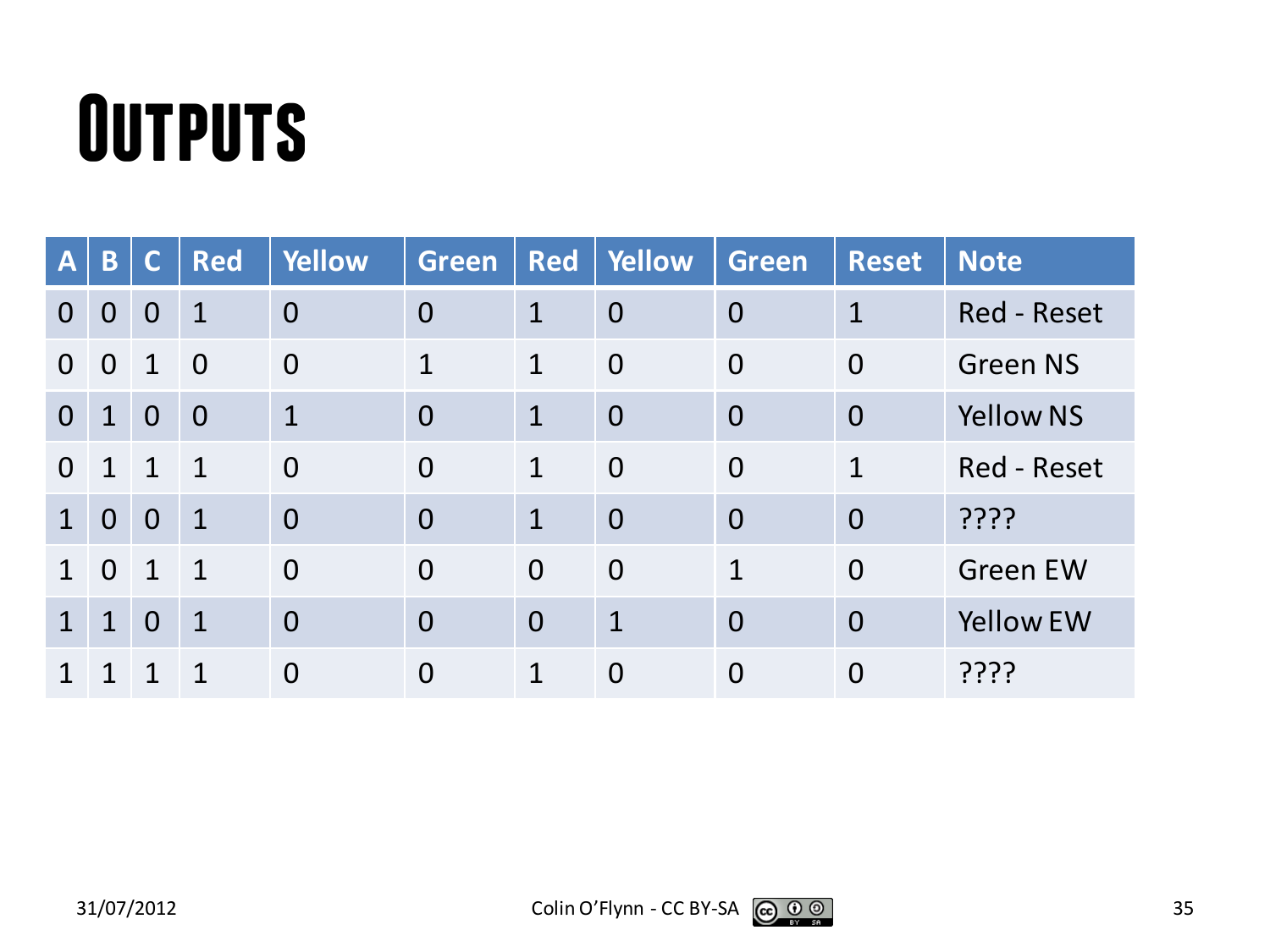## **Output K-Maps**







 $R_{NS} = A + B \bullet C + B \bullet C$ NS NS  $Y_{NS} = A \bullet B \bullet C$  $G_{NS} = A \bullet B \bullet C$  $\bullet$  B $\bullet$  $\bullet$  B $\bullet$ 

 $31/07/2012$  Colin O'Flynn - CC BY-SA  $\bigcirc \limits_{\mathcal{R}} \mathcal{O} \ \circ \limits_{\mathcal{R}} \mathcal{O}$  36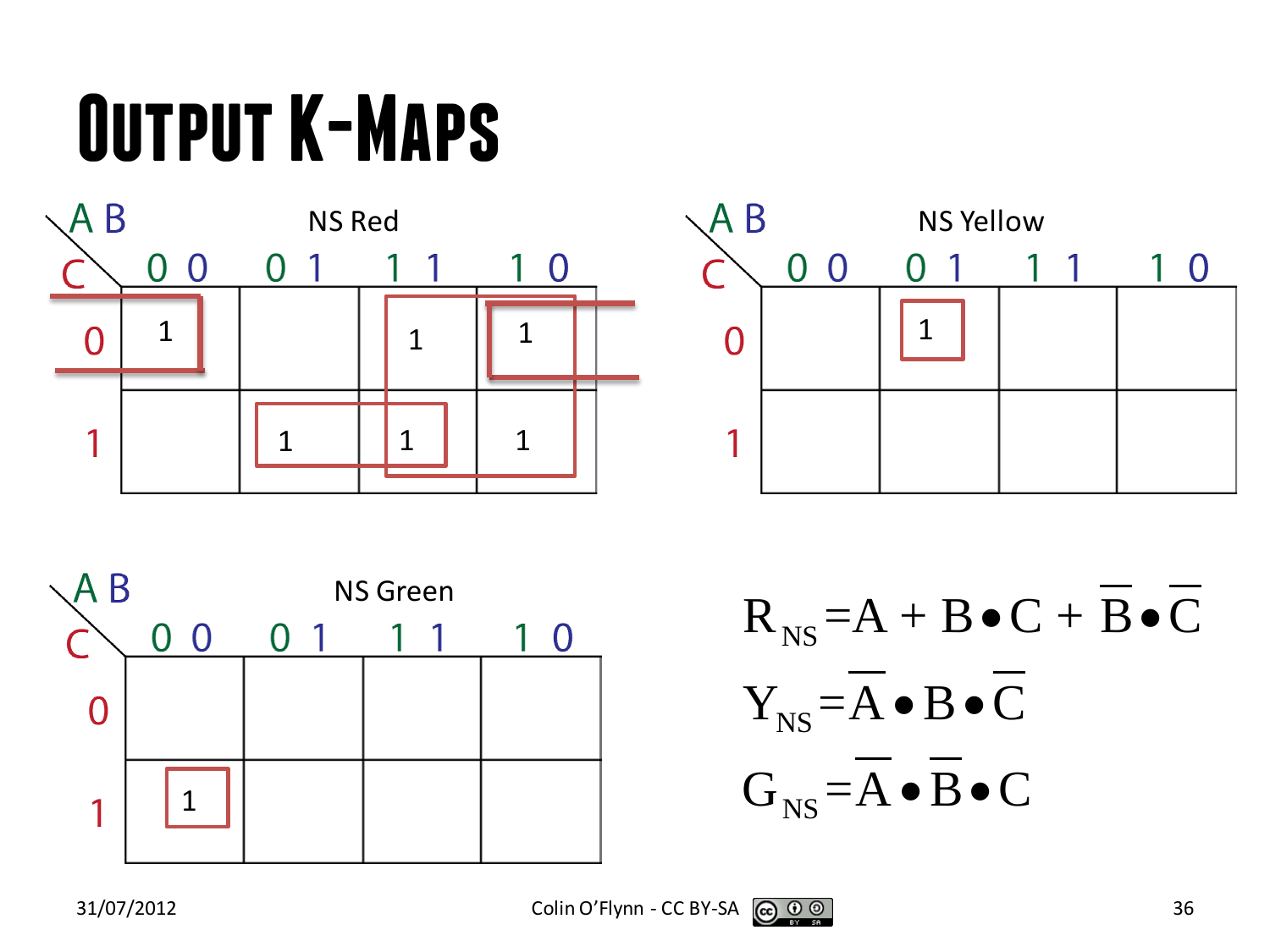## **Output K-Maps**







EW EW EW  $\rm R^{}_{\rm EW}\texttt{=}A\texttt{+}B\texttt{-}C\texttt{+}B\texttt{-}C$  ${\rm Y}_{_{\rm EW}}$   $=$  A  $\bullet$  B  $\bullet$  C  $G_{\text{EW}}$  = A  $\bullet$  B  $\bullet$  C  $\bullet C + B \bullet$  $\bullet$  B $\bullet$  $\bullet$  B $\bullet$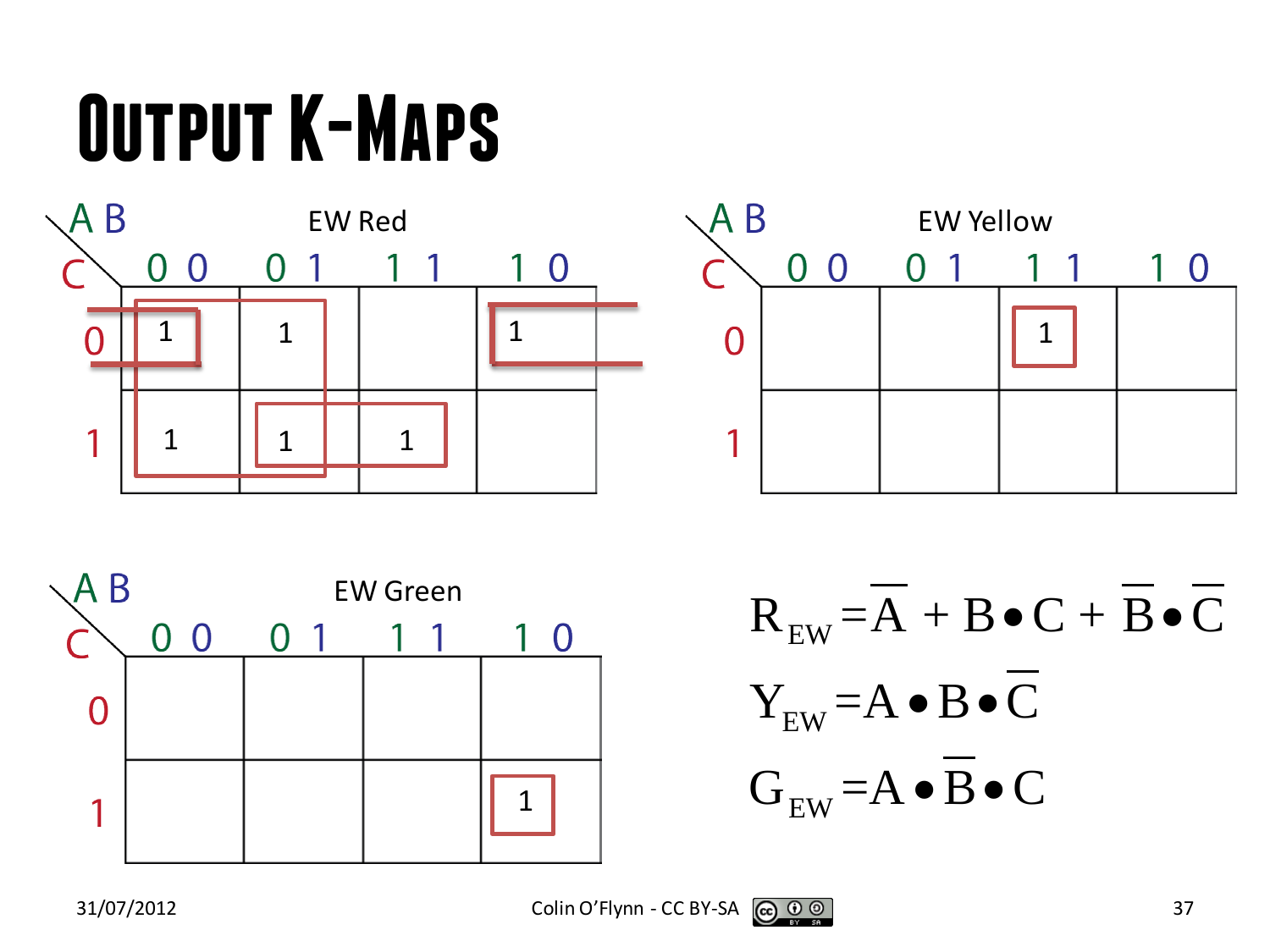## **Output K-Maps**



#### $Reset = \overline{A} \cdot \overline{B} \cdot \overline{C} + \overline{A} \cdot B \cdot C$

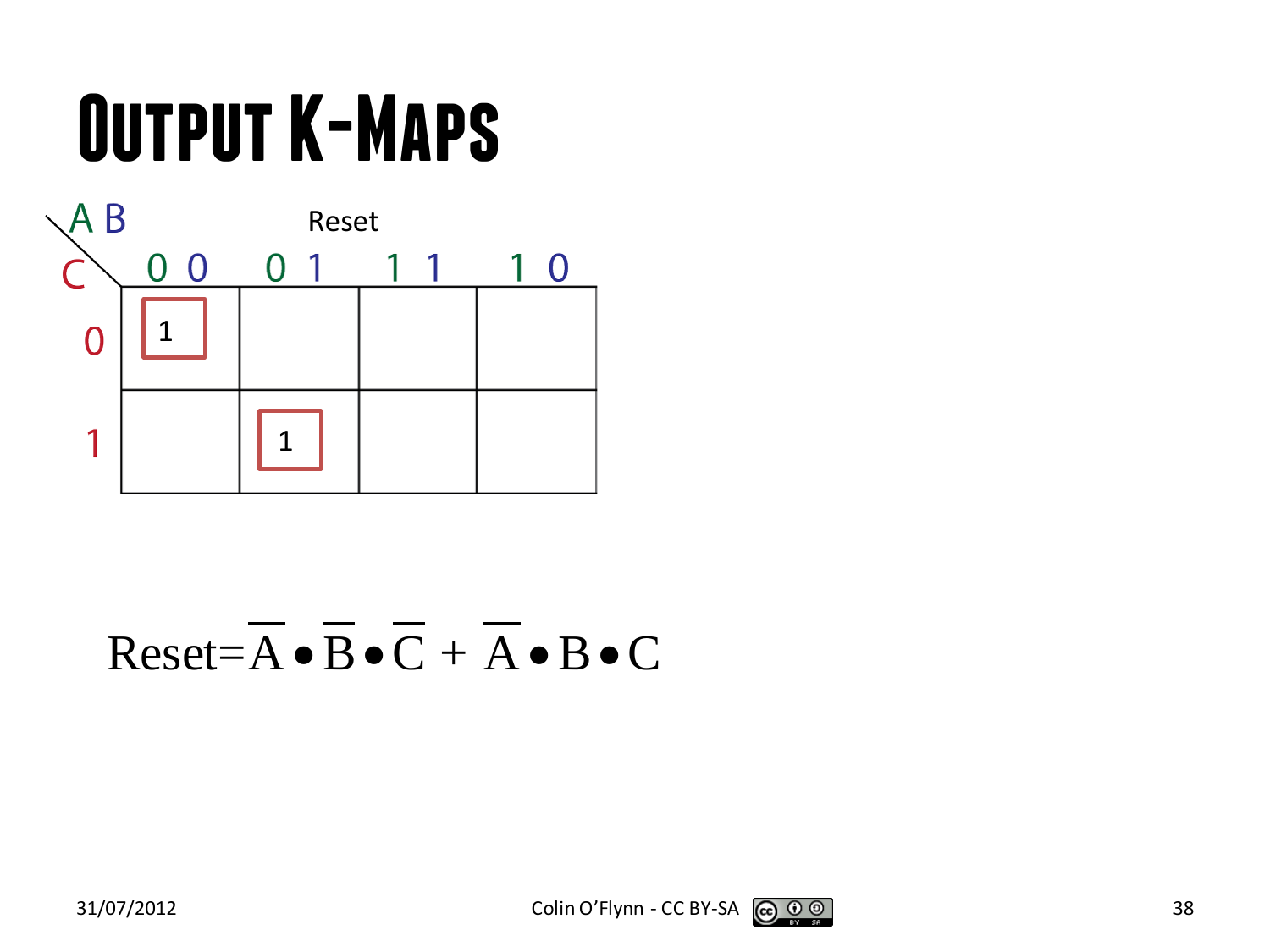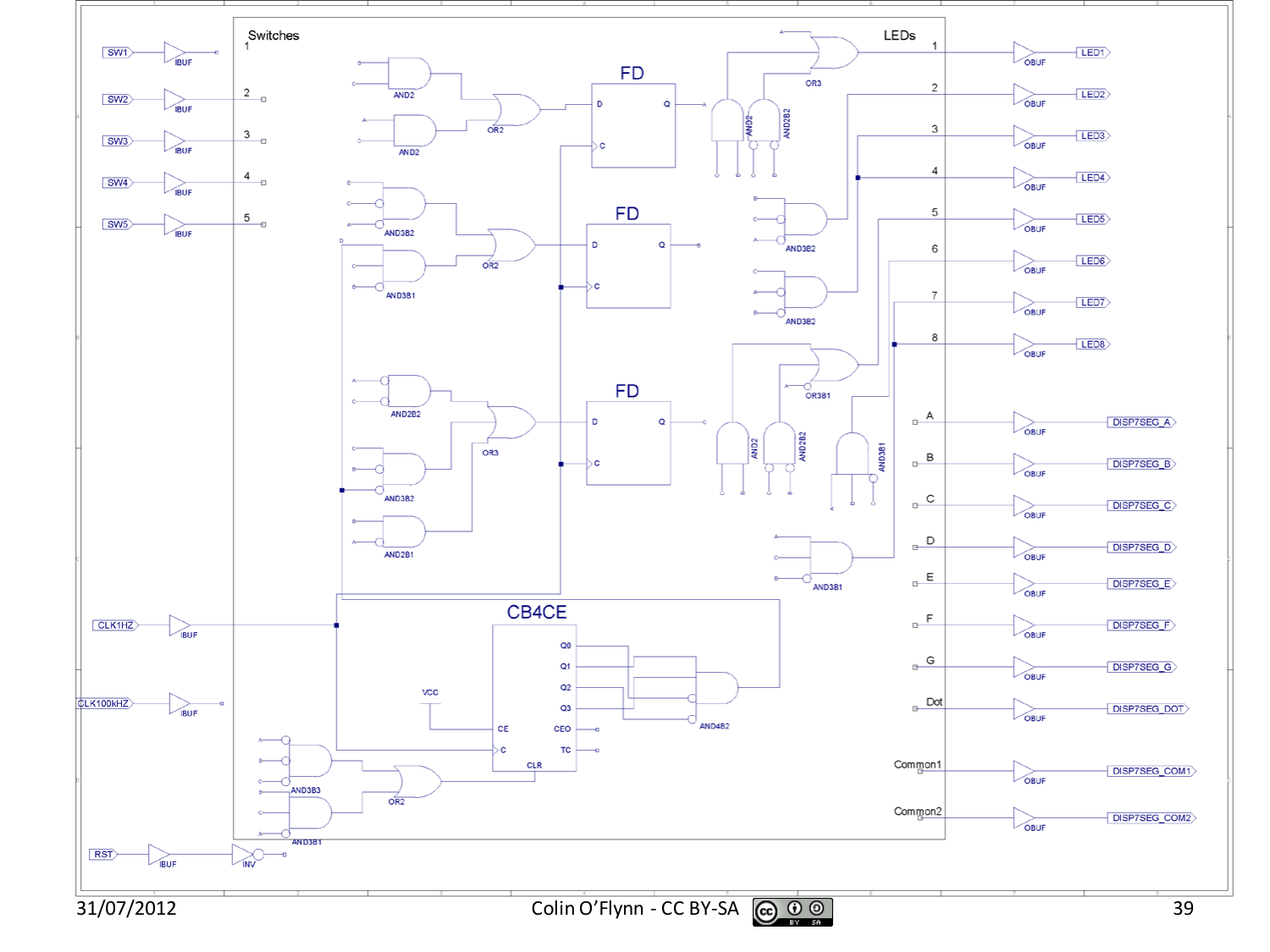### **Simulation Results**

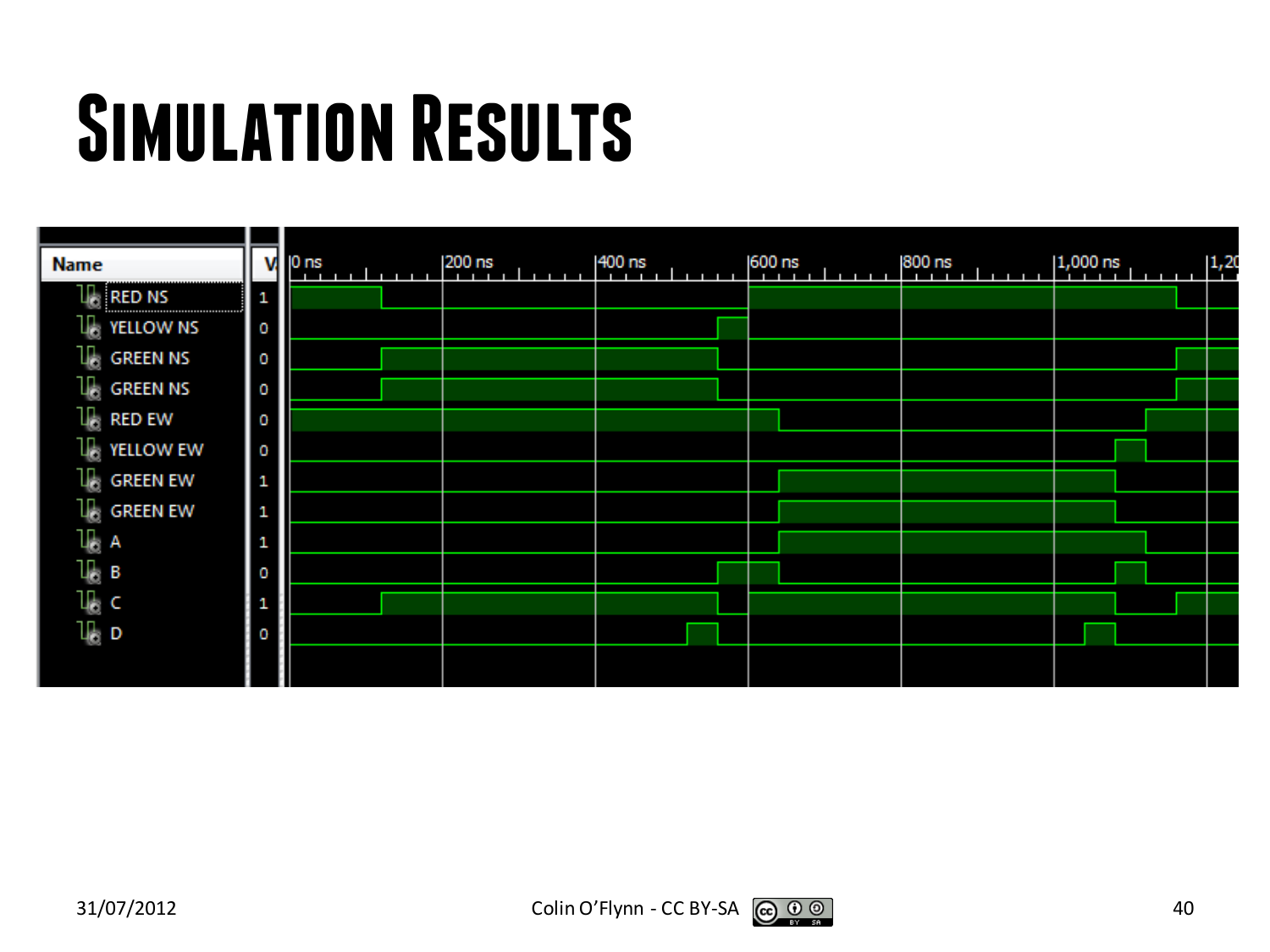#### **SIDENOTE ON SCHEMATIC NOTATION**



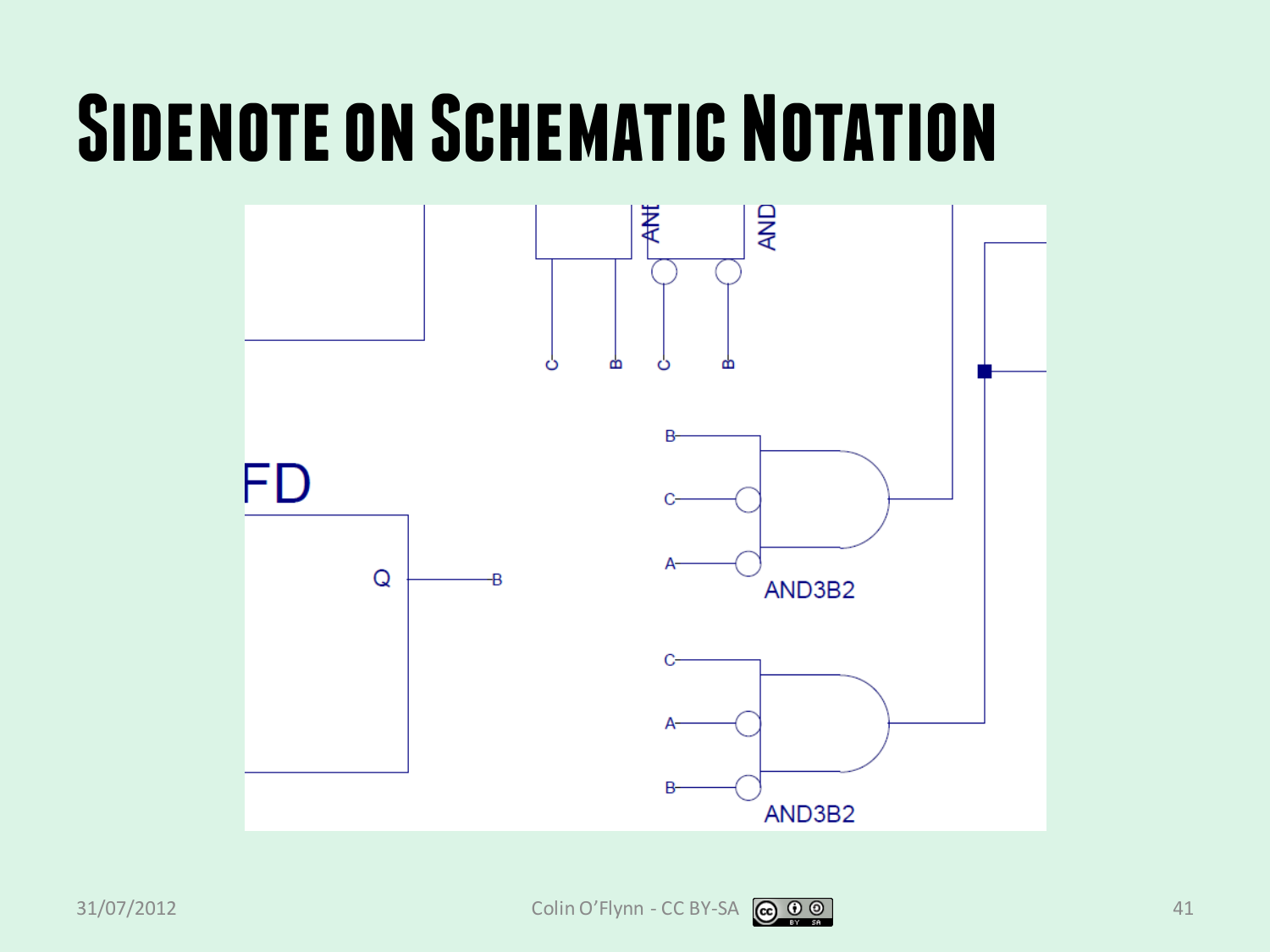#### **Creating with ISE: Step 1 Place Part**

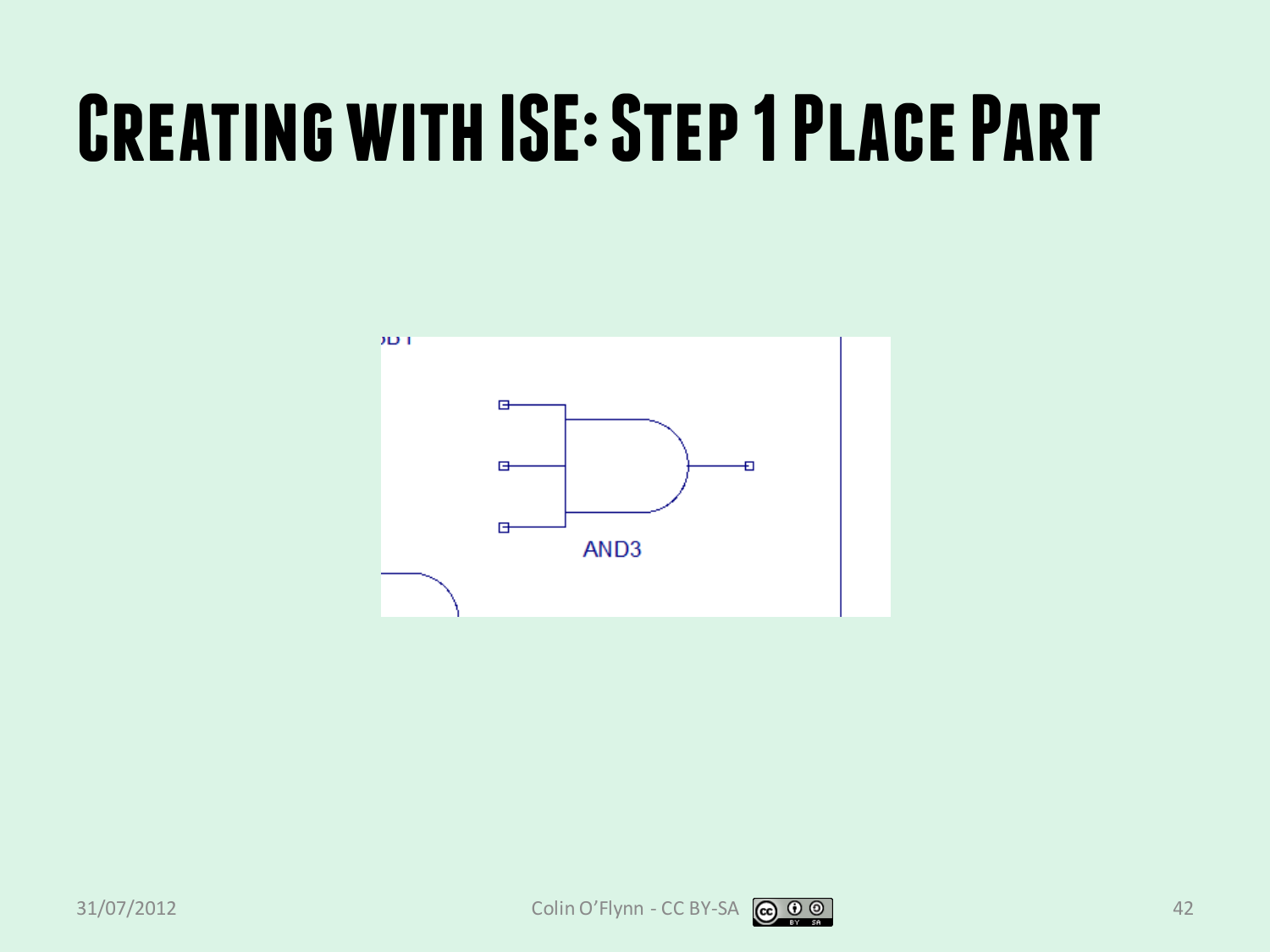#### **Creating with ISE: Step 2 Place SHORT wires**

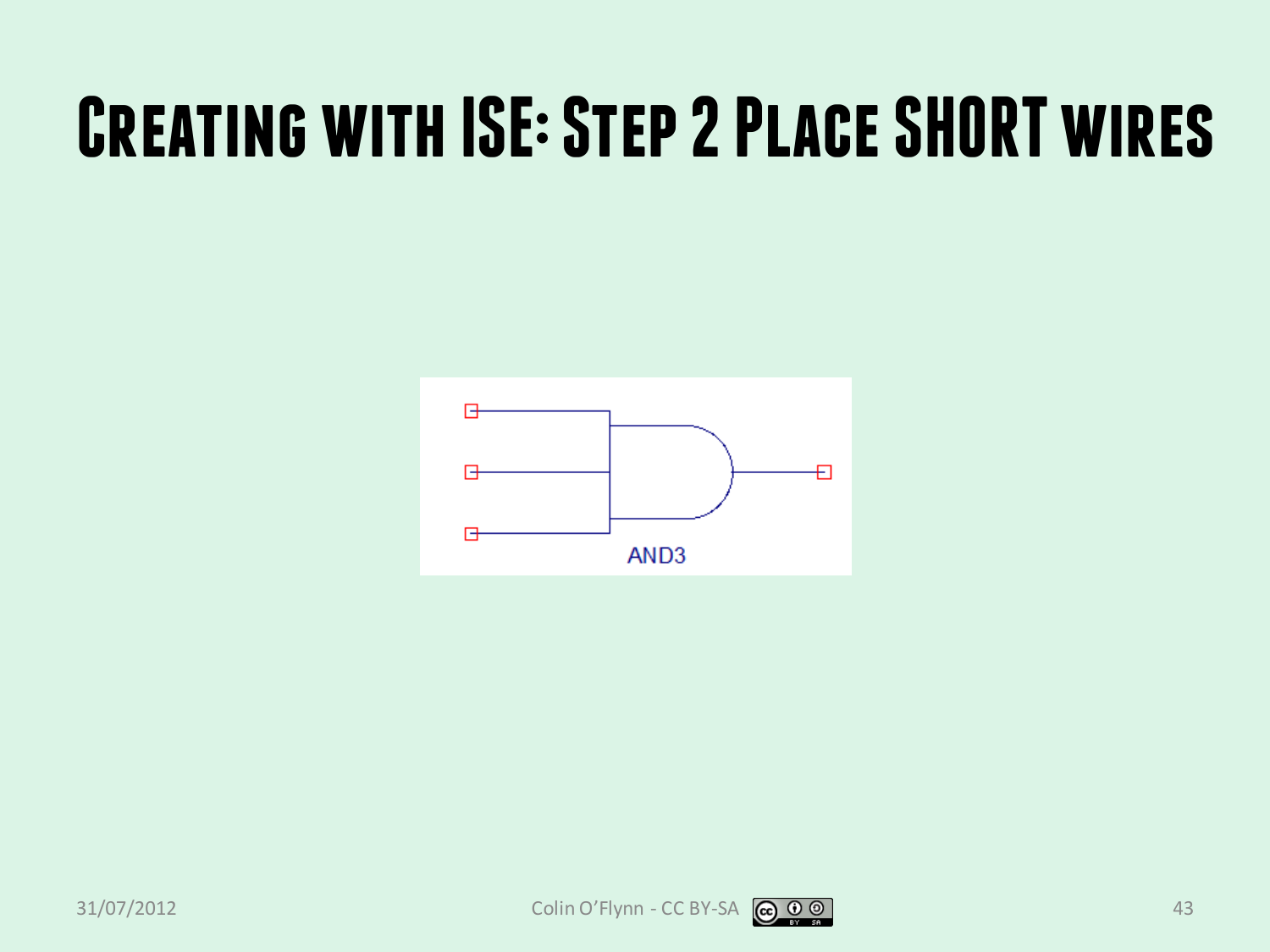#### **Creating with ISE: Step 3A: Rename Net**



Right-click on net (must be careful not to select part or open port), you should get Rename Selected Net

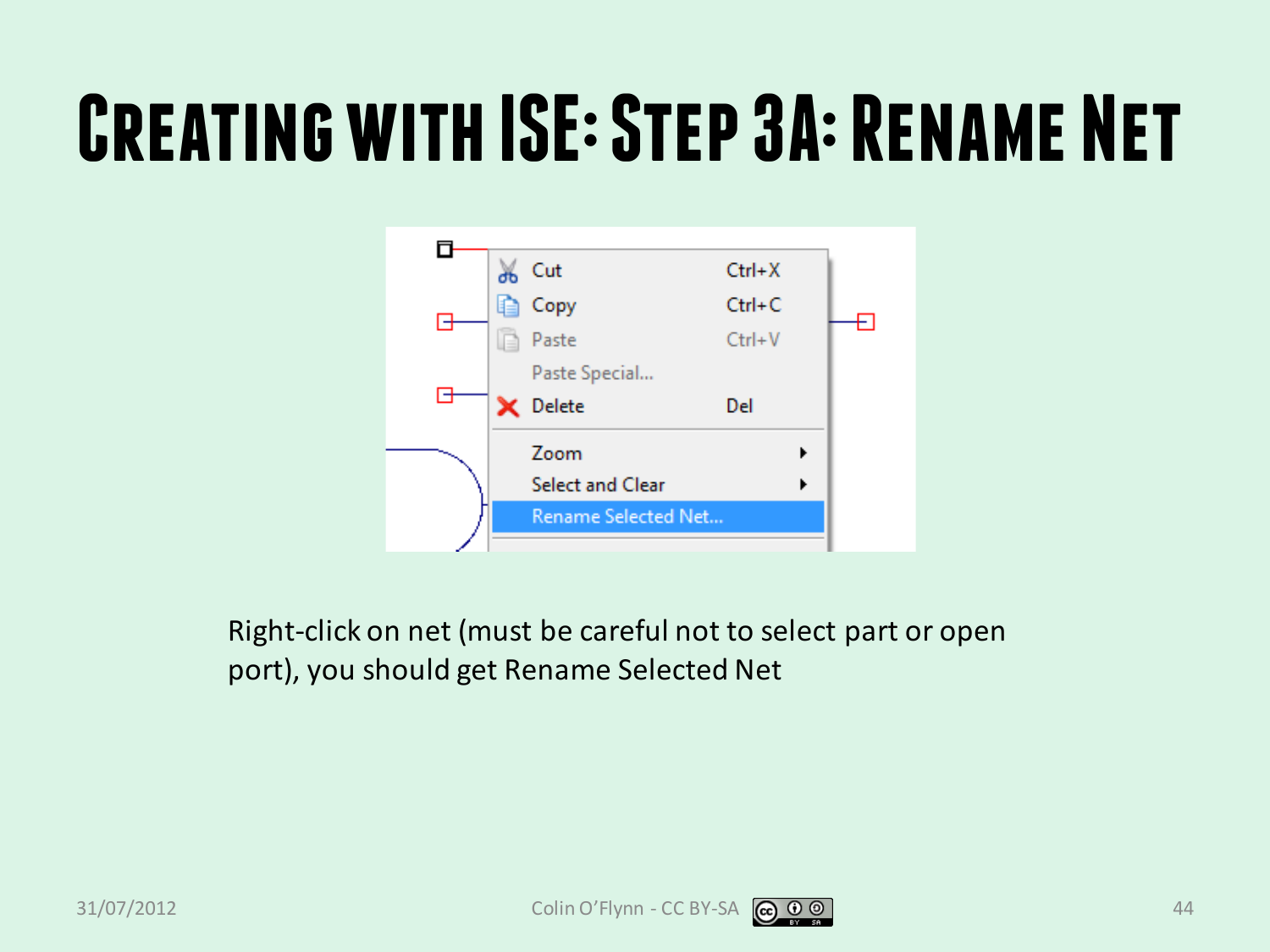## **Creating with ISE: Step 3B: Rename Net**

| D Rename Net                                                                    |
|---------------------------------------------------------------------------------|
|                                                                                 |
| Rename the Branch's Net                                                         |
| Rename the Branch                                                               |
| A                                                                               |
| Display the Net Name on the Clicked Point(If It Is Not displayed on the Branch) |
| Cancel<br>Help<br>OK                                                            |
|                                                                                 |

Put name in. Select 'Rename Branch' to change only this small section attached to the chip, which is what you want. Rename the Branch's net changes the name across ENTIRE schematic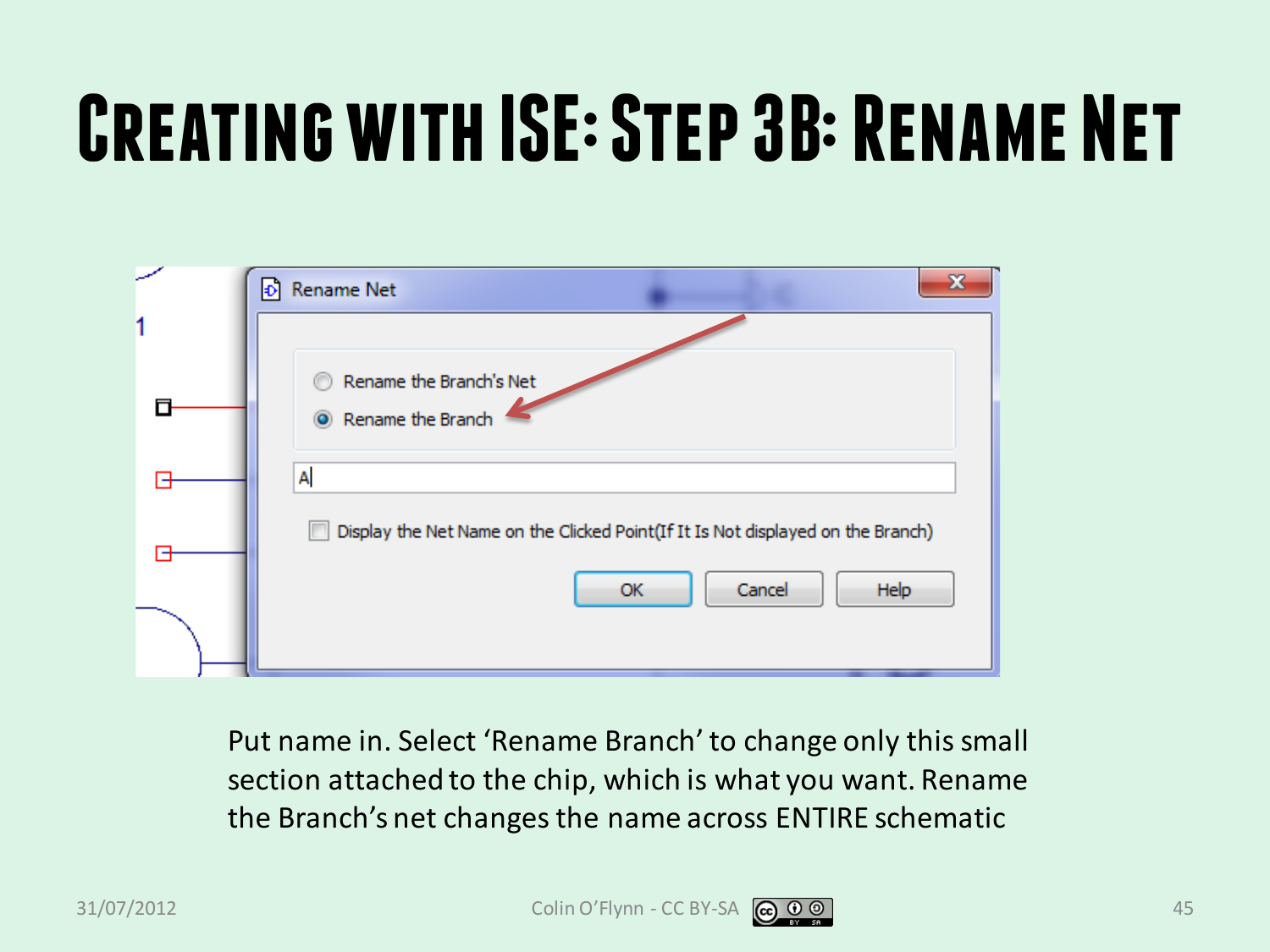## **Creating with ISE: Step 3C: Rename Net**



This is telling you that your pin is going to be connected elsewhere. This is ok, hit Yes.

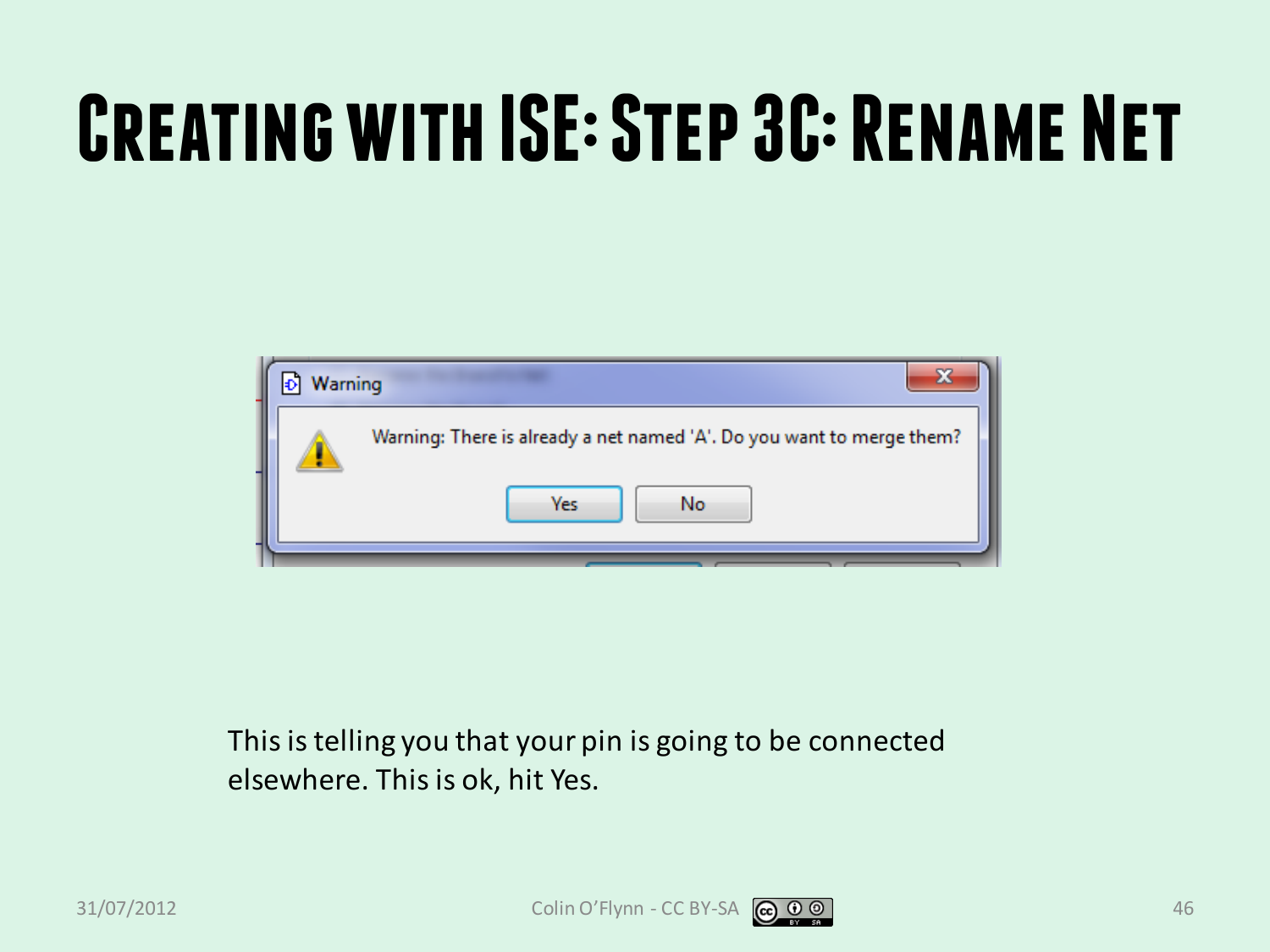#### **CREATING WITH ISE: STEP 4 - DONE**



Always use net names for larger schematics. It more easily allows you to change which input connects to a gate, since you can just rename that branch (Be SURE that 'Rename Branch' is selected or you change across entire schematic)



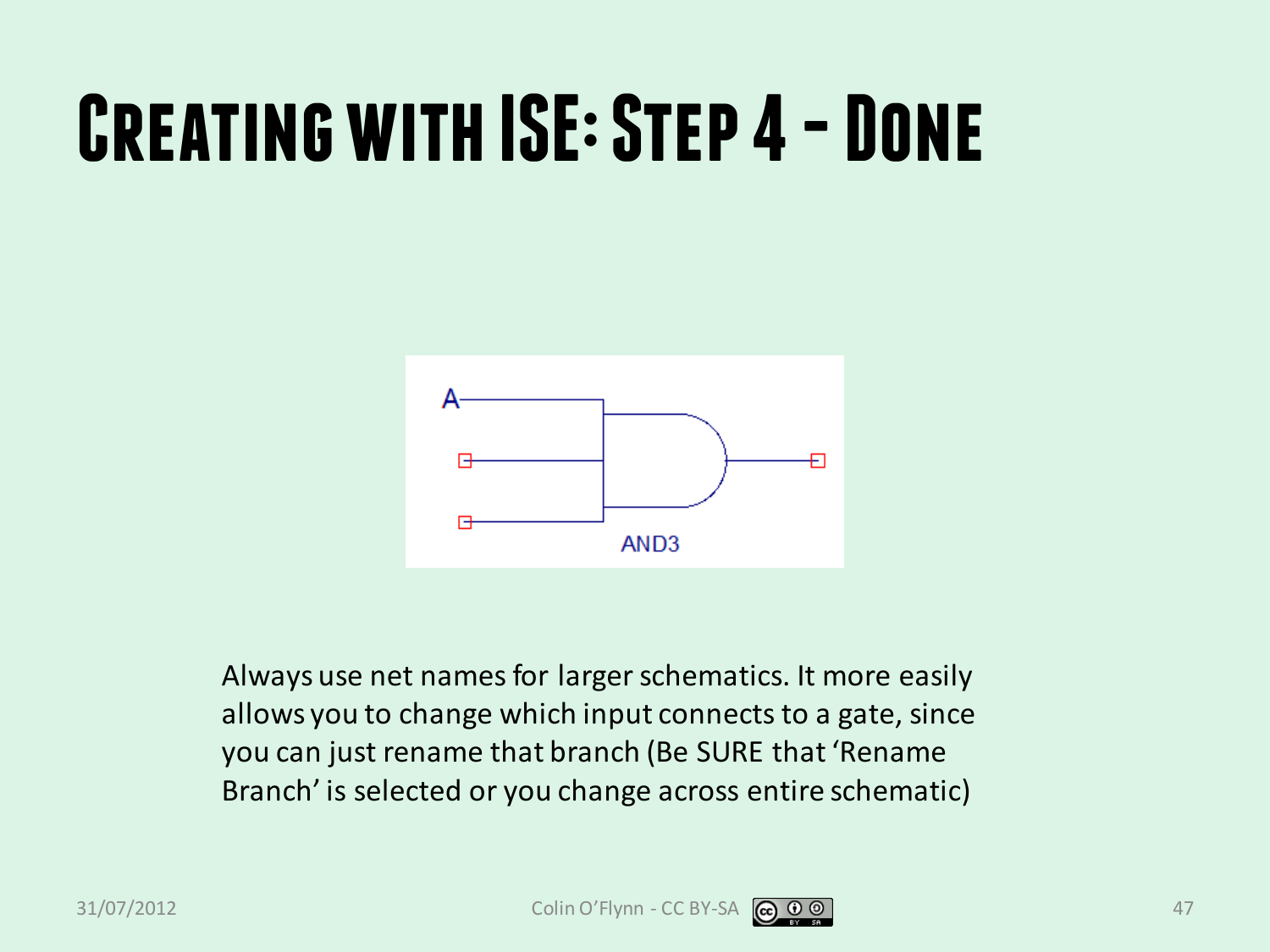#### **TYPES OF STATE MACHINE**

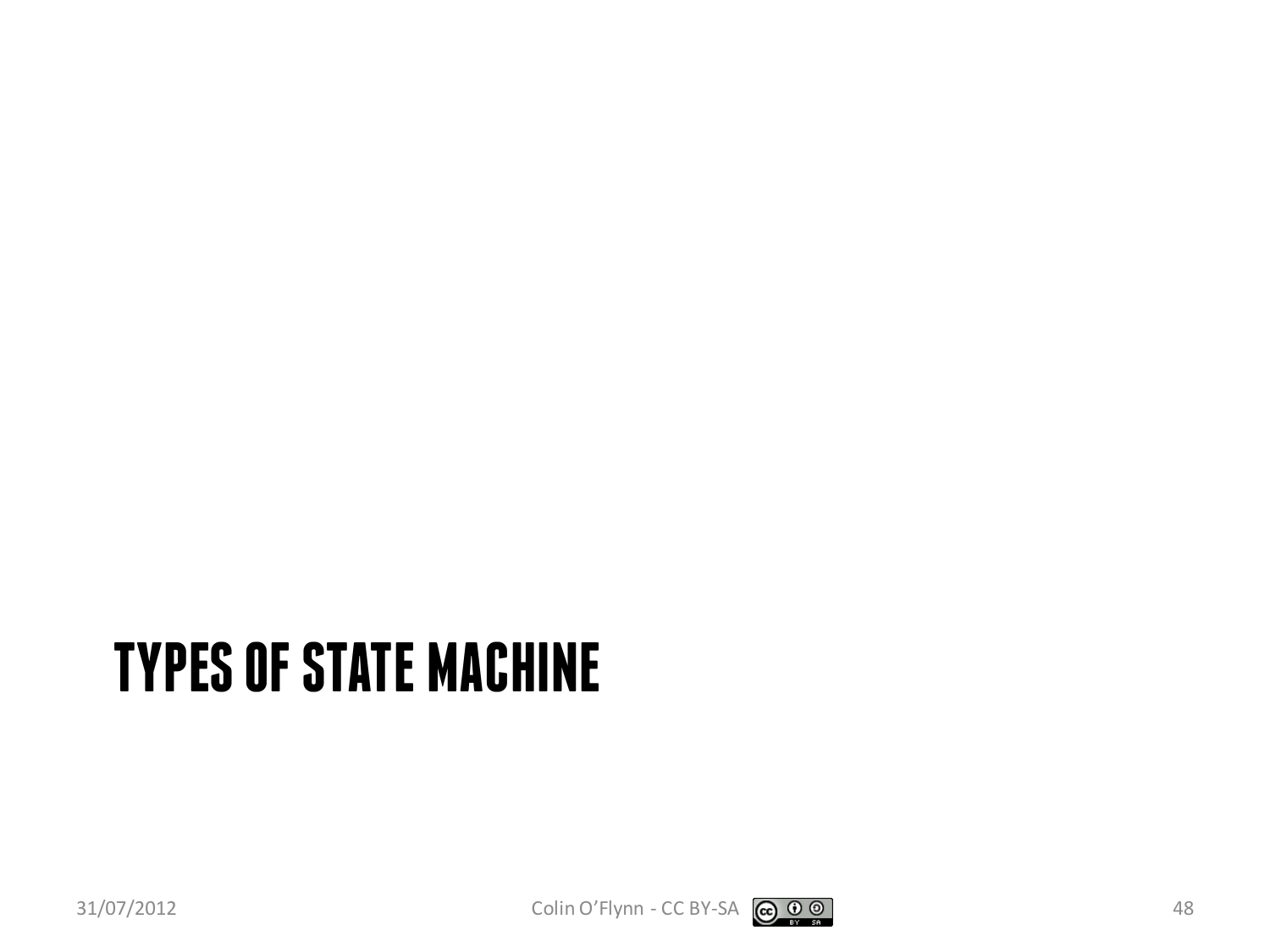| <b>State</b> | <b>Quarter</b>   | Loonie         | <b>Next State</b> | Release          |
|--------------|------------------|----------------|-------------------|------------------|
| $0.00\,$     | $\pmb{0}$        | $\pmb{0}$      | 0.00              | $\boldsymbol{0}$ |
| 0.00         | $\mathbf 0$      | $\mathbf 1$    | $1.00\,$          | $\pmb{0}$        |
| $0.00\,$     | $\mathbf 1$      | $\pmb{0}$      | 0.25              | $\pmb{0}$        |
| 0.00         | $\mathbf 1$      | $\mathbf 1$    | $\mathbf{S}$      | $\boldsymbol{0}$ |
| 0.25         | $\pmb{0}$        | $\pmb{0}$      | 0.25              | $\pmb{0}$        |
| 0.25         | $\boldsymbol{0}$ | $\mathbf 1$    | 1.25              | $\pmb{0}$        |
| 0.25         | $\mathbf 1$      | $\pmb{0}$      | 0.50              | $\pmb{0}$        |
| 0.25         | $\mathbf 1$      | $\mathbf 1$    | $\mathbf{S}$      | $\boldsymbol{0}$ |
| 0.50         | $\pmb{0}$        | $\pmb{0}$      | 0.50              | $\boldsymbol{0}$ |
| 0.50         | $\boldsymbol{0}$ | $\mathbf 1$    | 1.25              | $\boldsymbol{0}$ |
| 0.50         | $\mathbf 1$      | $\pmb{0}$      | 0.75              | $\boldsymbol{0}$ |
| 0.50         | $\mathbf 1$      | $\mathbf 1$    | $\mathbf{S}$      | $\boldsymbol{0}$ |
| 0.75         | $\pmb{0}$        | $\pmb{0}$      | 0.75              | $\pmb{0}$        |
| 0.75         | $\boldsymbol{0}$ | $\mathbf 1$    | 1.25              | $\boldsymbol{0}$ |
| 0.75         | $\,1\,$          | $\pmb{0}$      | $1.00\,$          | $\pmb{0}$        |
| 0.75         | $\pmb{0}$        | $\pmb{0}$      | ?                 | $\pmb{0}$        |
| $1.00\,$     | $\pmb{0}$        | $\pmb{0}$      | $1.00\,$          | $\boldsymbol{0}$ |
| $1.00\,$     | $\pmb{0}$        | $\mathbf 1$    | 1.25              | $\boldsymbol{0}$ |
| $1.00\,$     | $\mathbf 1$      | $\pmb{0}$      | 1.25              | $\pmb{0}$        |
| $1.00\,$     | $\mathbf 1$      | $\mathbf 1$    | $\mathbf{S}$      | $\pmb{0}$        |
| $1.25$       | ?                | $\overline{?}$ | 0.00              | $\mathbf{1}$     |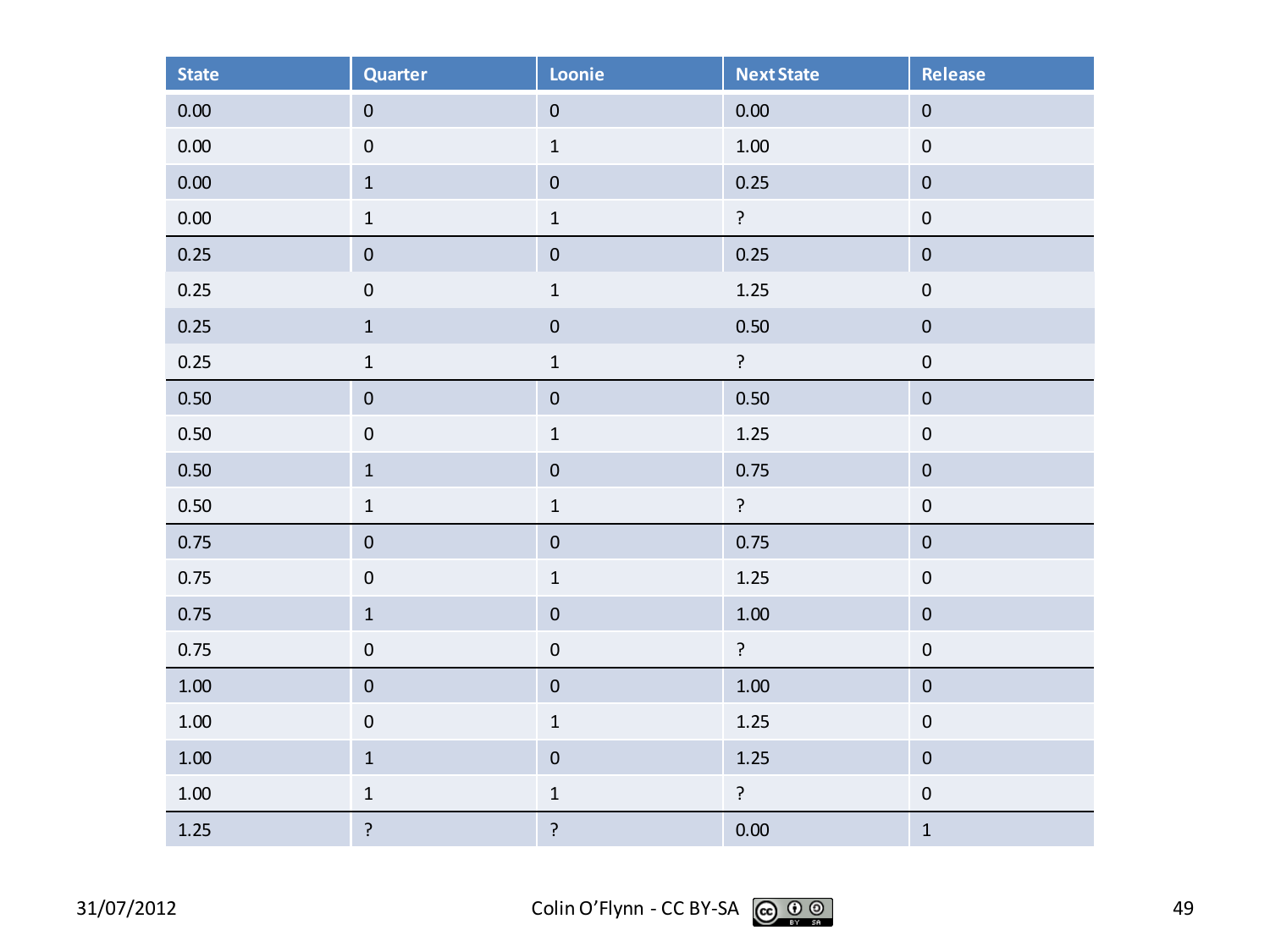| <b>State</b> | <b>Quarter</b>   | Loonie           | <b>Next State</b> | <b>Release</b>   |
|--------------|------------------|------------------|-------------------|------------------|
| 0.00         | $\pmb{0}$        | $\pmb{0}$        | 0.00              | $\pmb{0}$        |
| $0.00\,$     | $\pmb{0}$        | $\mathbf 1$      | $1.00\,$          | $\pmb{0}$        |
| 0.00         | $\mathbf 1$      | $\pmb{0}$        | 0.25              | $\pmb{0}$        |
| 0.00         | $\mathbf 1$      | $\mathbf 1$      | $\overline{?}$    | $\pmb{0}$        |
| 0.25         | $\boldsymbol{0}$ | $\pmb{0}$        | 0.25              | $\pmb{0}$        |
| 0.25         | $\boldsymbol{0}$ | $\mathbf 1$      | 0.00              | $\mathbf 1$      |
| 0.25         | $\mathbf 1$      | $\pmb{0}$        | 0.50              | $\pmb{0}$        |
| 0.25         | $\mathbf 1$      | $\mathbf 1$      | ?                 | $\pmb{0}$        |
| 0.50         | $\pmb{0}$        | $\boldsymbol{0}$ | 0.50              | $\boldsymbol{0}$ |
| 0.50         | $\boldsymbol{0}$ | $\mathbf 1$      | 0.00              | $\mathbf 1$      |
| 0.50         | $\mathbf 1$      | $\pmb{0}$        | 0.75              | $\pmb{0}$        |
| 0.50         | $\mathbf 1$      | $\mathbf 1$      | $\tilde{.}$       | $\pmb{0}$        |
| 0.75         | $\pmb{0}$        | $\pmb{0}$        | 0.75              | $\pmb{0}$        |
| 0.75         | $\mathbf 0$      | $\mathbf 1$      | 0.00              | $\mathbf 1$      |
| 0.75         | $\mathbf 1$      | $\pmb{0}$        | $1.00\,$          | $\pmb{0}$        |
| 0.75         | $\boldsymbol{0}$ | $\pmb{0}$        | $\ddot{?}$        | $\pmb{0}$        |
| $1.00\,$     | $\pmb{0}$        | $\pmb{0}$        | $1.00\,$          | $\pmb{0}$        |
| $1.00\,$     | $\pmb{0}$        | $\mathbf 1$      | 0.00              | $\mathbf 1$      |
| $1.00\,$     | $\mathbf 1$      | $\pmb{0}$        | 0.00              | $\mathbf 1$      |
| $1.00\,$     | $\mathbf 1$      | $\mathbf 1$      | $\overline{?}$    | $\boldsymbol{0}$ |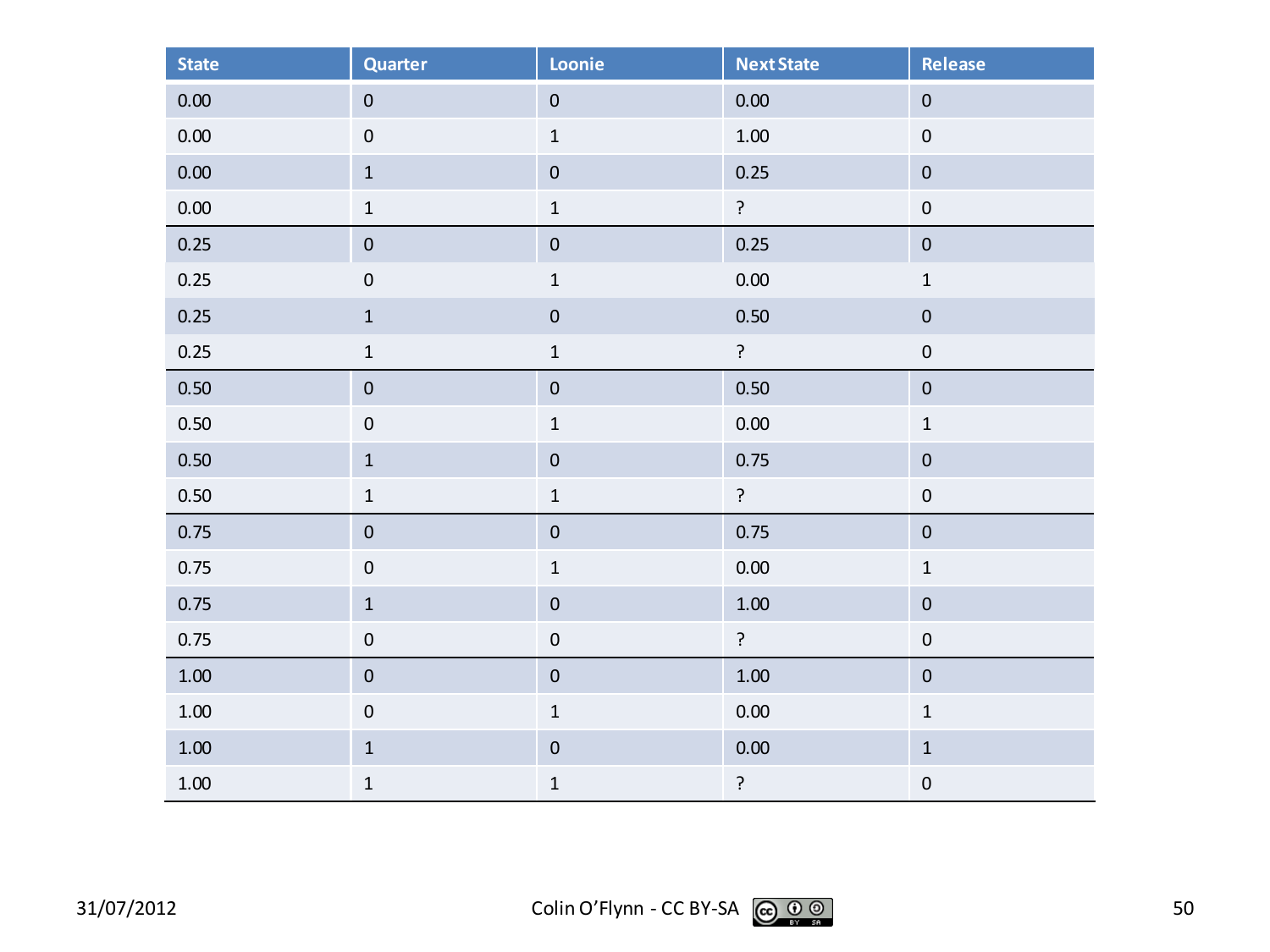## **Mealy Machine**

#### Outputs dependant on state AND inputs



Image source: http://commons.wikimedia.org/wiki/File:Mealy.png

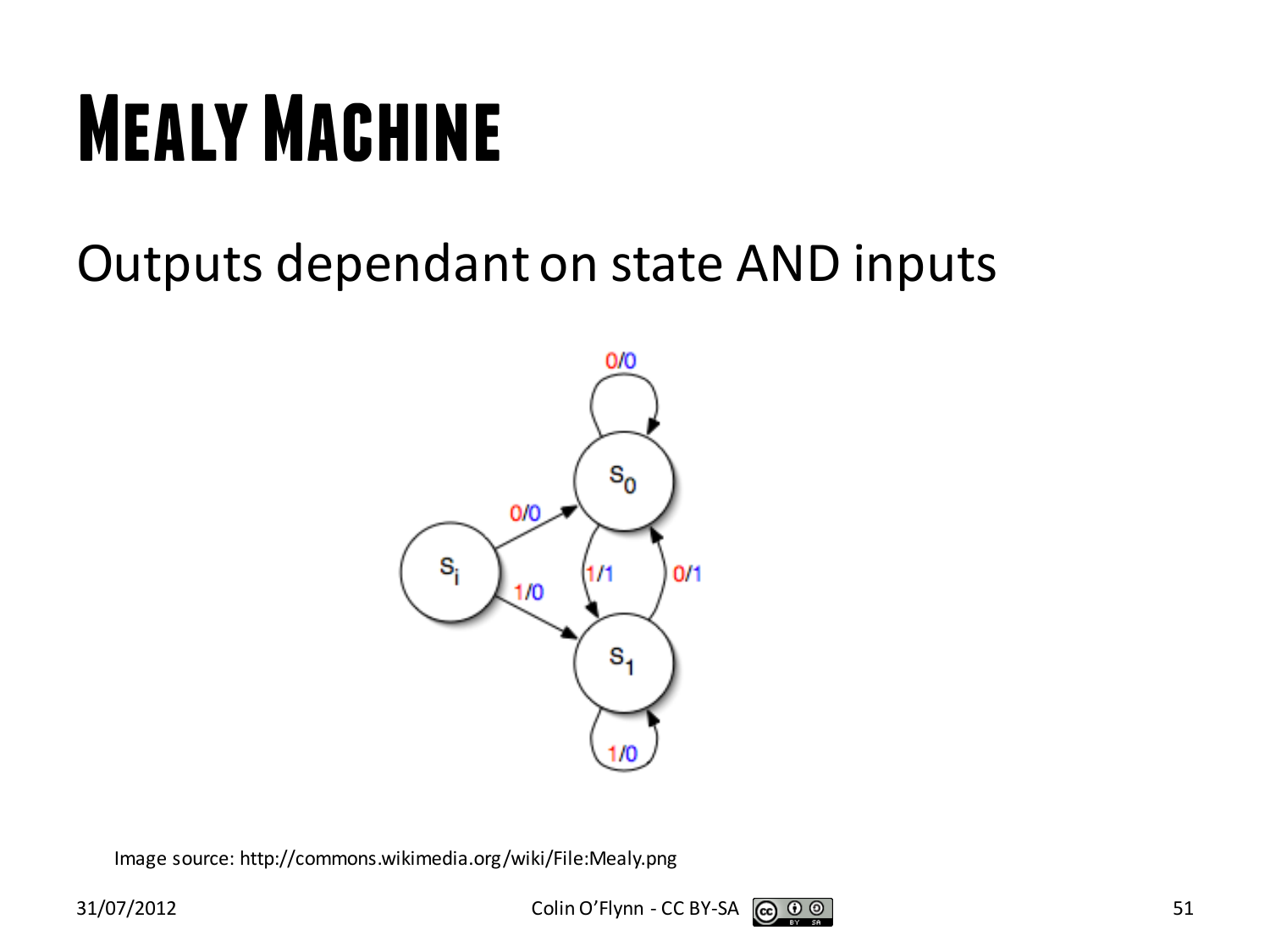## **Moore Machine**

#### Outputs dependant only on state



Image derived from: http://commons.wikimedia.org/wiki/File:Mealy.png

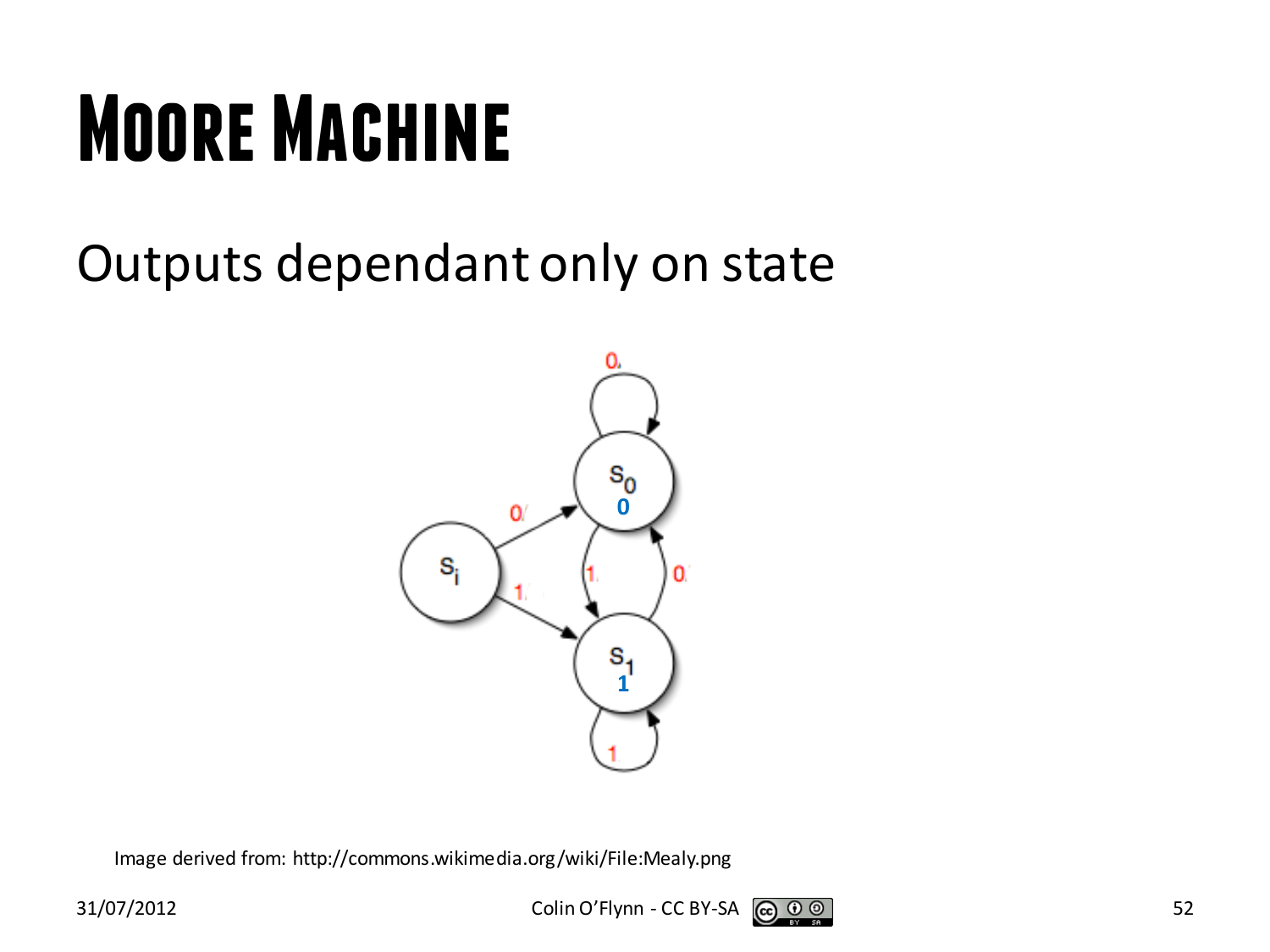#### **DESIGN EXAMPLE: MEALY MACHINE VS. MOORE MACHINE**



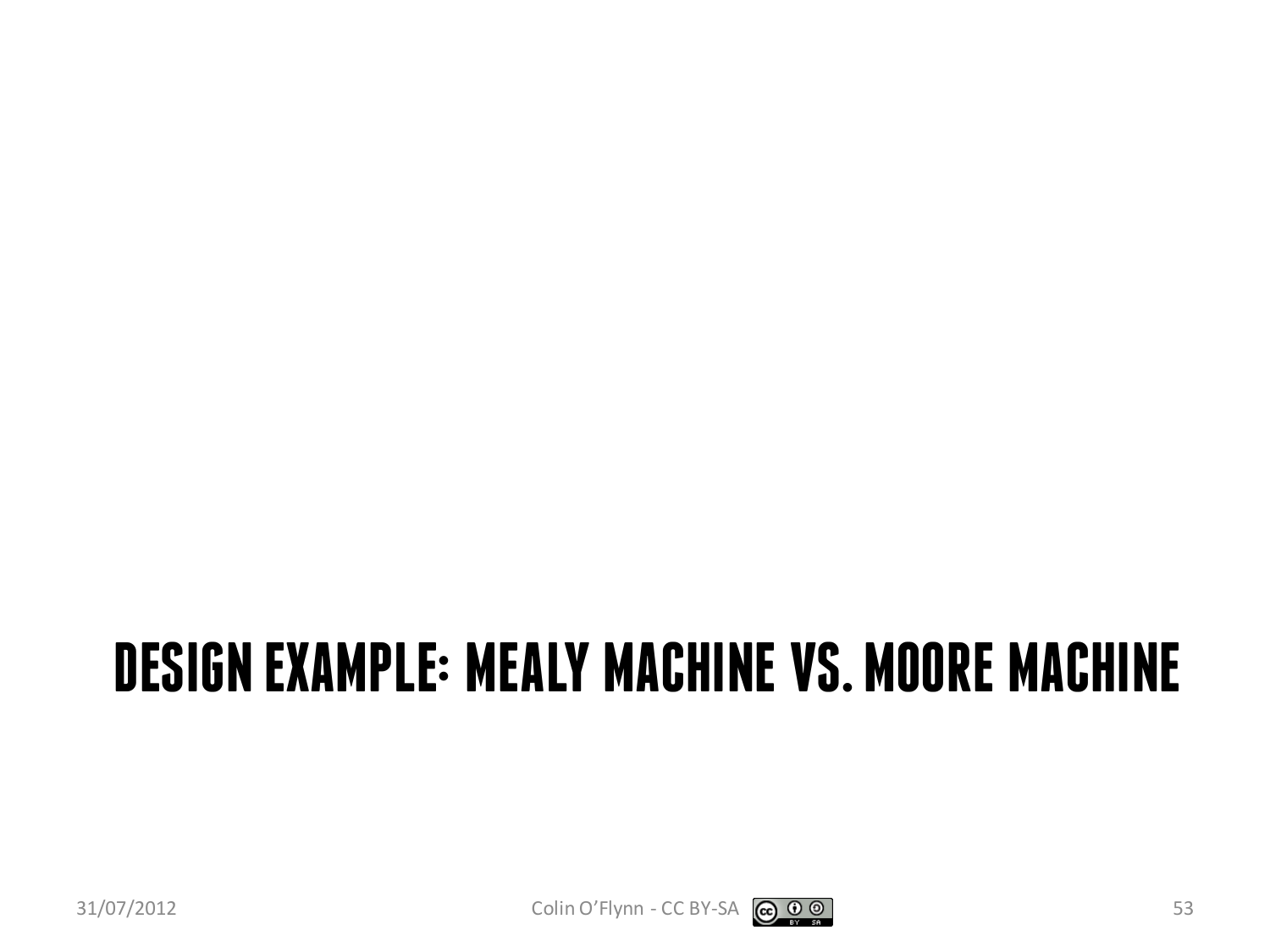## **Description of Problem**

I need a controller for a lamp with ON & OFF pushbuttons. The buttons are momentary only, so the controller needs state. A buzzer should beep whenever the state changes.

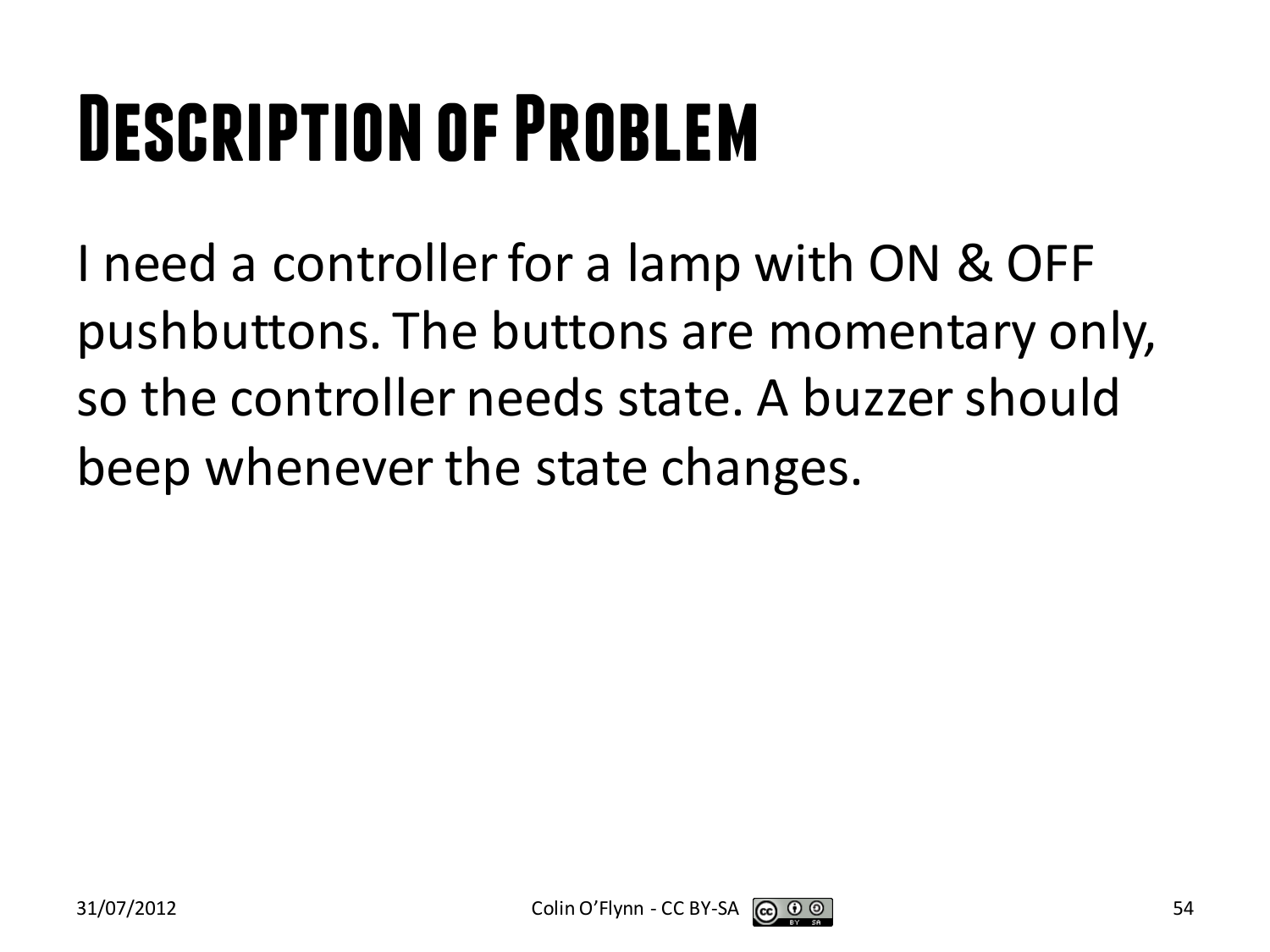#### **Step 1: Understand the Problem**



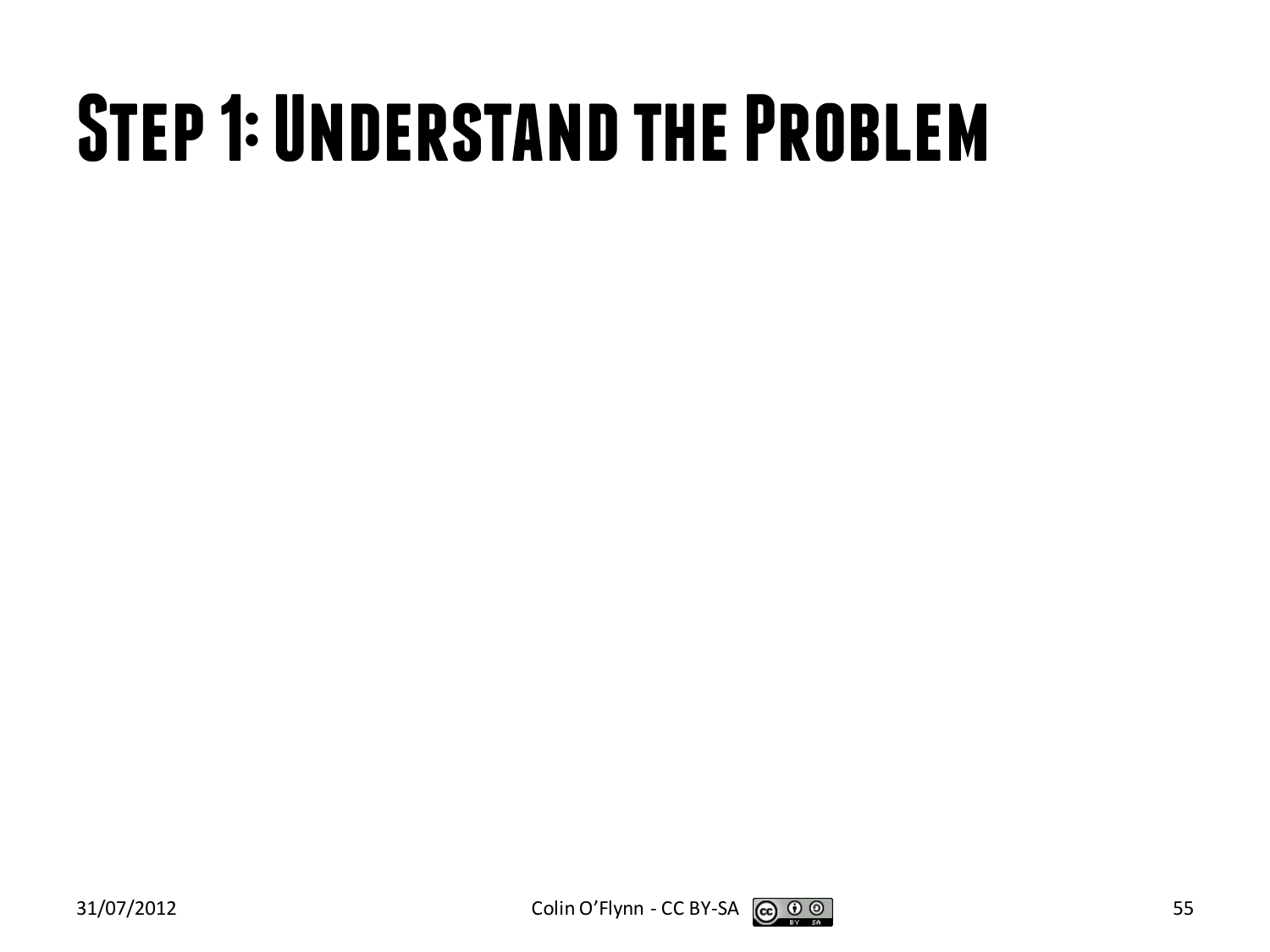## **STEP 2: STATE TRANSITION**



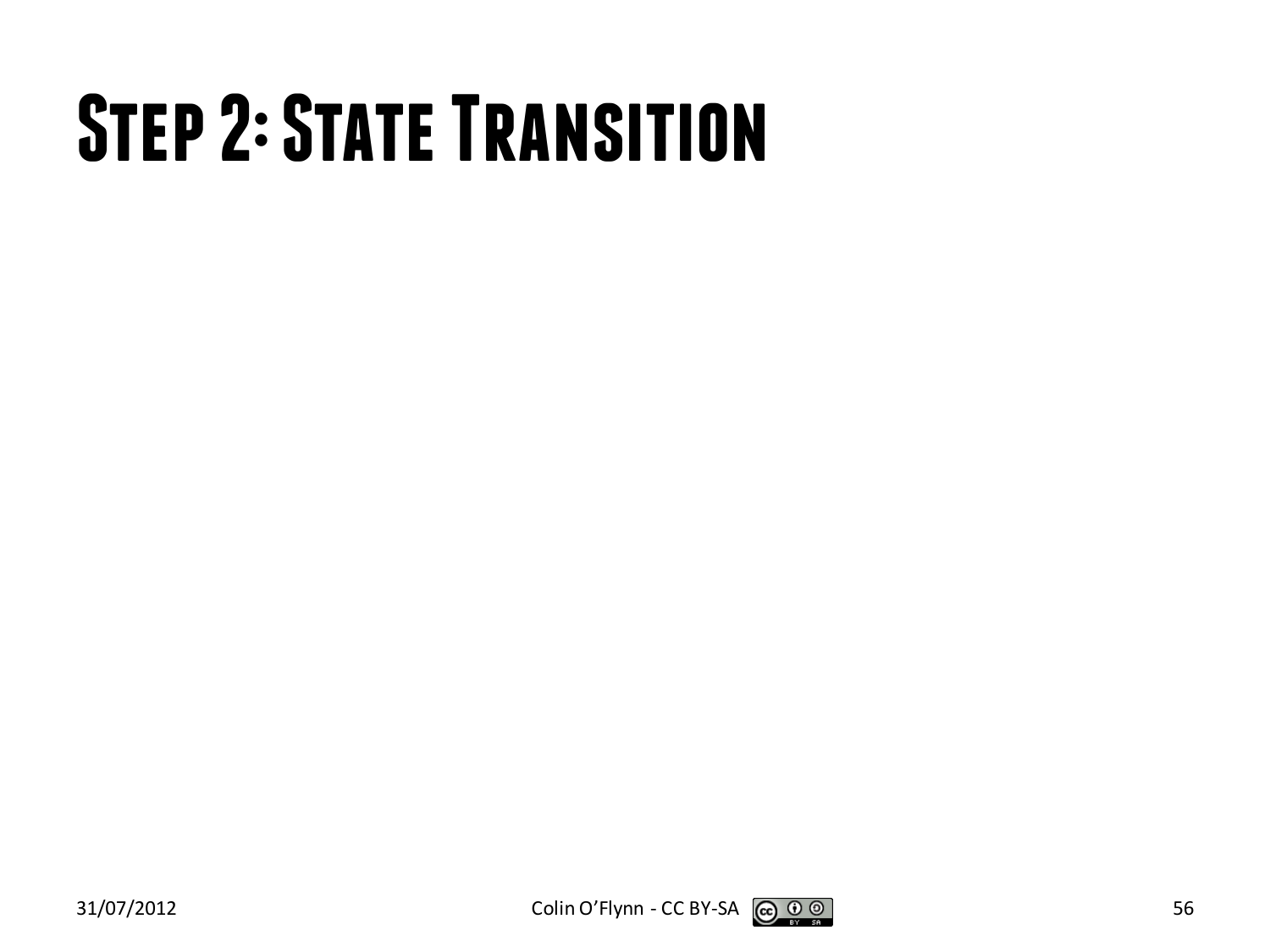#### **Step 3: State Transition Diagram (Mealy)**



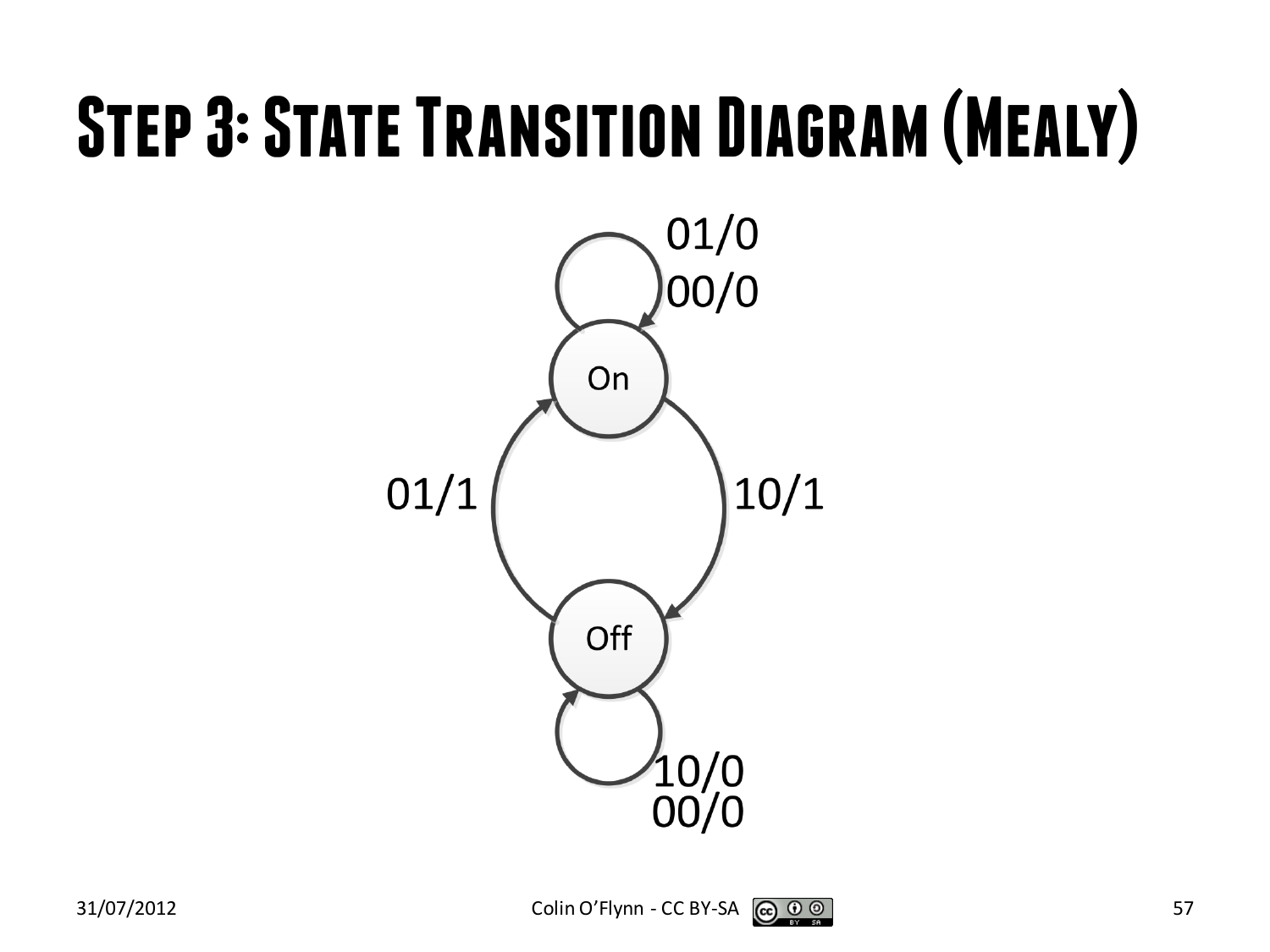#### **Step 3: State Transition Diagram (Moore)**



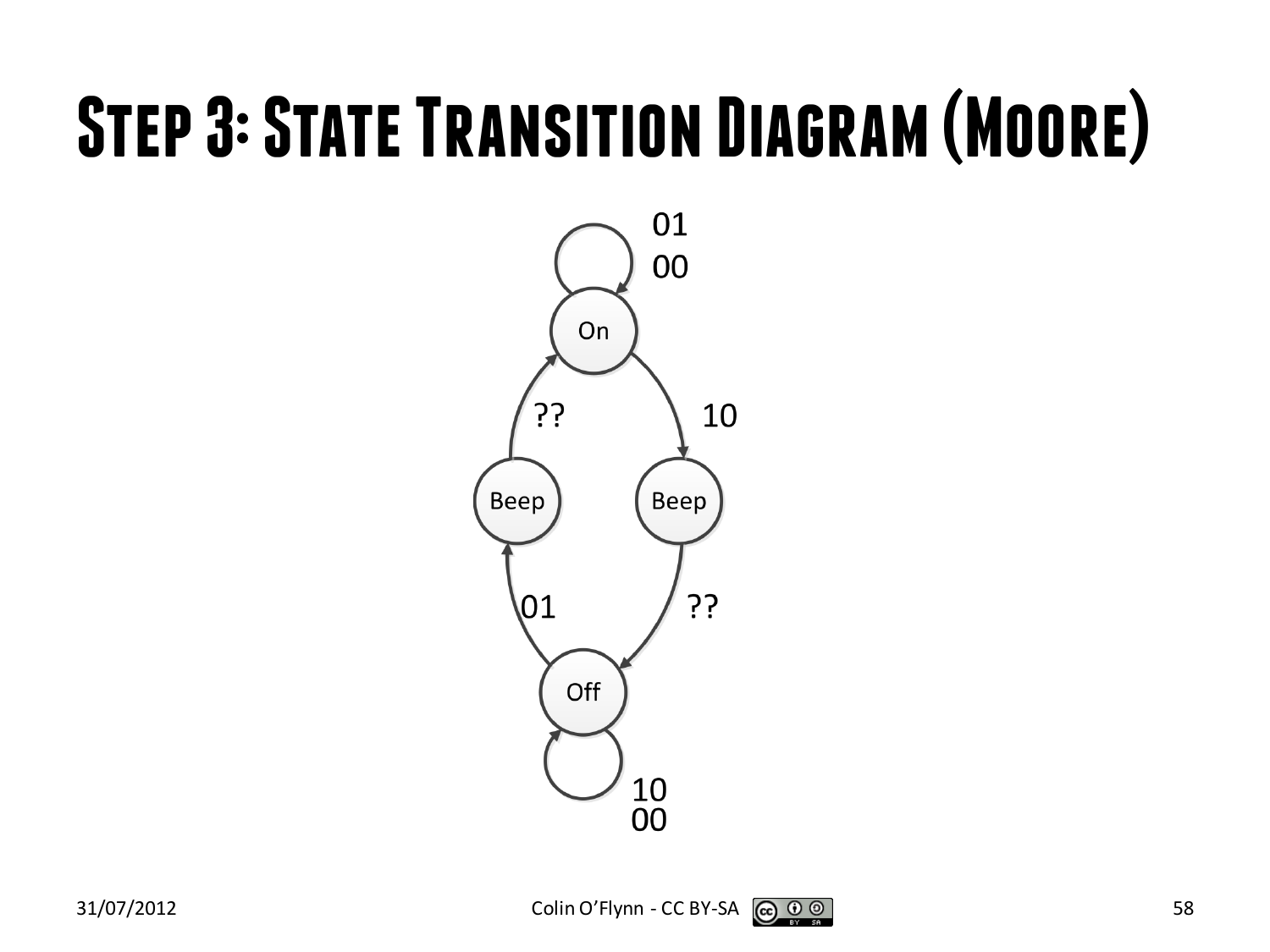# **Step 4: State Transition Table (Mealy)**

| <b>Initial</b><br><b>State</b> | On             | <b>Off</b>     | <b>Next</b><br><b>State</b> | Lamp | <b>Buzzer</b> |
|--------------------------------|----------------|----------------|-----------------------------|------|---------------|
| $\overline{0}$                 | $\overline{0}$ | $\overline{0}$ |                             |      |               |
| $\overline{0}$                 | $\overline{0}$ | $\mathbf{1}$   |                             |      |               |
| $\overline{0}$                 | $\mathbf 1$    | $\overline{0}$ |                             |      |               |
| $\overline{0}$                 | $\mathbf 1$    | $\mathbf{1}$   |                             |      |               |
| $\mathbf{1}$                   | $\overline{0}$ | $\overline{0}$ |                             |      |               |
| $\mathbf 1$                    | $\overline{0}$ | $\mathbf{1}$   |                             |      |               |
| $\mathbf 1$                    | $\mathbf 1$    | $\overline{0}$ |                             |      |               |
| 1                              | 1              | 1              |                             |      |               |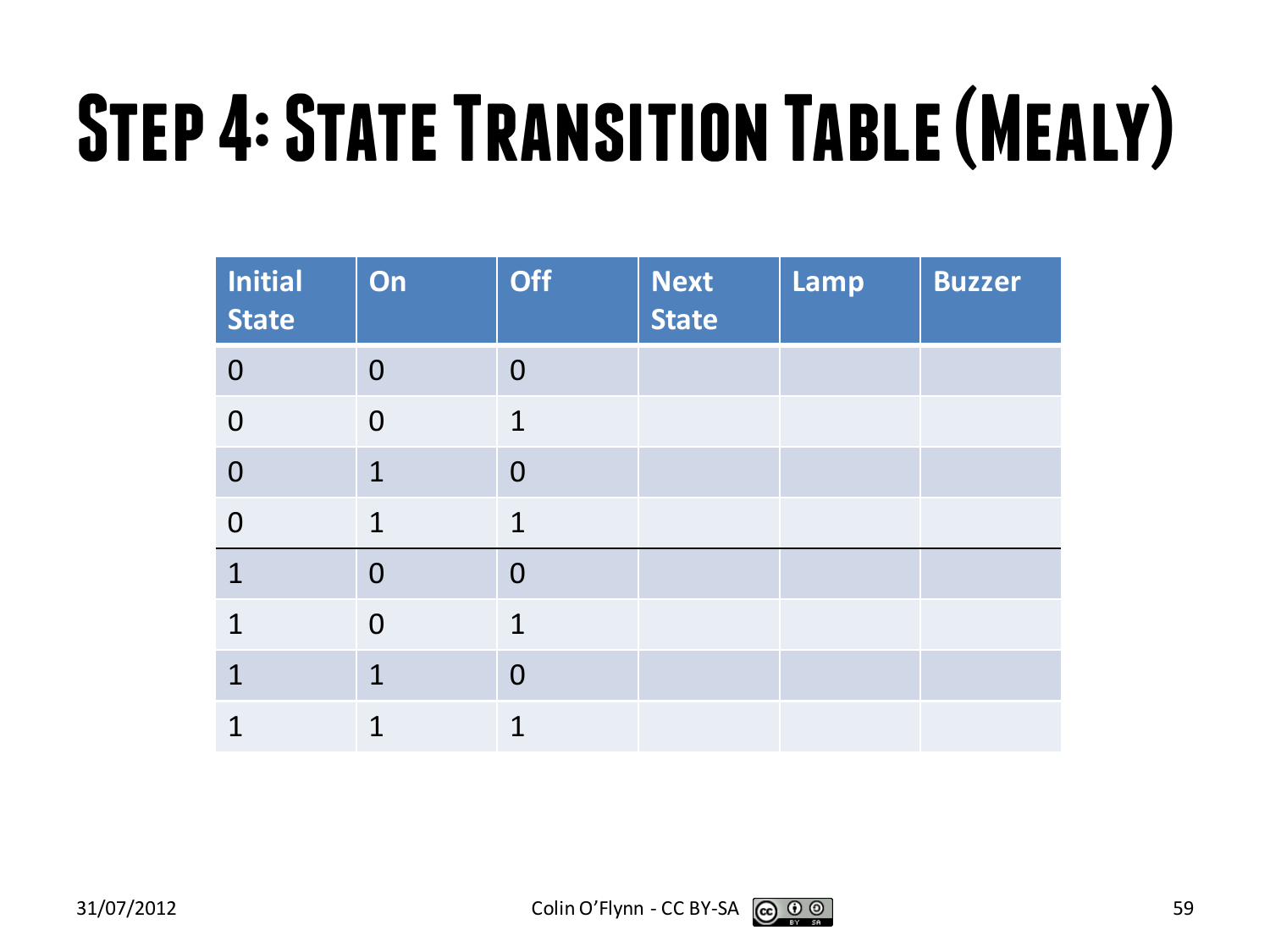# **Step 4: State Transition Table (Mealy)**

| <b>Initial</b><br><b>State</b> | On             | <b>Off</b>     | <b>Next</b><br><b>State</b> | Lamp           | <b>Buzzer</b>  |
|--------------------------------|----------------|----------------|-----------------------------|----------------|----------------|
| $\overline{0}$                 | $\overline{0}$ | $\overline{0}$ | $\Omega$                    | $\overline{0}$ | $\overline{0}$ |
| $\overline{0}$                 | $\overline{0}$ | $\mathbf{1}$   | $\overline{0}$              | $\overline{0}$ | $\overline{0}$ |
| $\overline{0}$                 | $\mathbf 1$    | $\overline{0}$ | $\mathbf 1$                 | $\overline{0}$ | $\mathbf 1$    |
| $\overline{0}$                 | $\mathbf 1$    | $\mathbf 1$    | $\overline{0}$              | $\overline{0}$ | $\overline{0}$ |
| $\mathbf{1}$                   | $\overline{0}$ | $\overline{0}$ | $\mathbf{1}$                | $\mathbf{1}$   | $\overline{0}$ |
| 1                              | $\overline{0}$ | $\mathbf{1}$   | $\overline{0}$              | $\mathbf 1$    | $\mathbf{1}$   |
| $\overline{1}$                 | $\mathbf{1}$   | $\overline{0}$ | $\mathbf{1}$                | $\mathbf{1}$   | $\overline{0}$ |
| 1                              | 1              | 1              | 1                           | 1              | 0              |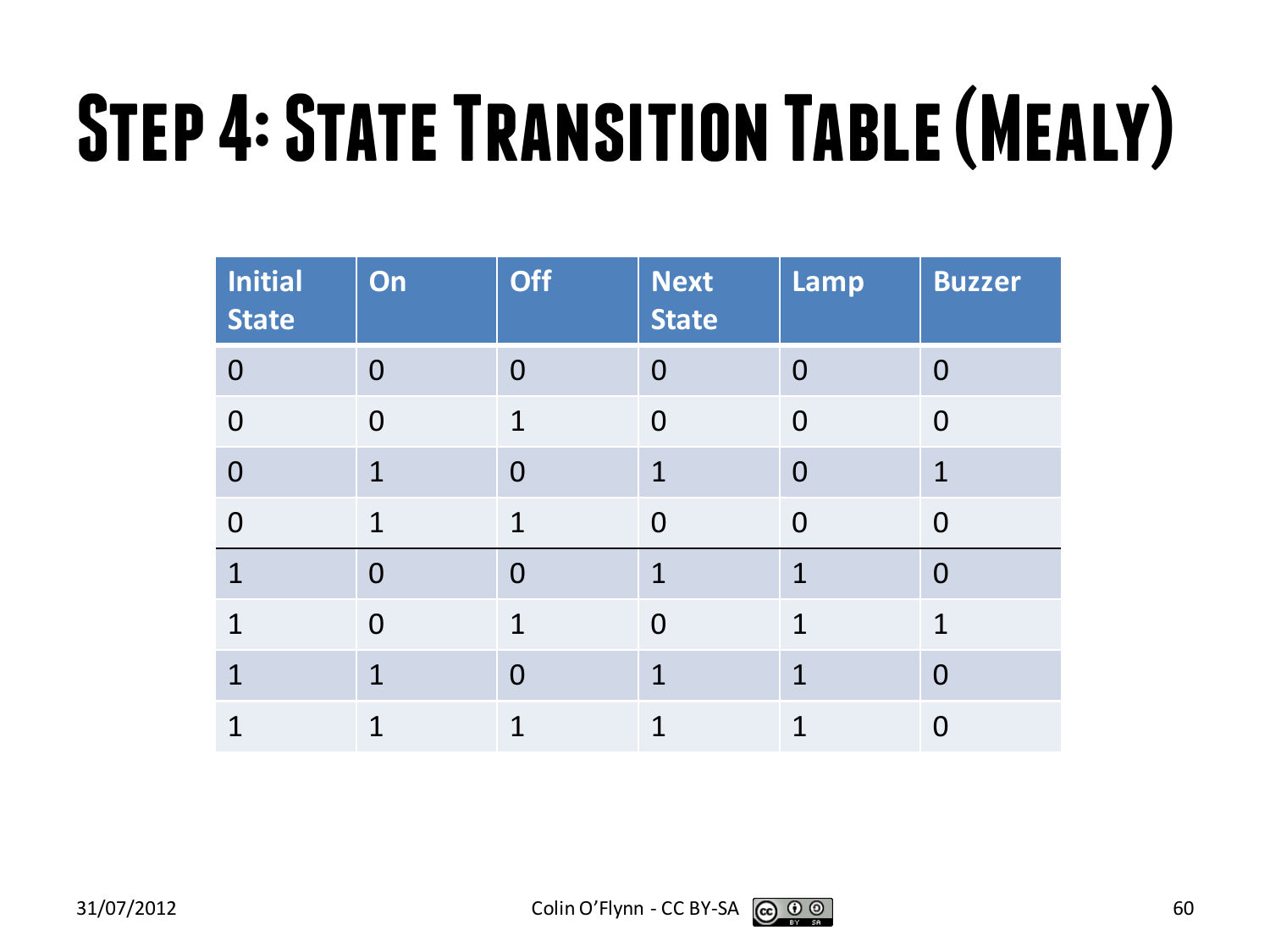# **Step 4: State Transition Table (Moore)**

| <b>Initial State</b> | On             | <b>Off</b>     | <b>Next</b><br><b>State</b> | Lamp | <b>Buzzer</b> |
|----------------------|----------------|----------------|-----------------------------|------|---------------|
| 00                   | $\overline{0}$ | $\overline{0}$ |                             |      |               |
| 00                   | $\overline{0}$ | $\mathbf{1}$   |                             |      |               |
| 00                   | $\mathbf{1}$   | $\overline{0}$ |                             |      |               |
| 00                   | $\mathbf{1}$   | $\mathbf 1$    |                             |      |               |
| 01                   | $\overline{?}$ | ?              |                             |      |               |
| 10                   | $\overline{0}$ | $\overline{0}$ |                             |      |               |
| 10                   | $\overline{0}$ | $\mathbf 1$    |                             |      |               |
| 10                   | $\mathbf{1}$   | $\overline{0}$ |                             |      |               |
| 10                   | $\mathbf 1$    | $\mathbf 1$    |                             |      |               |
| 11                   | ?              | ?              |                             |      |               |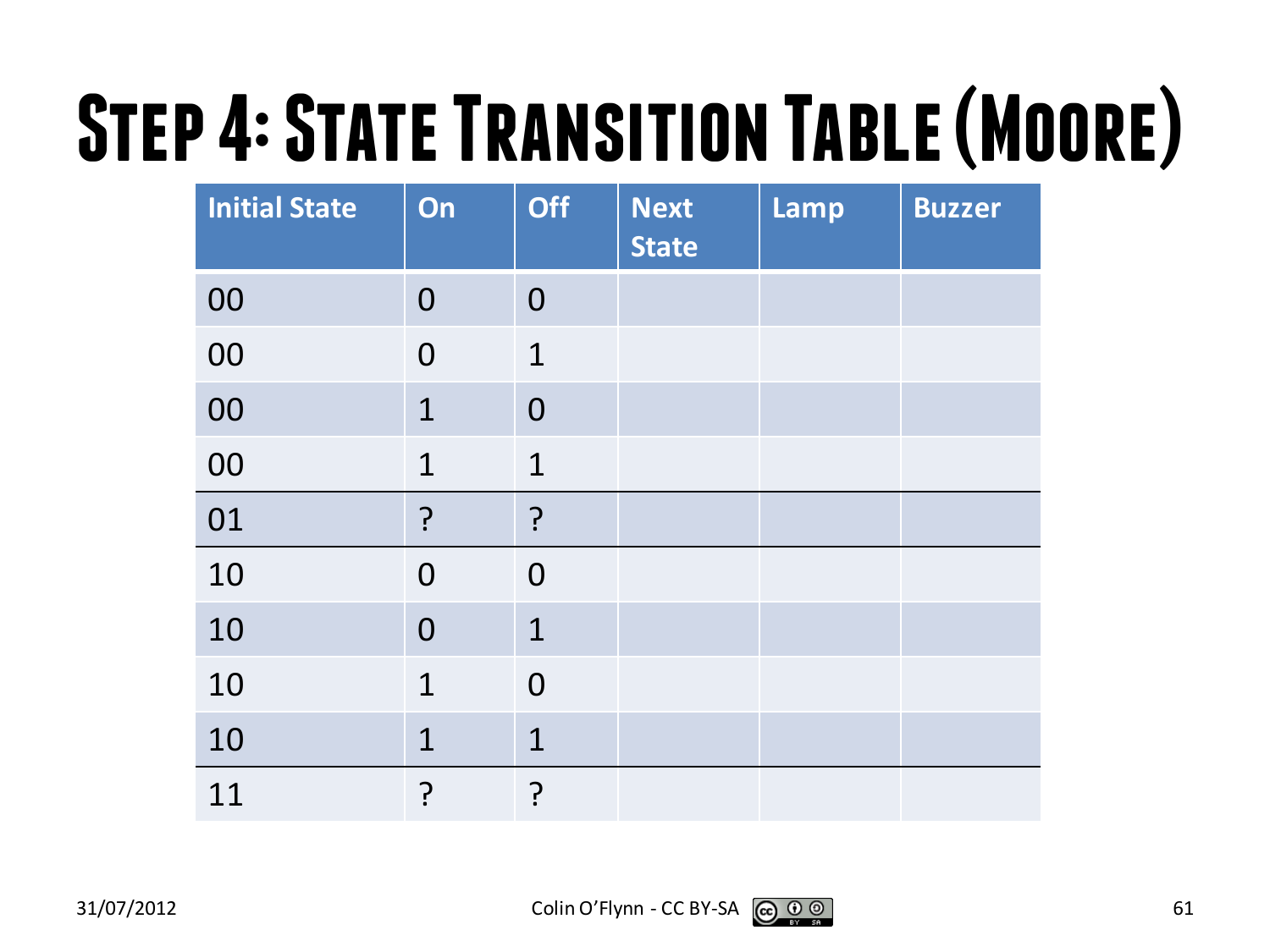# **Step 4: State Transition Table (Moore)**

| <b>Initial State</b> | On             | <b>Off</b>     | <b>Next</b><br><b>State</b> | Lamp           | <b>Buzzer</b>  |
|----------------------|----------------|----------------|-----------------------------|----------------|----------------|
| 00                   | $\overline{0}$ | $\overline{0}$ | 00                          | $\overline{0}$ | $\bf{0}$       |
| 00                   | $\overline{0}$ | $\mathbf{1}$   | 00                          | $\overline{0}$ | $\overline{0}$ |
| 00                   | $\overline{1}$ | $\overline{0}$ | 01                          | $\overline{0}$ | $\overline{0}$ |
| 00                   | $\overline{1}$ | $\mathbf 1$    | 00                          | $\mathbf 0$    | $\overline{0}$ |
| 01                   | ?              | ?              | 10                          | $\overline{0}$ | $\mathbf 1$    |
| 10                   | $\overline{0}$ | $\overline{0}$ | 10                          | $\mathbf 1$    | $\overline{0}$ |
| 10                   | $\overline{0}$ | $\mathbf 1$    | 11                          | 1              | $\overline{0}$ |
| 10                   | $\overline{1}$ | $\overline{0}$ | 10                          | $\overline{1}$ | $\overline{0}$ |
| 10                   | $\overline{1}$ | $\mathbf 1$    | 10                          | $\mathbf 1$    | $\overline{0}$ |
| 11                   | <u>م:</u>      | ?<br>:         | 00                          | $\overline{1}$ | $\mathbf 1$    |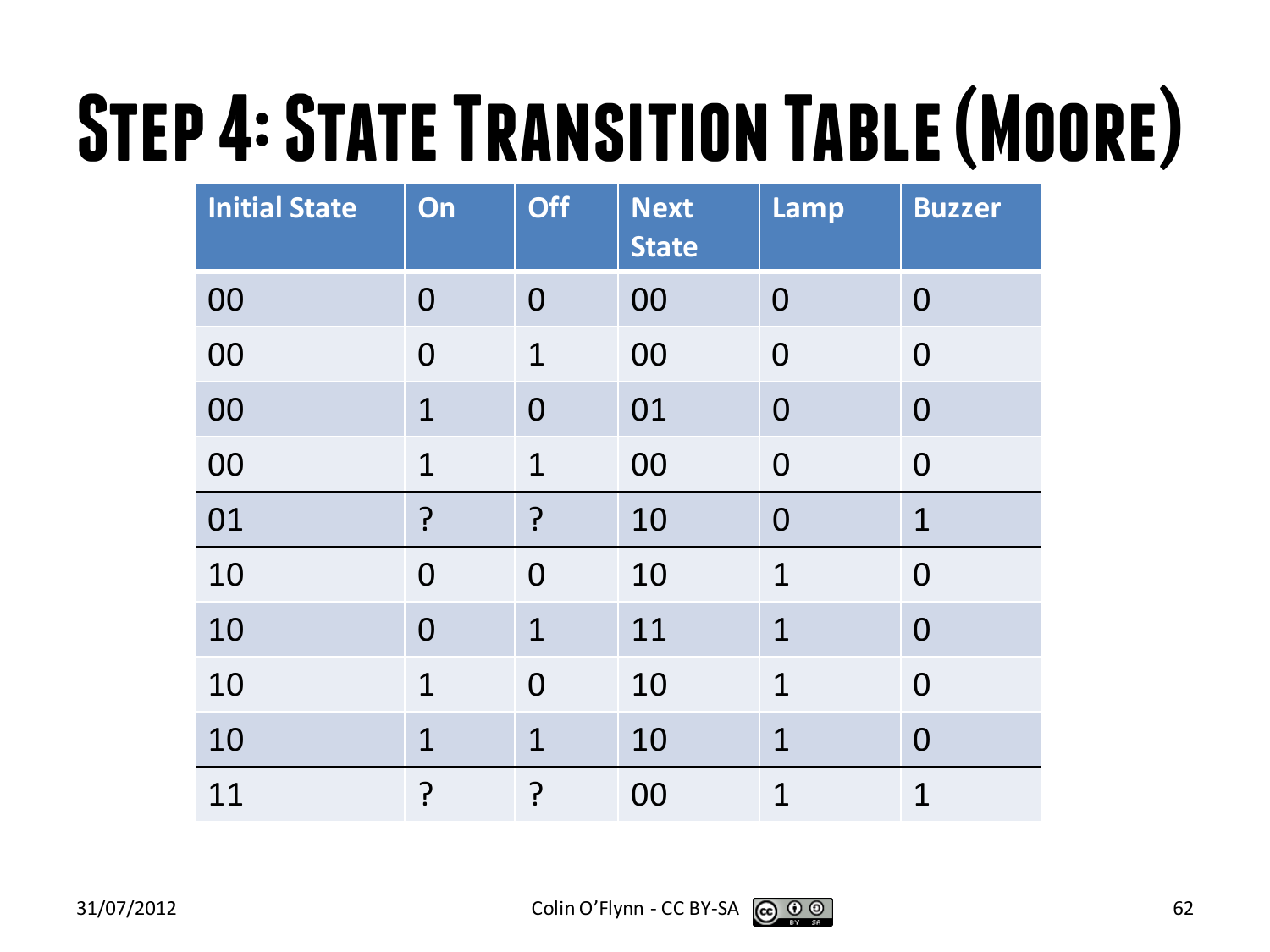### **Note on Moore Machine**



(Ignore the function of this, since it's nonsense!)

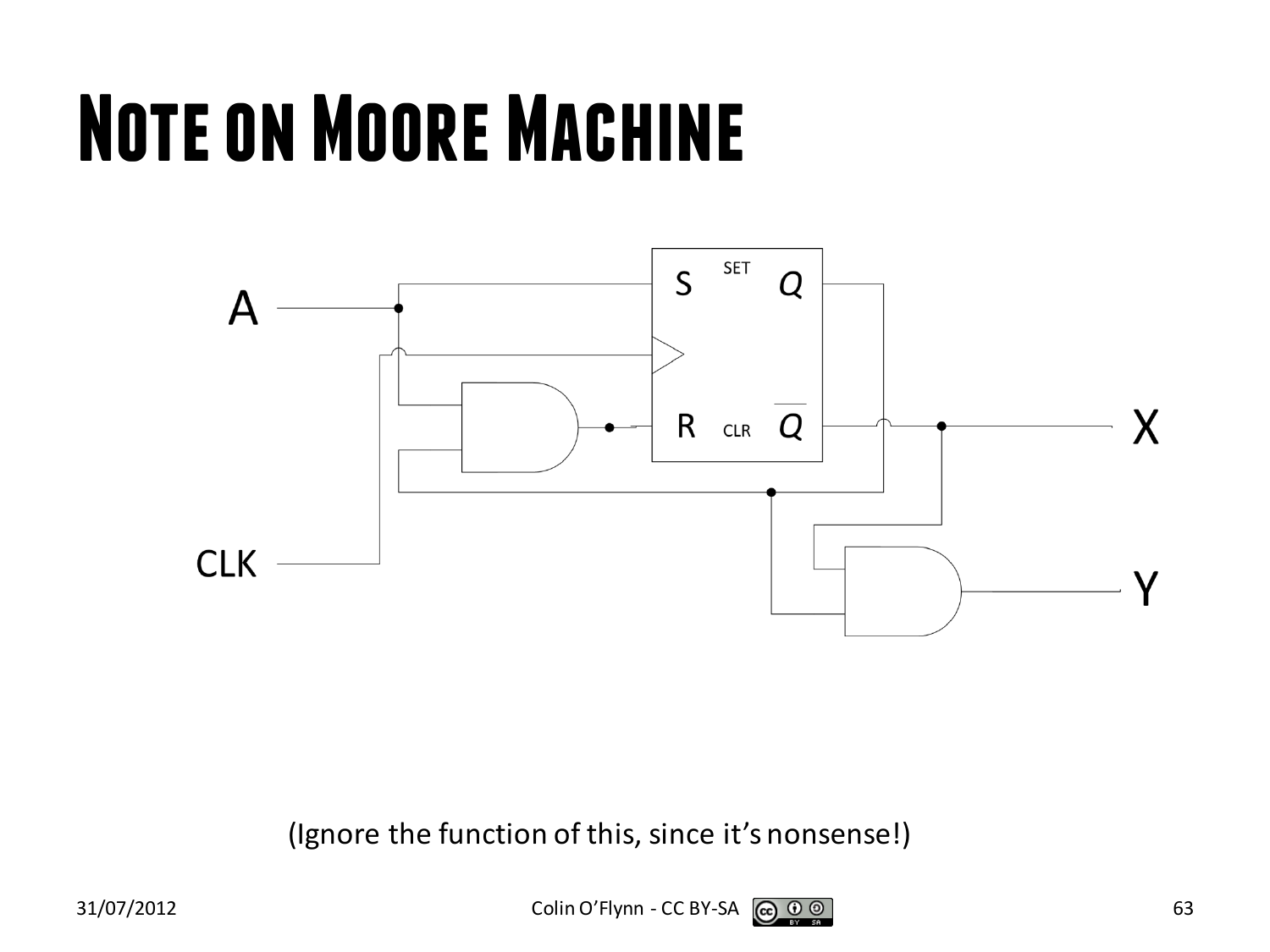## **Note on Mealy Machine**

Asynchronous Output

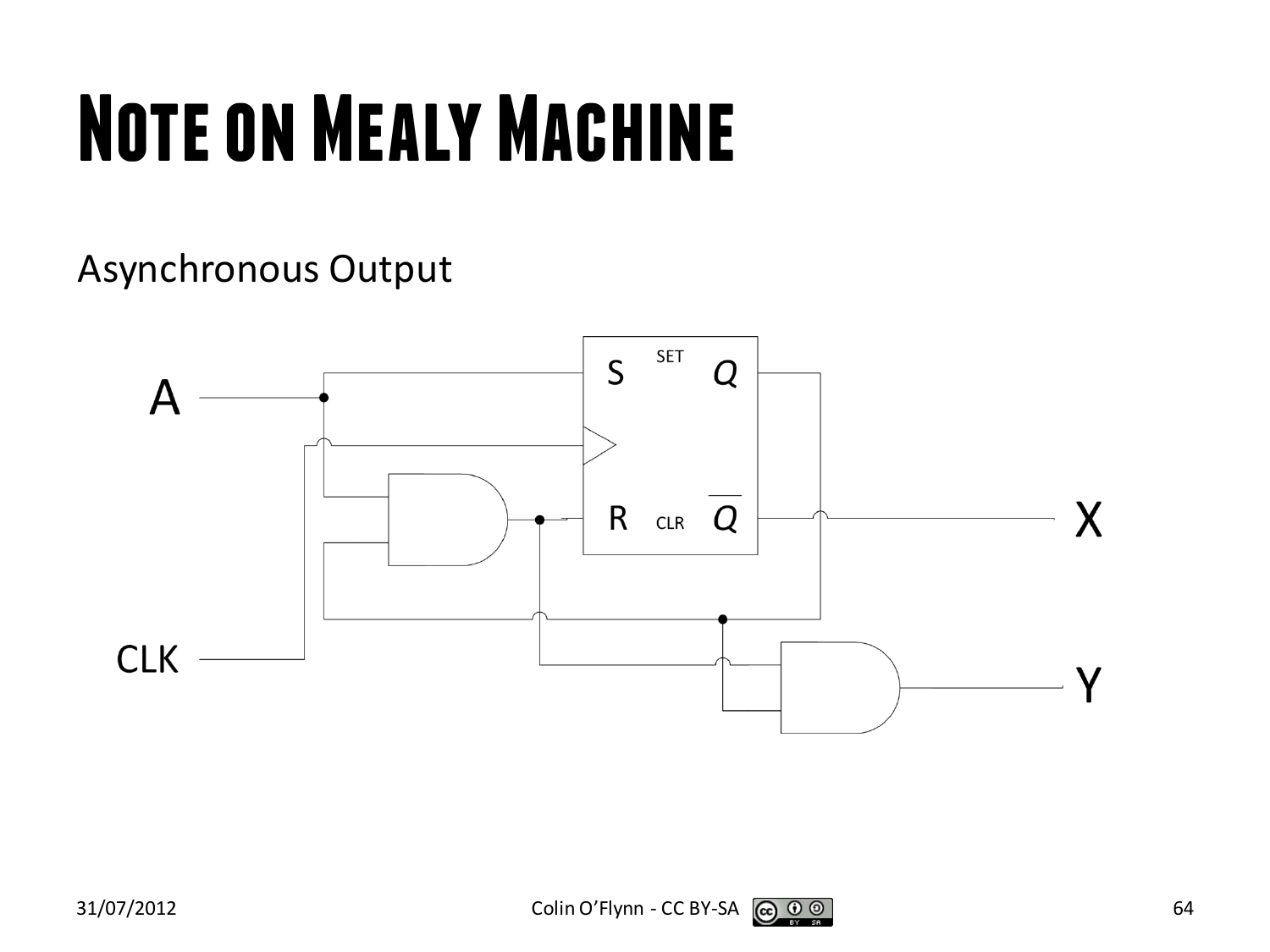## **Note on Mealy Machine**

#### Synchronous Output

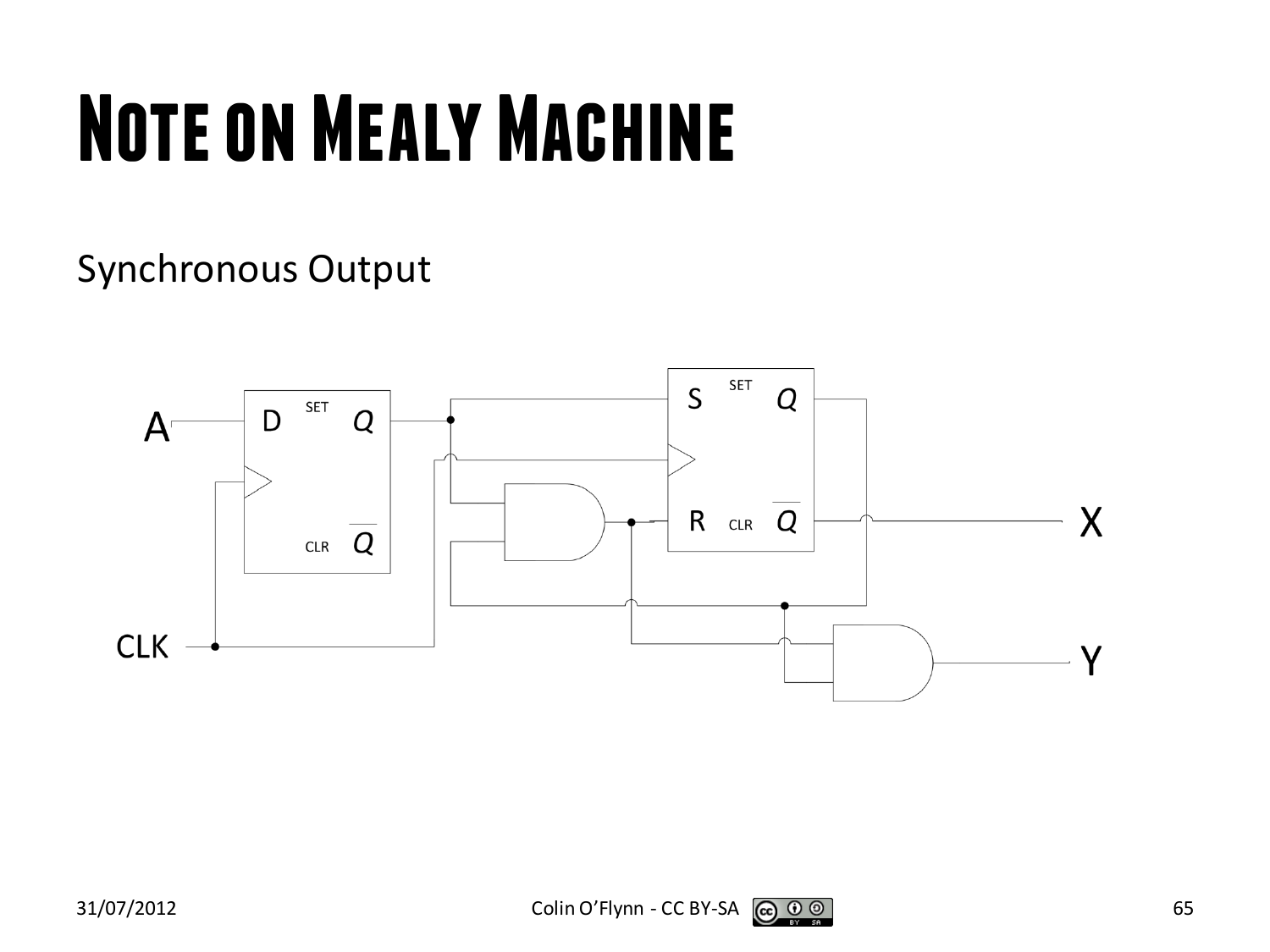#### **CHOICE OF STATE ENCODING**

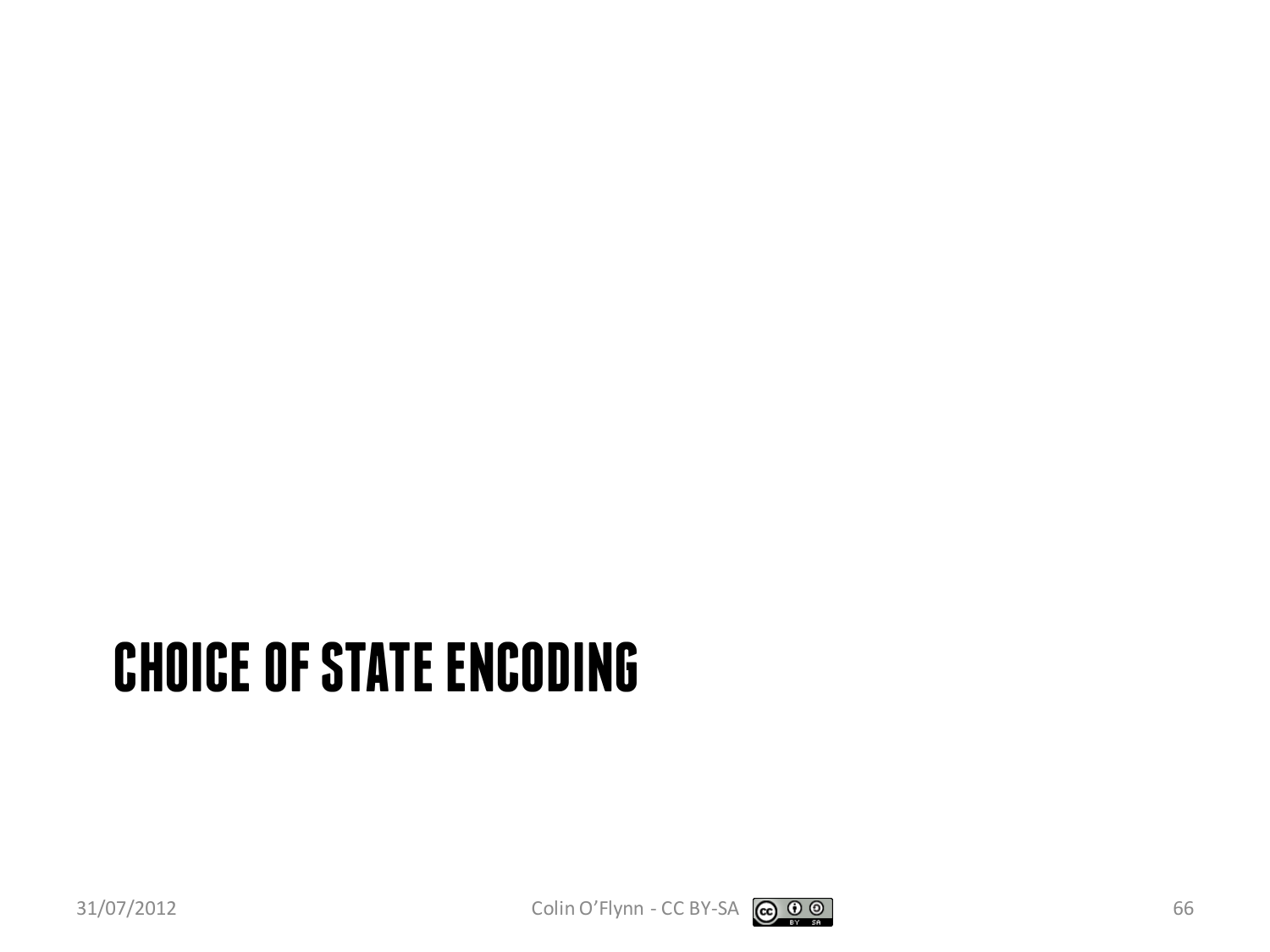#### **Binary Encoding**

| <b>Initial State</b> | On             | <b>Off</b>     | <b>Next</b><br><b>State</b> |
|----------------------|----------------|----------------|-----------------------------|
| 00                   | 0              | $\overline{0}$ | 00                          |
| 00                   | 0              | 1              | 00                          |
| 00                   | $\mathbf 1$    | $\overline{0}$ | 01                          |
| 00                   | $\mathbf 1$    | $\mathbf 1$    | 00                          |
| 01                   | ?              | ?              | 10                          |
| 10                   | $\overline{0}$ | 0              | 10                          |
| 10                   | $\overline{0}$ | $\mathbf{1}$   | 11                          |
| 10                   | $\mathbf 1$    | $\overline{0}$ | 10                          |
| 10                   | $\mathbf{1}$   | $\mathbf{1}$   | 10                          |
| 11                   | ?              | <u>?</u>       | 00                          |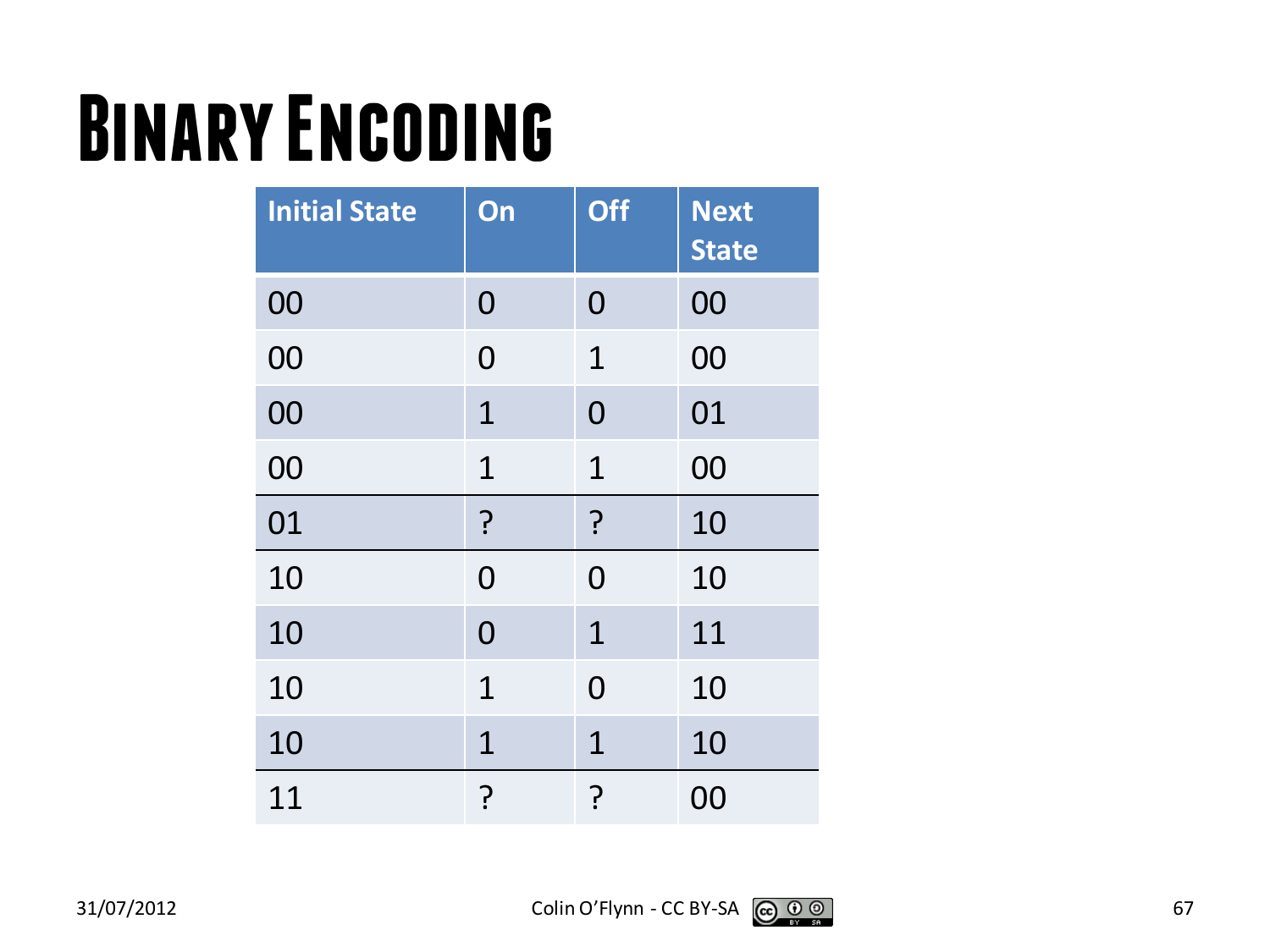### **Why Binary Encoding?**



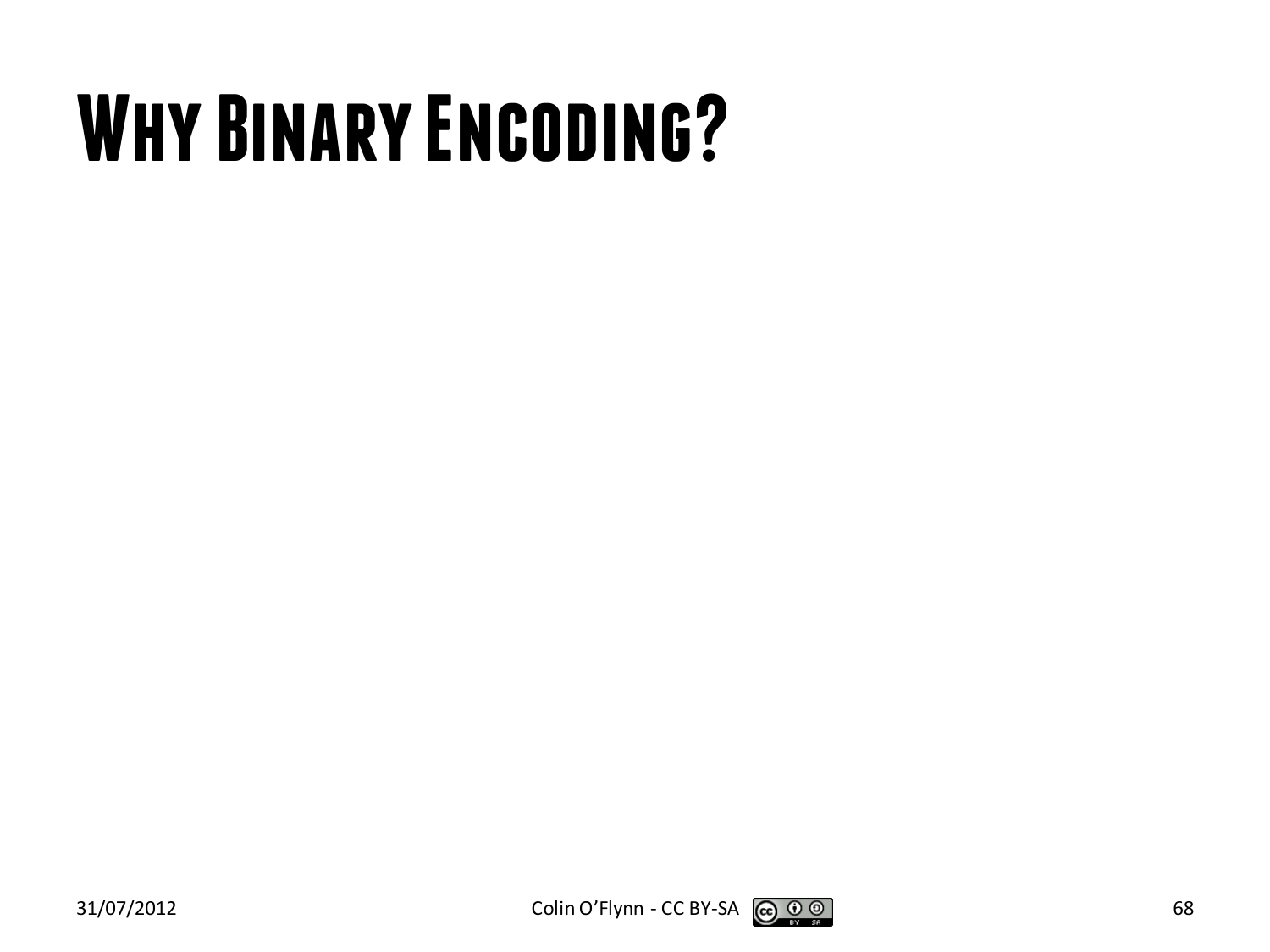## **One-Hot Encoding**

| <b>Initial State</b> | On           | <b>Off</b>     | <b>Next</b><br><b>State</b> |
|----------------------|--------------|----------------|-----------------------------|
| 0001                 | 0            | 0              | 0001                        |
| 0001                 | O            | $\mathbf{1}$   | 0001                        |
| 0001                 | $\mathbf 1$  | $\overline{0}$ | 0010                        |
| 0001                 | $\mathbf{1}$ | $\mathbf 1$    | 0001                        |
| 0010                 | ?            | ?              | 0100                        |
| 0100                 | 0            | 0              | 0100                        |
| 0100                 | 0            | $\mathbf{1}$   | 1000                        |
| 0100                 | $\mathbf 1$  | $\Omega$       | 0100                        |
| 0100                 | $\mathbf 1$  | $\mathbf{1}$   | 0100                        |
| 1000                 | ?            | Ç              | 0001                        |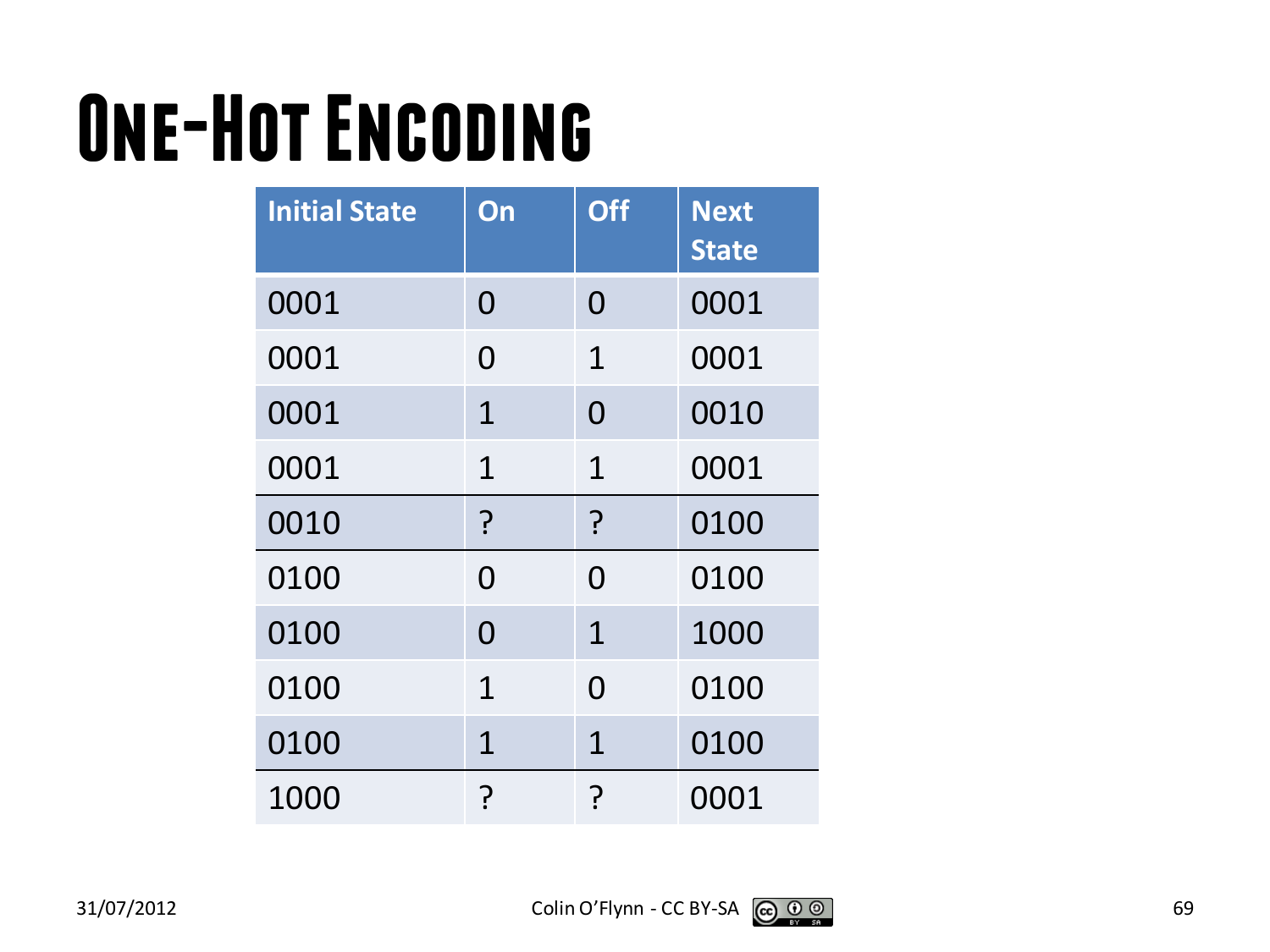## **Why One-Hot Encoding?**



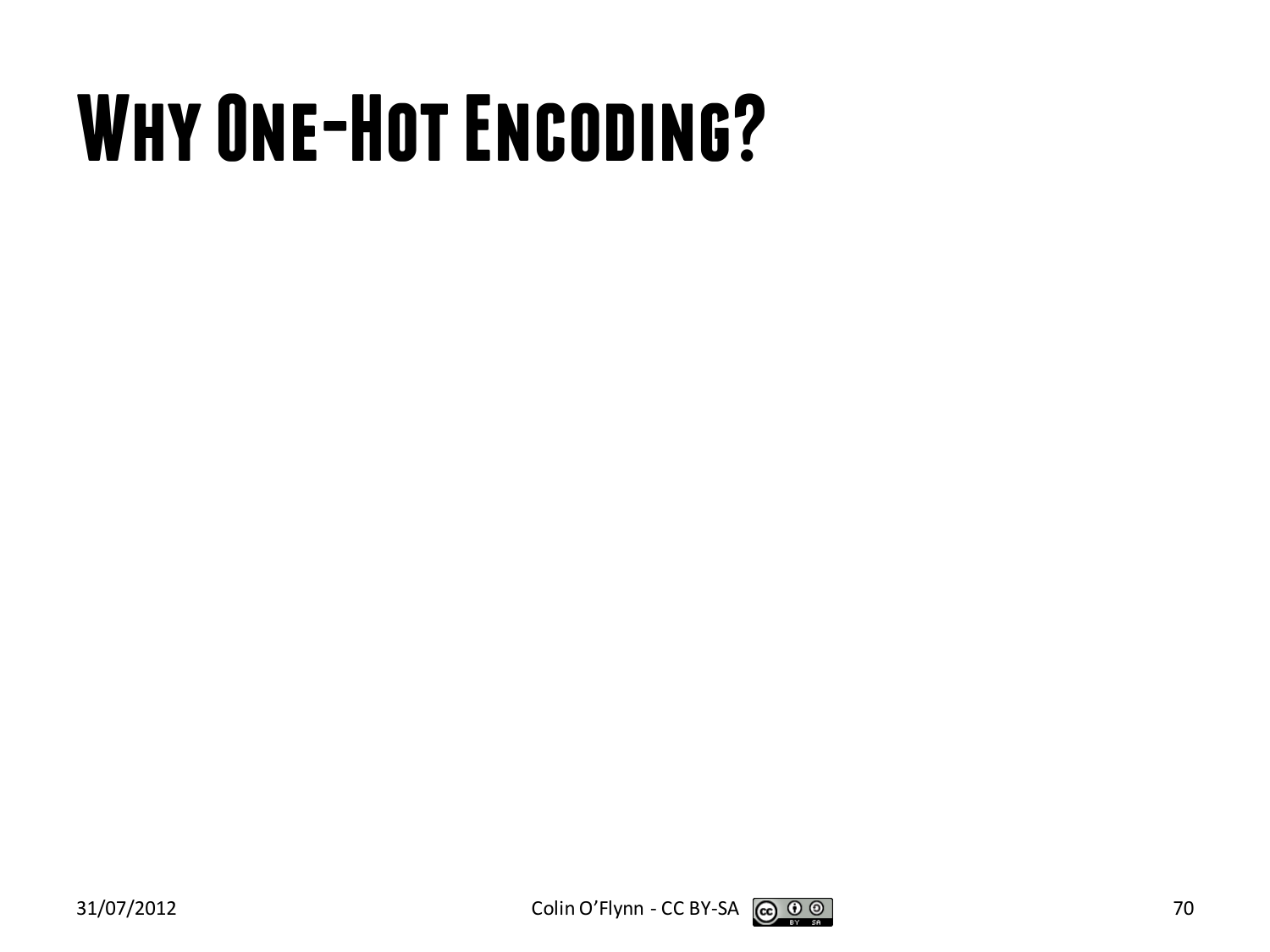## **Gray Coding**

| <b>Initial State</b> | On             | <b>Off</b>     | <b>Next</b><br><b>State</b> |
|----------------------|----------------|----------------|-----------------------------|
| 00                   | $\overline{0}$ | 0              | 00                          |
| 00                   | $\overline{0}$ | $\mathbf 1$    | 00                          |
| 00                   | $\mathbf 1$    | $\overline{0}$ | 01                          |
| 00                   | $\mathbf{1}$   | $\mathbf{1}$   | 00                          |
| 01                   | ?              | ?              | 11                          |
| 11                   | $\overline{0}$ | 0              | 11                          |
| 11                   | $\overline{0}$ | $\mathbf{1}$   | 10                          |
| 11                   | $\mathbf{1}$   | $\overline{0}$ | 11                          |
| 11                   | $\mathbf 1$    | $\mathbf{1}$   | 11                          |
| 10                   | ?              | <u>?</u>       | 00                          |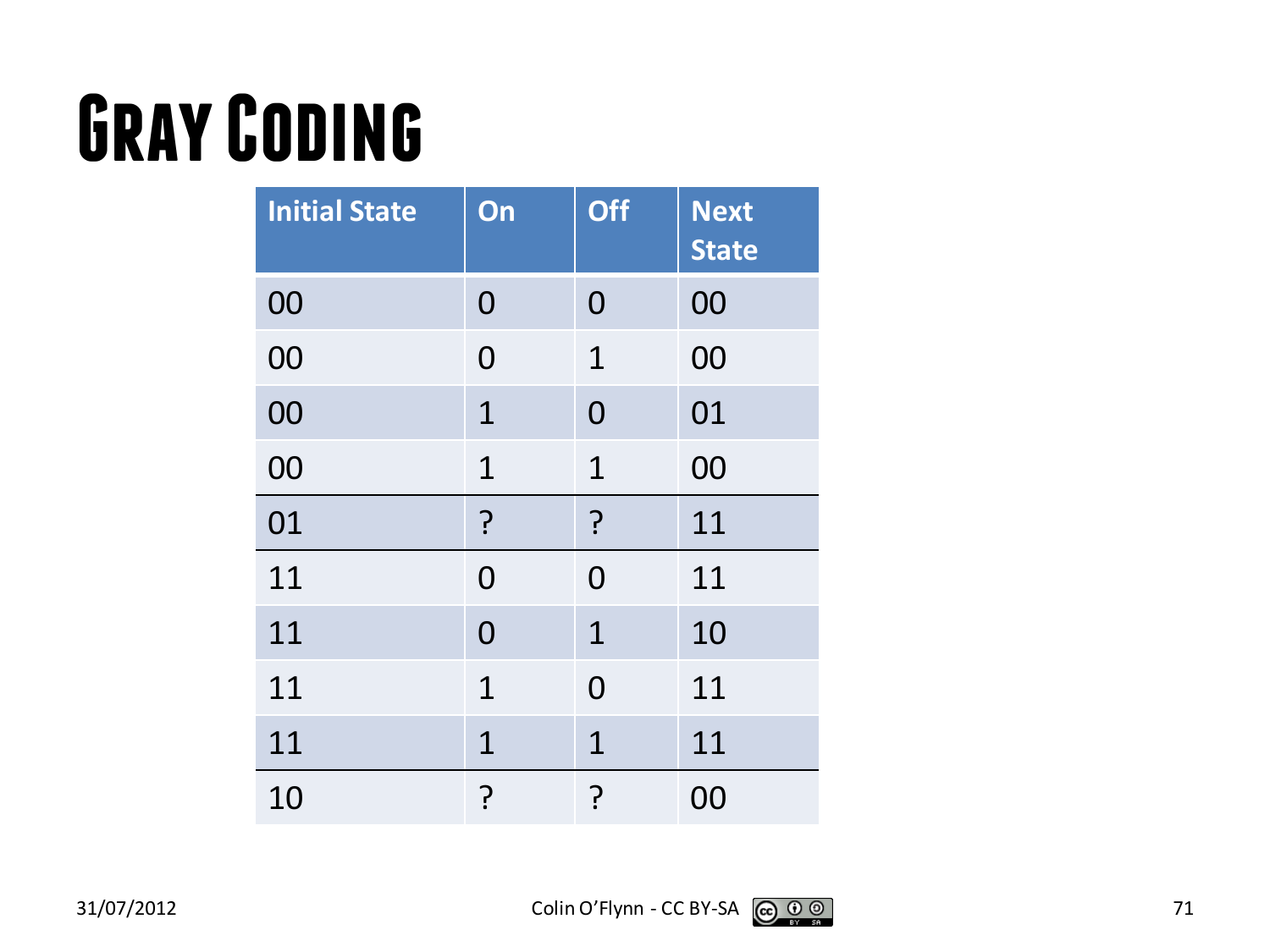## **Why Gray Coding?**